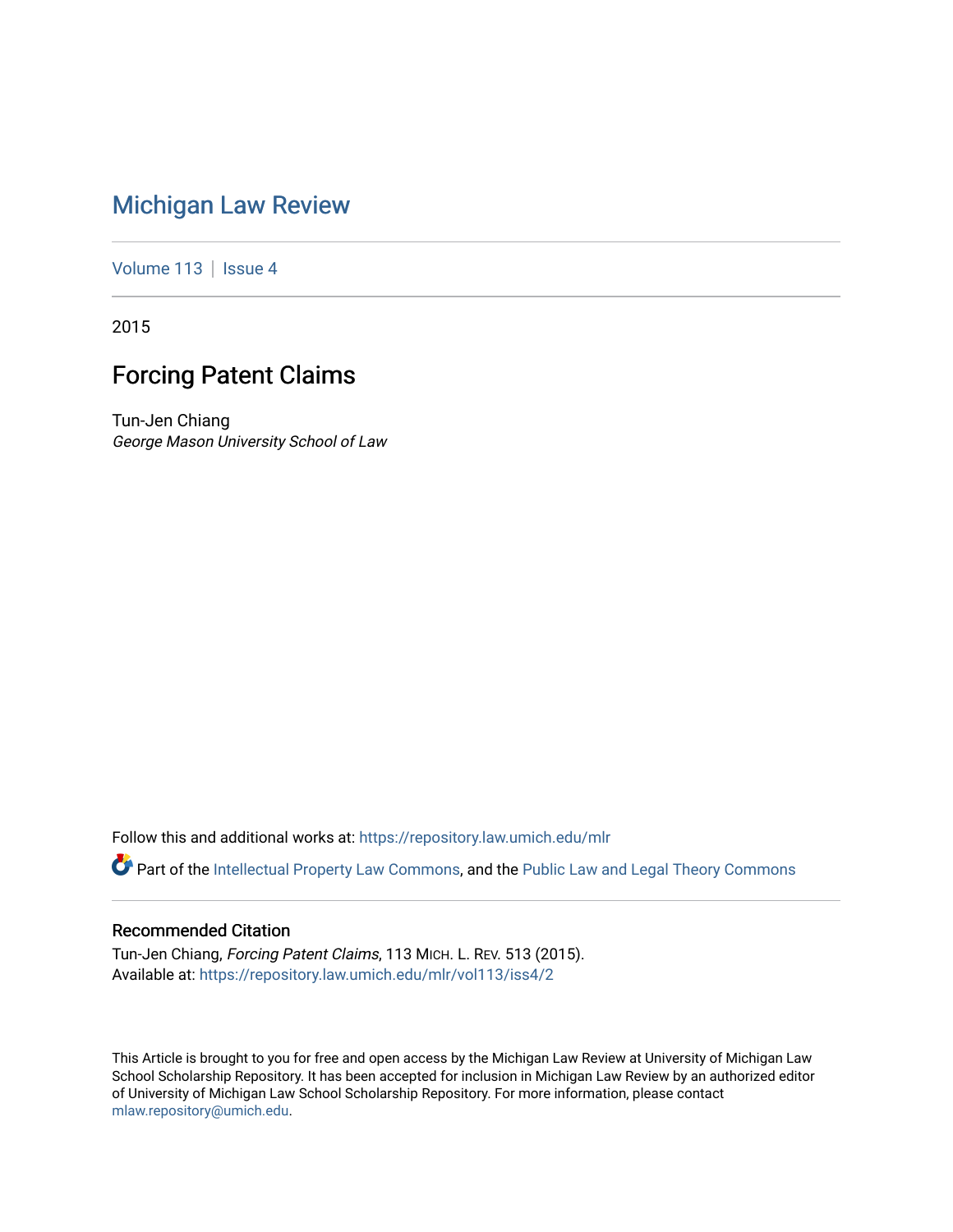# **FORCING PATENT CLAIMS**

## *Tun-Jen Chiang\**

*An enormous literature has criticized patent claims for being ambiguous. In this Article, I explain that this literature misunderstands the real problem: the fundamental concern is not that patent claims are ambiguous but that they are drafted by patentees with self-serving incentives to write claims in an overbroad manner. No one has asked why the patent system gives self-interested patentees the leading role in delineating the scope of their own patents.*

*This Article makes two contributions to the literature. First, it explicitly frames the problem with patent claims as one of patentee self-interest rather than the intrinsic ambiguity of claim language. Second, it provides a counterintuitive answer to the question of why the patent system relies on patentee-drafted claims. Although giving patentees claim-drafting power undoubtedly leads to overbroad patent rights, such an allocation of drafting power is nonetheless socially efficient. This is because the Patent and Trademark Office ("PTO") and the courts lack the information necessary to determine the correct scope of a patent in the first instance. Requiring patentees to write claims forces them to take a position, a process that discloses some of the patentee's private information and reduces the complexity of subsequent decisionmaking by courts and the PTO. While patentees will overclaim, they cannot overclaim too much, and relying on an imperfect claim is better than having a court or the PTO make an uninformed guess in the first instance. The Article concludes by explaining the implications of this insight for the debate over claim construction.*

## Table of Contents

|  | I. THE PUZZLE OF PATENTEE-DRAFTED CLAIMS518 |                                                                |  |
|--|---------------------------------------------|----------------------------------------------------------------|--|
|  |                                             | A. Background on the Patent Document518                        |  |
|  |                                             | 1. The Specification Describes an Embodiment  518              |  |
|  |                                             | 2. The Claim Delineates Monopoly Scope  519                    |  |
|  |                                             | B. Patentee Drafting and the Self-Interest Problem 521         |  |
|  |                                             | C. The Claim-Ambiguity Literature as an Implicit Critique  523 |  |
|  |                                             |                                                                |  |
|  |                                             |                                                                |  |

Associate Professor of Law, George Mason University School of Law. Thanks to Michael Abramowicz, Jonas Anderson, Cédric Argenton, Tom Baker, Henri de Belsunce, Michelle Boardman, Sam Bray, Dan Burk, Michael Carroll, Eric Claeys, Lloyd Cohen, Jorge Contreras, Rebecca Eisenberg, Bruce Kobayashi, Peter Lee, Mark Lemley, Oskar Liivak, Gregory Mandel, Jonathan Masur, Adam Mossoff, Lisa Larrimore Ouellette, Matthew Sag, Sarah Tran, Josh Wright, and participants at the American Law and Economics Association Annual Meeting, the IP Scholars Conference, the Manne Faculty Forum, the Munich Conference on Innovation and Competition, the Workshop at American University, and the TILEC Workshop on Innovation and the Patent System at Tilburg University for comments.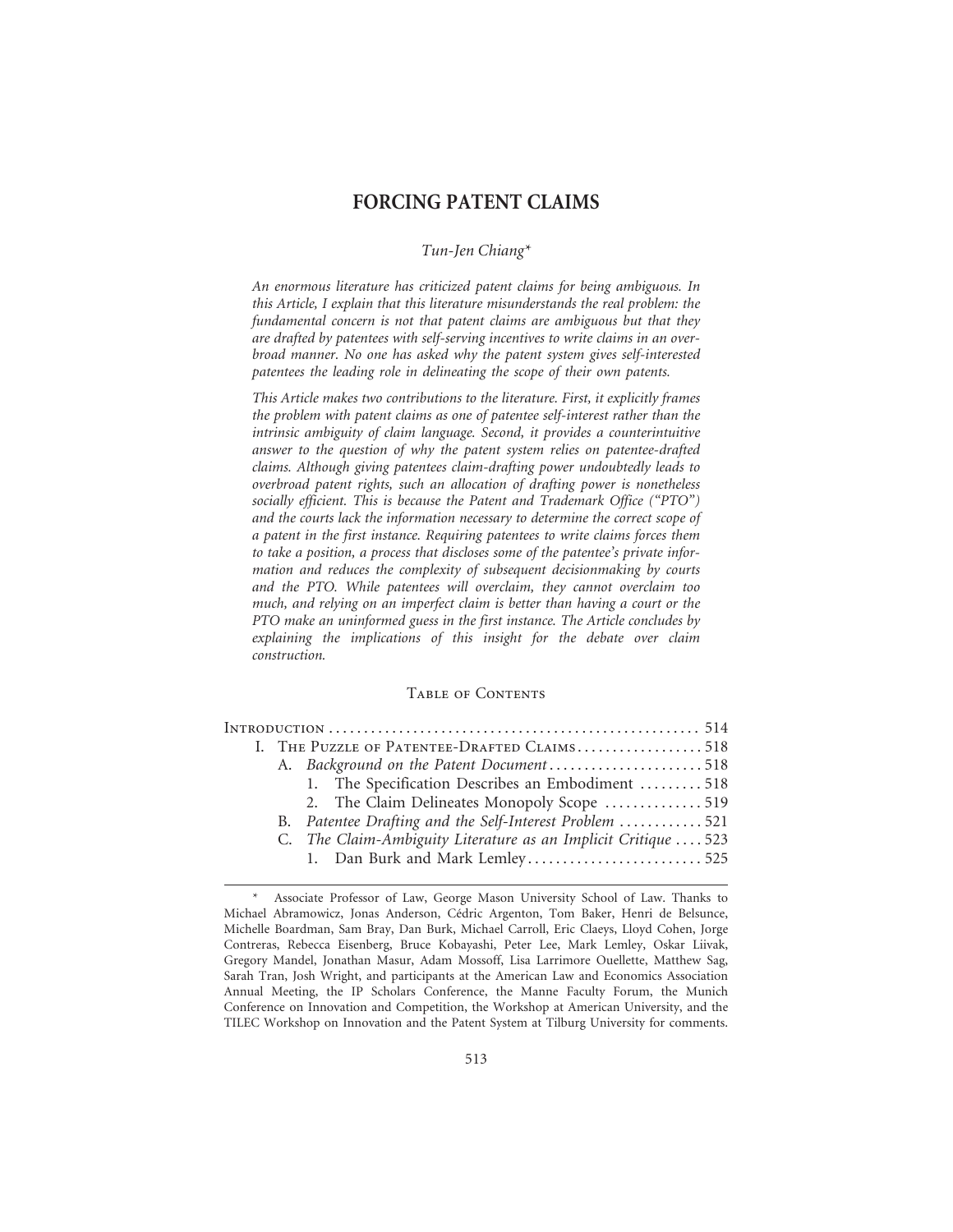514 *Michigan Law Review* [Vol. 113:513

|      |                                                     | $\mathcal{D}$                                              |  |
|------|-----------------------------------------------------|------------------------------------------------------------|--|
|      |                                                     | 3.                                                         |  |
|      |                                                     | 4.                                                         |  |
|      |                                                     | 5.                                                         |  |
|      |                                                     | 6.                                                         |  |
|      |                                                     | II. THE INFORMATION-FORCING FUNCTION OF CLAIMS530          |  |
|      | А.                                                  | An Analogy: The Value of Contracts of Adhesion 530         |  |
|      | B.                                                  | Courts Lack Information About the Real Invention 532       |  |
|      |                                                     | The Misconception of the Invention as an<br>$\mathbf{1}$ . |  |
|      |                                                     |                                                            |  |
|      |                                                     | The Problem of Identifying the Inventive Idea  534         |  |
|      |                                                     | The Impossibility of Direct Determination  535<br>3.       |  |
|      | C.                                                  | Claims Force Information from Patentees 538                |  |
|      |                                                     | D. The Imperfection of Claims and Ex Post Adjustment 542   |  |
| III. | IMPLICATIONS FOR THE CLAIM-CONSTRUCTION DEBATE  544 |                                                            |  |
|      | A.                                                  | Short-Term Efficiency: Equal Weight to All Evidence546     |  |
|      | В.                                                  | Long-Term Incentives: More Weight to Claim Text  547       |  |
|      | C.                                                  | Balancing Long-Term and Short-Term Efficiency 549          |  |
|      |                                                     |                                                            |  |
|      | А.                                                  | The Linguistic Indeterminacy Thesis552                     |  |
|      |                                                     | B. Claim Amendments and Multiple Claims556                 |  |
|      |                                                     |                                                            |  |

## **INTRODUCTION**

One of the oddest features of the patent system is that patentees get to draft the patent "claim."1 Because the patent claim defines the scope of the monopoly,2 patentees have a strong incentive to subtly slant the claim's language in a way that aggrandizes their rights to the detriment of the public. Moreover, it is impossible for the Patent and Trademark Office ("PTO") to police patentees so fully as to detect every subtle drafting trick.<sup>3</sup> In short, it would seem a good idea to prohibit patentees from drafting claims and instead give claim-drafting power to a neutral entity such as the PTO or a court.

Much of the literature on patent-claim construction can be understood as implicitly criticizing the allocation of drafting power to patentees, although no one has done so explicitly.4 The existing literature on claim construction focuses on what I call the *linguistic indeterminacy thesis*—the

<sup>1.</sup> *See* 35 U.S.C. § 112(b) (2012) (requiring patentees to write claims).

<sup>2.</sup> *See, e.g.*, Universal Oil Prods. Co. v. Globe Oil & Ref. Co., 322 U.S. 471, 484 (1944) ("The claim is the measure of the grant.").

<sup>3.</sup> *See* Dan L. Burk & Mark A. Lemley, *Fence Posts or Sign Posts? Rethinking Patent Claim Construction*, 157 U. Pa. L. Rev. 1743, 1752–53 (2009) (arguing that patent applicants intentionally include ambiguities in claim language); Mark A. Lemley, *Rational Ignorance at the Patent Office*, 95 Nw. U. L. Rev. 1495, 1528 (2001) ("Examiners do not in fact spend long hours poring over a patent application . . . .").

<sup>4.</sup> *See infra* Section I.C (providing a survey of prominent critics and their arguments).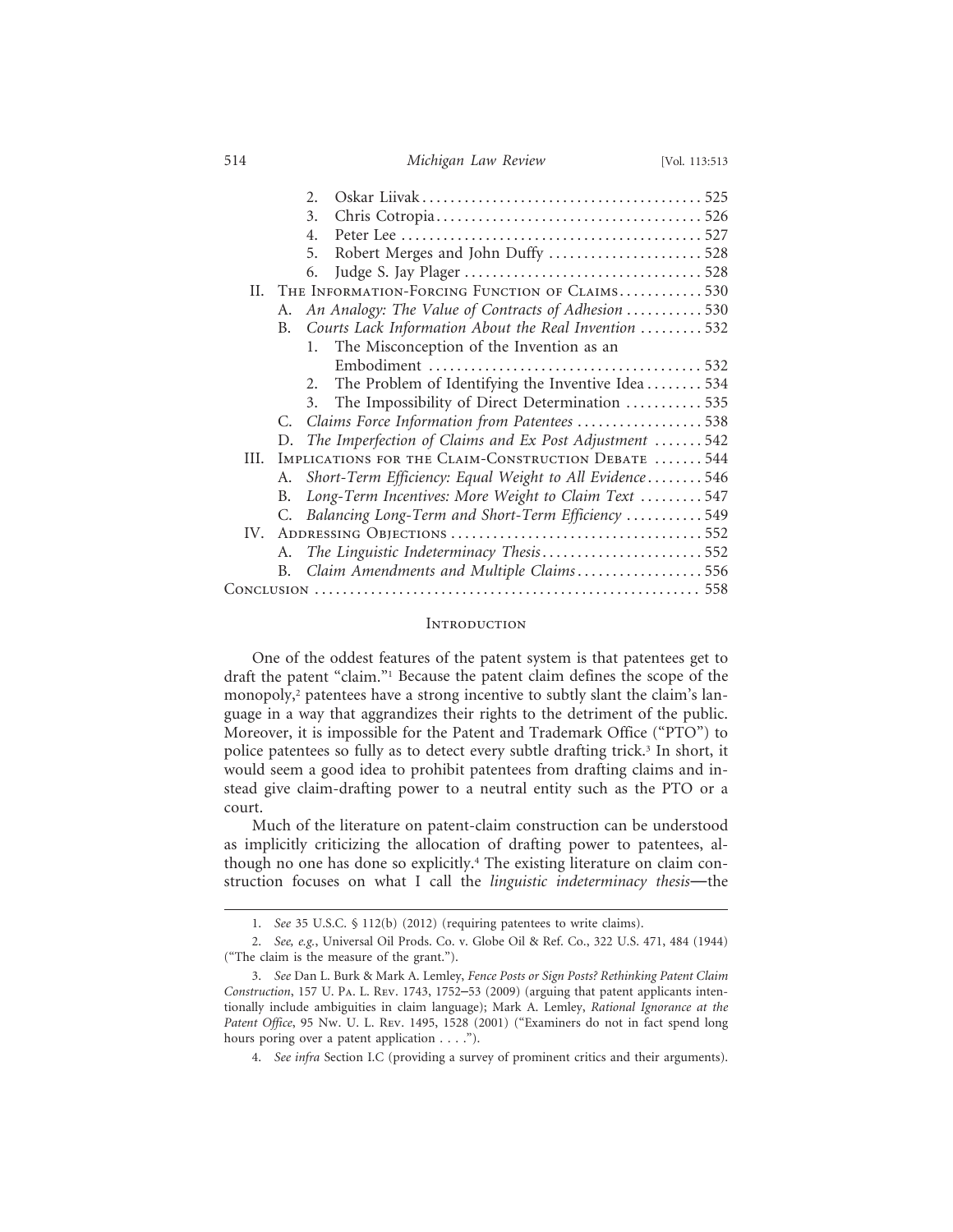argument that the problem with patent claims is their linguistic ambiguity and that such ambiguity results in overbroad patent rights.<sup>5</sup> But as I have explained in a prior article with Lawrence Solum,<sup>6</sup> patent claims are not especially ambiguous, and, in any case, ambiguous claims would not obviously lead to systematically overbroad patent rights since ambiguity can be construed either broadly *or* narrowly. Properly understood, the critics' real concern is not that claims are ambiguous but that self-serving patentees draft the claims in an *overbroad* manner.7 In other words, the critics implicitly argue that patentee-drafted claims are nothing more than self-serving statements entitled to no weight. Viewed in this light, the question becomes the following: Why does the patent system require patentees to draft claims? And what is the social value of patentee-drafted claims?

This Article provides an answer: patentee-drafted claims are socially valuable because they force patentees to disclose an imperfect approximation of the correct scope of a patent.<sup>8</sup> Although patentees will overclaim, they cannot overclaim too much,<sup>9</sup> and some degree of overbreadth is tolerable compared to the alternative. Namely, the only obvious alternative to relying on

6. Tun-Jen Chiang & Lawrence B. Solum, *The Interpretation-Construction Distinction in Patent Law*, 123 Yale L.J. 530 (2013).

7. *See* Bessen & Meurer, *supra* note 5, at 57 (arguing that patentees have incentives to draft "vague" claims that lead to overbroad patents); Dan L. Burk, *Dynamic Claim Interpretation*, *in* Intellectual Property and the Common Law 107, 112 (Shyamkrishna Balganesh ed., 2013) (arguing that the "patent owner has every incentive to take advantage of every indeterminacy to expand the ambit of exclusivity a little farther" and that this "inevitably leads to a reading that is even broader than the patent drafter might originally have expected"); Burk & Lemley, *supra* note 3, at 1762–63 (expressing concern about the incentive for "overclaiming by patentees"); Seymore, *supra* note 5, at 638 (arguing that "patentees intentionally draft ambiguous claims in an effort to expand their patent rights as far as possible").

8. A key assumption here is that patentees have superior information about the correct scope of the patent, even if they lack incentives for honest disclosure. *See* Kintner v. Atl. Commc'n Co., 240 F. 716, 717 (2d Cir. 1917) ("[T]he patentee is conclusively presumed to have known what he invented or discovered, better than did any one else, at the time he applied for a patent."); Clarisa Long, *Information Costs in Patent and Copyright*, 90 Va. L. Rev. 465, 496–97 (2004) ("In almost all cases, owners will know more about their intellectual goods than observers will.").

9. For an explanation of why patentees are limited in the amount of overclaiming they can get away with, see Section II.D.

<sup>5.</sup> *See, e.g.*, James Bessen & Michael J. Meurer, Patent Failure: How Judges, Bureaucrats, and Lawyers Put Innovators at Risk 57 (2008) (arguing that patentees overclaim because "the Patent Office does a poor job of monitoring the clarity of patent claims"); Burk & Lemley, *supra* note 3, at 1762–63 (arguing that the inherent ambiguity of claim language "permits—and indeed even encourages—overclaiming by patentees"); Sean B. Seymore, *The Teaching Function of Patents*, 85 Notre Dame L. Rev. 621, 637–38 (2010) (attributing the problem to "the inherent indeterminacy of language"); *see also* FED. ТRADE COMM'N, То PROmote Innovation: The Proper Balance of Competition & Patent Law and Policy 5 (2003), *available at* http://www.ftc.gov/os/2003/10/innovationrpt.pdf (stating that "[q]uestionable [p]atents" containing overbroad claims "[a]re a [s]ignificant [c]ompetitive [c]oncern"); Gretchen Ann Bender, *Uncertainty and Unpredictability in Patent Litigation: The Time Is Ripe for a Consistent Claim Construction Methodology*, 8 J. Intell. Prop. L. 175, 209 (2001) (arguing that uncertainty arises because claim language is "inherently ambiguous").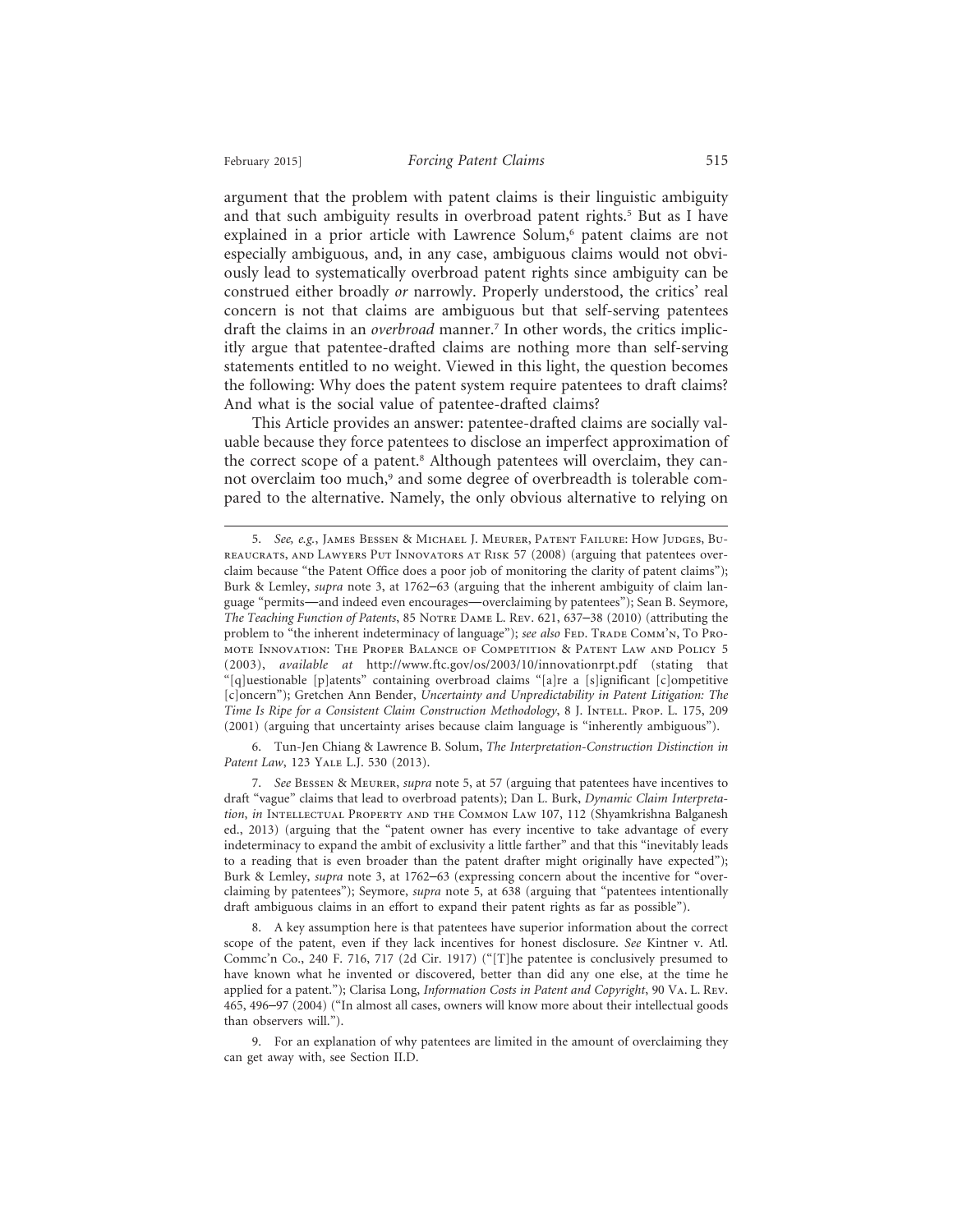patentee-written claims is for some governmental entity, such as the PTO or a court, to determine the correct scope of a patent in the first instance. And a central premise of having a patent system at all (rather than some alternative incentive mechanism such as a government-sponsored prize system) is that the government lacks sufficient information to determine the correct level of reward for particular innovations.<sup>10</sup> In other words, the only alternative to relying on somewhat overbroad patentee-drafted claims is for judges to hazard almost completely arbitrary guesses about optimal patent scope.<sup>11</sup>

This insight has important implications for the long-running debate over claim construction. Many commentators argue that, because claim text often does not describe the real invention, courts should use their interpretative powers to overcome this defect.<sup>12</sup> In its extreme form, the argument holds that courts should abolish claims altogether and look only at external evidence (i.e., evidence outside the claim, such as the patent specification or expert testimony) to determine the real invention.<sup>13</sup> In a less extreme form, the argument is that, although courts need not abolish claims, they nonetheless should give external evidence greater weight in the interpretative calculus in order to compensate for the patentee's drafting bias and to obtain the most accurate determination of the real invention.14 As this Article will explain, both of these arguments turn the problem on its head: the critics implicitly assume that courts can reliably discern the real invention (i.e., the optimal patent scope)15 without claims, but the whole reason that claims are required is that courts lack the capacity to perform this function.

11. One counterargument is that the patent specification can provide courts with all the information they need to discern the real invention. For an explanation of why this is incorrect, see *infra* Section II.B.1.

12. *See, e.g.*, Burk, *supra* note 7, at 121; Dan L. Burk & Mark A. Lemley, *Quantum Patent Mechanics*, 9 Lewis & Clark L. Rev. 29, 32 (2005) (arguing that courts should construe claims "narrowly and in light of the actual invention"); Christopher A. Cotropia, *Patent Claim Interpretation Methodologies and Their Claim Scope Paradigms*, 47 Wm. & Mary L. Rev. 49, 127 (2005); Peter Lee, *Substantive Claim Construction as a Patent Scope Lever*, 1 IP Theory 100, 105 (2010), http://www.repository.law.indiana.edu/cgi/viewcontent.cgi?article=1006&con text=ipt; Oskar Liivak, *Rescuing the Invention from the Cult of the Claim*, 42 Seron Hall L. Rev. 1, 40–42 (2012); *see also infra* Section I.C (discussing a number of scholarly arguments in favor of abolishing patent claims on the basis that such claims do not reflect the real inventions).

<sup>10.</sup> Louis Kaplow, *The Patent-Antitrust Intersection: A Reappraisal*, 97 Harv. L. Rev. 1813, 1844 (1984) ("A central reason for reliance on a patent system [over alternative methods of encouraging innovation, such as government-funded prizes] is that it is thought to be too difficult to determine the appropriate level of reward fairly and accurately on a case-by-case basis."); *see also* Harold Demsetz, *Information and Efficiency: Another Viewpoint*, 12 J.L. & Econ. 1, 11–12 (1969); Brian D. Wright, *The Economics of Invention Incentives: Patents, Prizes, and Research Contracts*, 73 Am. Econ. Rev. 691, 695 (1983).

<sup>13.</sup> *See, e.g.*, Burk & Lemley, *supra* note 3, at 1784–85 (arguing for claims to be abolished).

<sup>14.</sup> *See, e.g.*, Lee, *supra* note 12, at 106 ("[E]xtrinsic evidence . . . provides a more accurate description of the technological scope of the patented invention.").

<sup>15.</sup> *See infra* Section II.B.1 (defending the proposition that the real invention is conceptually equivalent to the optimal scope of the patent).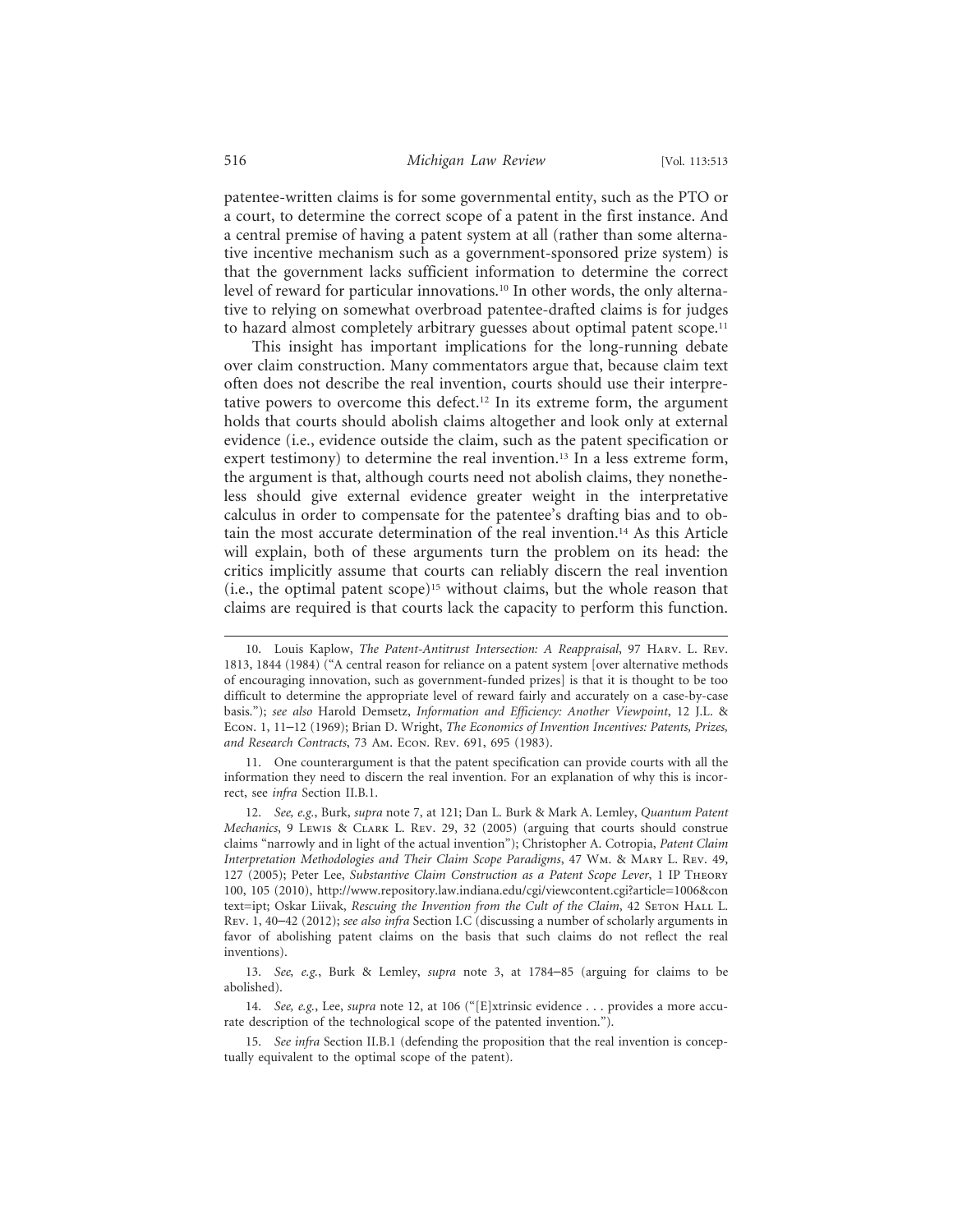The information-forcing insight's initial implication is that courts should refrain from abolishing claims altogether and from attempting directly to discern optimal patent scope; such a methodology faces the problem of insurmountable information costs. But the information-forcing insight has another implication: if courts did not give patentee-written claim text any more weight in claim construction than other types of evidence, then patentees would have no incentive to spend money to draft claims.16 The long-term result would be de facto abolition, which would once again increase judicial information costs.

The result of this analysis is that courts must delicately balance two competing considerations. In the short run, giving weight to both claim text *and* external evidence will generate the best outcomes, as courts can reap the information benefits of claim text while also using external evidence to detect and rectify a particular patentee's drafting bias. In the long run, however, courts cannot rely too heavily on external evidence, because a patentee's incentive to write claims, and to write them in an informative manner, would disappear if courts gave claim text too little weight. As a result, courts must balance the short-term desire to achieve better outcomes (the equal-weight approach) against the long-term need to preserve incentives for patentee claim drafting (the more-weight-to-claim-text approach). And such a balancing act reflects real life, where courts give primary weight to claim text—by treating the written claim as a presumptive baseline for patent scope—but also do not exclude external evidence from the analysis completely.17 This Article therefore provides a normative and descriptive theory for how courts should and do construe patent claims.

The Article proceeds in four Parts. Part I provides a background and describes the puzzle of allowing patentees to write patent claims, as well as explains the adverse consequences (and implicit criticisms) that allocating drafting responsibility in this way has produced. Part II then explains why allocating drafting responsibility to patentees is an efficient mechanism to solve an underlying information problem. Part III elaborates on a key implication of the theory—i.e., that in order to provide an incentive for patentees to draft claims and to convey accurate information, courts must give claim text some weight over external evidence, a position that contradicts many academic proposals. Part IV then addresses some objections, and a brief conclusion follows.

<sup>16.</sup> *See* Burk & Lemley, *supra* note 3, at 1784 (predicting that, if claims do not "define the scope of the invention, there would be less incentive to use them at all"); Eric A. Posner, *The Parol Evidence Rule, the Plain Meaning Rule, and the Principles of Contract Interpretation*, 146 U. Pa. L. Rev. 533, 544 (1998) (demonstrating this point in the field of contract law).

<sup>17.</sup> *Compare* Merrill v. Yeomans, 94 U.S. 568, 570 (1876) (claim text is "of primary importance"), *with* Autogiro Co. of Am. v. United States, 384 F.2d 391, 397 (Ct. Cl. 1967) ("In deriving the meaning of a claim, we inspect all useful documents . . . .").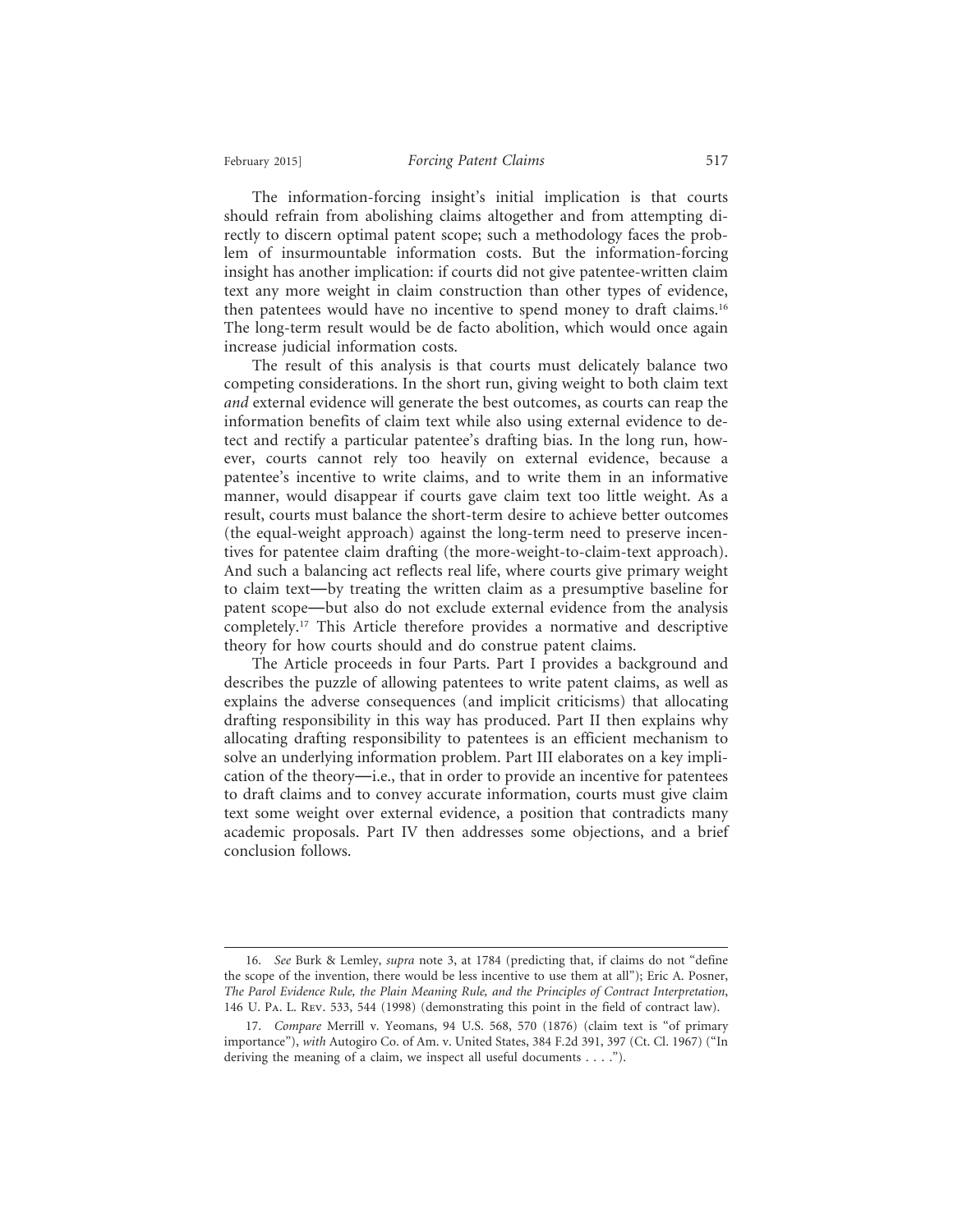#### I. The Puzzle of Patentee-Drafted Claims

#### A. *Background on the Patent Document*

A U.S. patent is a complex document, but its two most important parts are the *specification* and the *claims*. 18 The patentee drafts both the specification and the claims, and both are supposed to describe the patentee's invention.19 Although the Patent Act uses the word "invention" in both of these contexts, the term refers to two distinct concepts. As this Section will explain, the specification describes an invention in the sense of an *embodiment*, while the claim describes an invention in the sense of *monopoly scope*.

## 1. The Specification Describes an Embodiment

In simplified terms, the specification is the portion of the patent that provides technical knowledge about the invention. It is obviously important that the disclosure is sufficiently detailed to enable the public to gain the full benefit of the invention once the patent expires.20 Accordingly, § 112 of the patent statute mandates that the specification "contain a written description of the invention, and of the manner and process of making and using it, in such full, clear, concise, and exact terms as to enable any person skilled in the art . . . to make and use the same."<sup>21</sup>

In practical terms, this means that the specification describes an *embodiment*. 22 Only tangible embodiments can be "made," and so the statute implicitly conceptualizes the "invention" of the specification in these terms. Similarly, the requirement that the specification description be detailed and "exact" reflects a conception of the invention as a tangible embodiment whose precise features can be specified. This is not to say that the embodiment actually needs to be built or that the specification is confined to a single embodiment—specifications often describe several embodiments that are not actually reduced to practice. The point is that the specification describes a fixed set of concrete things that all *could* be reduced to physical form at the time of patent filing—rather than an abstract principle or idea that intrinsically lacks such concreteness.

- 20. Kewanee Oil Co. v. Bicron Corp., 416 U.S. 470, 480–81 (1974).
- 21. 35 U.S.C. § 112(a).

<sup>18.</sup> In conventional patent parlance, the two major components of a patent are known as the "specification" and the "claims." CRAIG ALLEN NARD, THE LAW OF PATENTS 43 (3d ed. 2014). In the patent statute, however, what is commonly called the specification is instead called the "written description," while the word "specification" is used to denote the combination of the written description and the claims. *Id.*; *see* 35 U.S.C. § 112 (2012). I will follow the conventional usage in this Article.

<sup>19. 35</sup> U.S.C. § 112.

<sup>22.</sup> *See* Smith v. Snow, 294 U.S. 1, 11 (1935) (statute requires describing one embodiment, but claims are not limited to the embodiment shown); *Autogiro Co. of Am.*, 384 F.2d at 398 ("The specification 'set[s] forth the best mode contemplated by the inventor of carrying out his invention.' This one embodiment of the invention does not restrict the claims." (alteration in original) (citation omitted) (quoting 35 U.S.C. § 112 (1964))).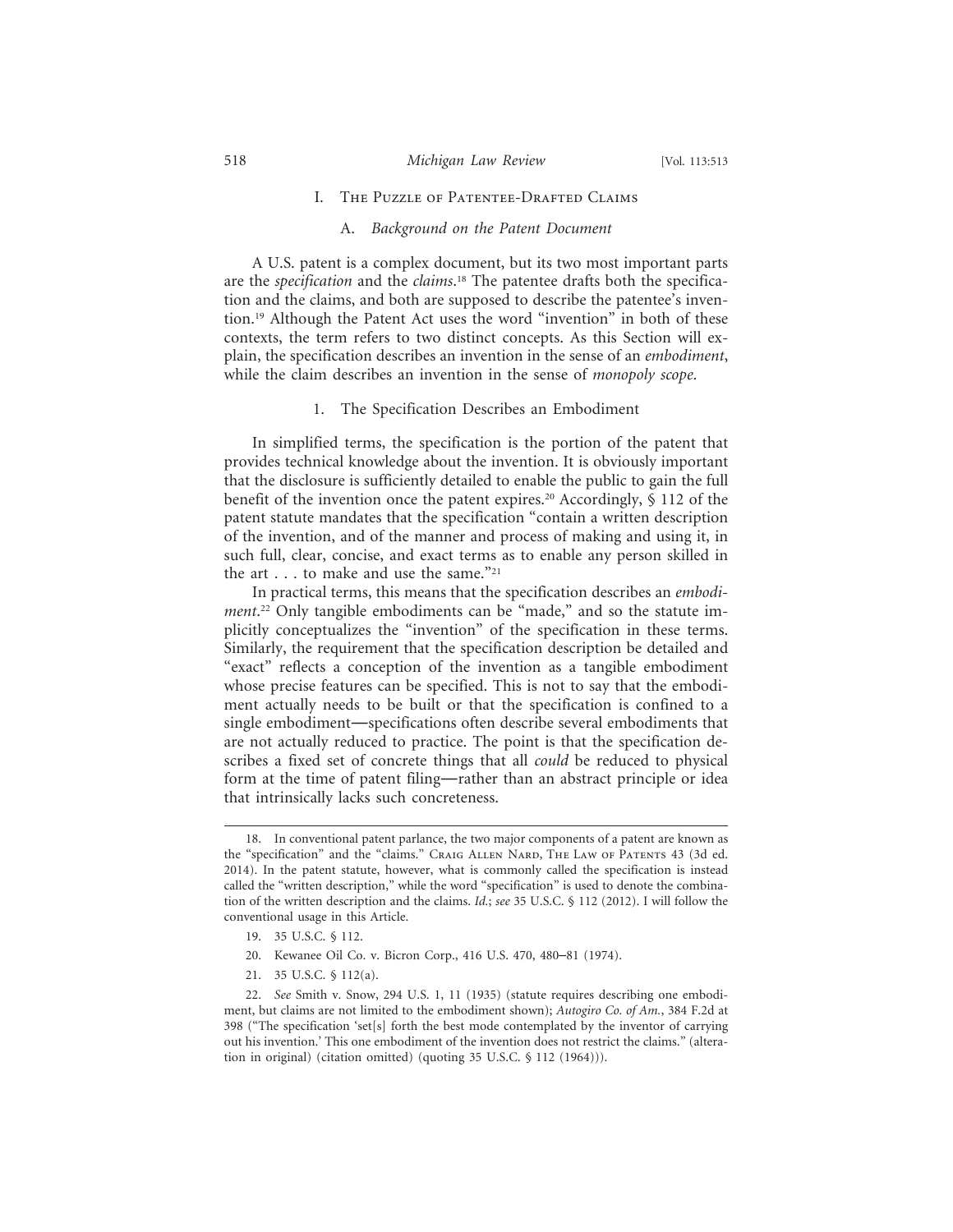For example, the Wright brothers could not have simply written in their patent specification that they had invented "a flying machine with wings." Such an abstract description would have been too sparse to satisfy the requirements of § 112.23 Rather, the Wright brothers had to specify that their particular airplane embodiment had a wooden frame and cloth wings, that it was controlled using rope pulleys, and numerous other details about their particular wooden glider.<sup>24</sup> Such a concrete and detailed description serves the goals of the patent system by ensuring that the public has all the technical details it needs to reproduce the patentee's embodiment in the future.

#### 2. The Claim Delineates Monopoly Scope

Although it is important that patentees provide extensive technical detail about their inventions, the law has long recognized that patent scope cannot be limited to literal replication of the specification embodiment or embodiments.25 If the scope were so limited, copyists would quickly take the patentee's core idea but make minor changes to the details, thereby escaping infringement.26 For example, the Stone Age inventor of the table might disclose a table embodiment made of wood in the patent specification, but he could not disclose a plastic table because plastic would not have been invented. After plastic (or some other material besides wood) was invented, however, anyone who saw a wooden table would immediately understand that a plastic table would work just as well. Therefore, if the patent were confined to literal replication of a wooden table, it would become worthless as soon as plastic—or any other alternative to wood—was invented. This would undermine the patent system's social goal of incentivizing innovation.<sup>27</sup>

Thus, rather than confining patent scope to literal replication of the specification embodiment, patent law has always allowed the monopoly to

<sup>23.</sup> John F. Duffy, *Rules and Standards on the Forefront of Patentability*, 51 Wm. & Mary L. Rev. 609, 645 (2009) ("[A]bstraction is the very antithesis of the precision required by the disclosure provisions of the Patent Act.").

<sup>24.</sup> *See* U.S. Patent No. 821,393 (filed Mar. 23, 1903) (Wright brothers' patent on the airplane).

<sup>25.</sup> *See* Graver Tank & Mfg. Co. v. Linde Air Prods. Co., 339 U.S. 605, 607 (1950) ("[C]ourts have also recognized that to permit imitation of a patented invention which does not copy every literal detail would be to convert the protection of the patent grant into a hollow and useless thing.").

<sup>26.</sup> Martin J. Adelman et al., Cases and Materials on Patent Law 414 (3d ed. 2009) ("If courts strictly limit the scope of patent protection to the specific examples disclosed in the specification, competitors could readily circumvent the patent through minor changes in design.").

<sup>27.</sup> *See Graver Tank*, 339 U.S. at 607.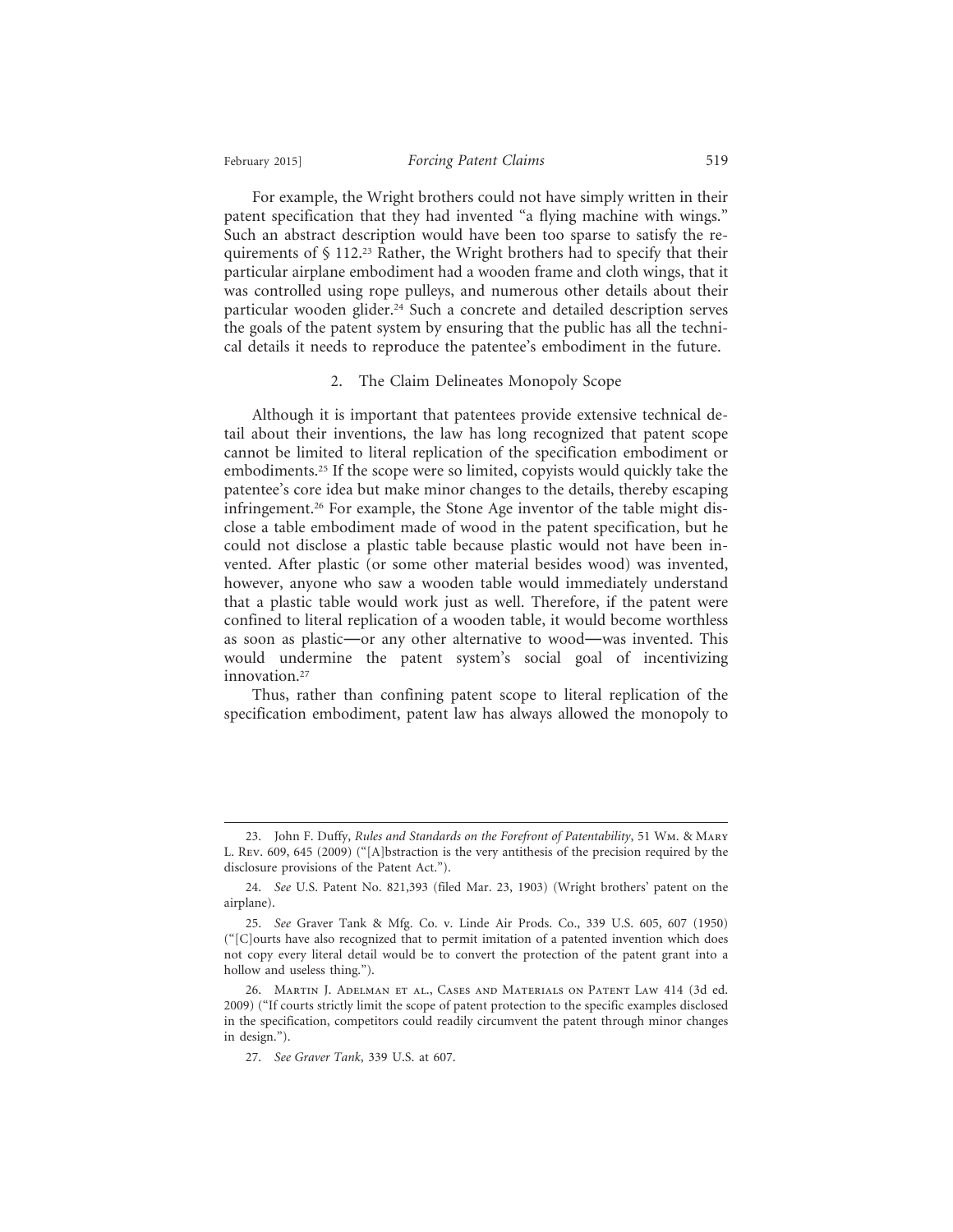extend more broadly to cover the inventive *principle*. 28 When stated explicitly, the proposition that patent scope covers an idea (and not an embodiment) is not controversial,<sup>29</sup> although even experienced patent lawyers are often confused on this point.30 The key insight is that patent law has two separate concepts of "the invention," and the two parts of the patent describe entirely different things at a conceptual level. The specification describes the invention in the sense of a concrete embodiment or embodiments.31 The claim identifies the patentee's inventive principle and delineates patent scope.<sup>32</sup>

The claim is a single sentence, appearing at the end of the patent, that identifies the core inventive features that the patentee considers important.<sup>33</sup> This means that claims omit extraneous details. For example, the Wright brothers' claim to the airplane identified three key features: (1) adjustable wings; (2) a rudder; and (3) a means for adjusting the rudder in tandem with the wings.<sup>34</sup>

For present background purposes, the key point is that *every* product utilizing these claimed features is then deemed to infringe the patent, even if

30. *See infra* Section II.B.1; *see also* Emerson Stringham, Double Patenting § 2831, at 209 (1933) ("This primitive confusion of 'invention' in the sense of physical embodiment with 'invention' in the sense of definition of the patentable . . . survives to the present day, not only in the courts, but among some examiners in the Patent Office.").

31. *See* 35 U.S.C. § 112(a) (2012).

32. *See id.* § 112(b); Phillips v. AWH Corp., 415 F.3d 1303, 1312 (Fed. Cir. 2005) (en banc) ("It is a 'bedrock principle' of patent law that 'the claims of a patent define the invention to which the patentee is entitled the right to exclude.'" (quoting Innova/Pure Water, Inc. v. Safari Water Filtration Sys., Inc., 381 F.3d 1111, 1115 (Fed. Cir. 2004))).

33. A patent can have more than one claim, if the patentee wants to identify multiple combinations of features as critical. *See* 35 U.S.C. § 112(b) (requiring "one or more" claims).

34. This is a simplified version of their seventh claim. The original version read as follows:

In a flying machine, the combination, with an aeroplane, and means for simultaneously moving the lateral portions thereof into different angular relations to the normal plane of the body of the airplane and to each other, so as to present to the atmosphere different angles of incidence, of a vertical rudder, and means whereby said rudder is caused to present to the wind that side thereof nearest the side of the aeroplane having the smaller angle of incidence and offering the least resistance to the atmosphere, substantially as described.

U.S. Patent No. 821,393, col. 6 ll. 62–74 (filed Mar. 23, 1903).

<sup>28.</sup> *See, e.g.*, Pfaff v. Wells Elecs., Inc., 525 U.S. 55, 60 (1998) ("The primary meaning of the word 'invention' in the Patent Act unquestionably refers to the inventor's conception rather than to a physical embodiment of that idea."); Winans v. Denmead, 56 U.S. (15 How.) 330, 343 (1853) ("[I]t is the duty of courts and juries to look through the form for the substance of the invention . . . .").

<sup>29.</sup> This does not imply that merely thinking about the patented idea infringes a patent. *See* Kevin Emerson Collins, *The Knowledge/Embodiment Dichotomy*, 47 U.C. Davis L. Rev. 1279, 1309–10 (2014). Patent infringement requires a real-world act such as making, using, or selling a thing that implements the patented idea. 35 U.S.C.  $\S$  271(a) (2012). My point here is that the set of infringing real-world things is open ended and is not confined to an ex ante specified set of embodiments.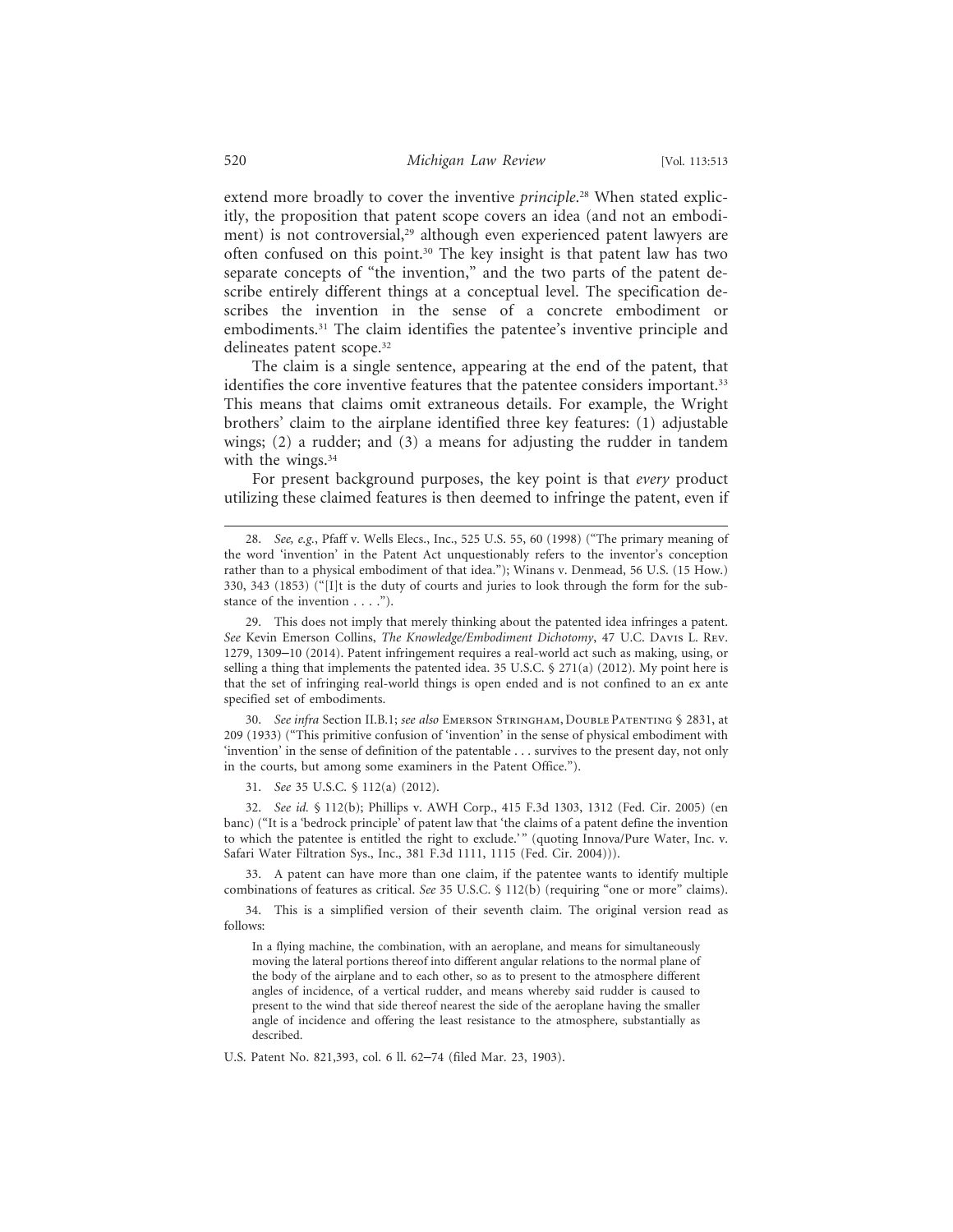the infringing product looks very different from the specification embodiment and incorporates later-developed technology that was not disclosed in the patent specification.35 For example, a modern Boeing 747 has aluminum wings with adjustable flaps rather than the Wright brothers' flexible cloth wings, and it adjusts its rudder in tandem with the wings using advanced hydraulics rather than rope pulleys. But the Boeing 747 still contains all three of the claimed features, and it therefore would infringe the Wright brothers' patent if the patent had not already expired. In this way, the "invention" identified by a claim is not a particular wooden glider airplane but the general *idea* of all airplanes that have wings and a coordinated rudder. The scope of the patent is then defined in these terms.<sup>36</sup>

#### B. *Patentee Drafting and the Self-Interest Problem*

It can be seen from this brief introduction that claims play an outsize role in the modern patent system. Indeed, claims are usually described as the most important part of the patent document.37 And, as discussed above, the patent system needs something like a claim to delineate the patent's scope that is, it needs a legal instrument, separate from the specification, to identify the legally protected inventive principle. The question is why the patent system has chosen a *patentee-written* claim for this purpose.

The standard response—the one that patent lawyers and judges would reflexively give and the one contained in virtually every casebook and treatise—is that the notice theory explains claims' role in the patent system.38 This theory states that patentees should describe their invention clearly and precisely to enable the public and competitors to determine whether their

<sup>35.</sup> Cont'l Paper Bag Co. v. E. Paper Bag Co., 210 U.S. 405, 418–19 (1908) ("The principle of the invention is a unit, and invariably the modes of its embodiment . . . may be numerous and in appearance very different from each other." (quoting 2 William C. Robinson, THE LAW OF PATENTS FOR USEFUL INVENTIONS  $\S$  485, at 75 (1890)) (internal quotation marks omitted) (alterations unmarked in original)).

<sup>36.</sup> *See* Universal Oil Prods. Co. v. Globe Oil & Ref. Co., 322 U.S. 471, 484 (1944) ("The claim is the measure of the grant.").

<sup>37.</sup> *E.g.*, John F. Duffy, *On Improving the Legal Process of Claim Interpretation: Administrative Alternatives*, 2 Wash. U. J.L. & Pol'y 109, 109 (2000) ("Claims are the most important part of the modern patent document."); *see also In re* Hiniker Co., 150 F.3d 1362, 1369 (Fed. Cir. 1998) ("[T]he name of the game is the claim."); Mark A. Lemley, *The Changing Meaning of Patent Claim Terms*, 104 Mich. L. Rev. 101, 101 (2005) ("The claims of a patent are central to virtually every aspect of patent law.").

<sup>38.</sup> *See, e.g.*, Permutit Co. v. Graver Corp., 284 U.S. 52, 60 (1931) ("[Claims] inform the public during the life of the patent of the limits of the monopoly asserted, so that it may be known which features may be safely used or manufactured without a license and which may not.").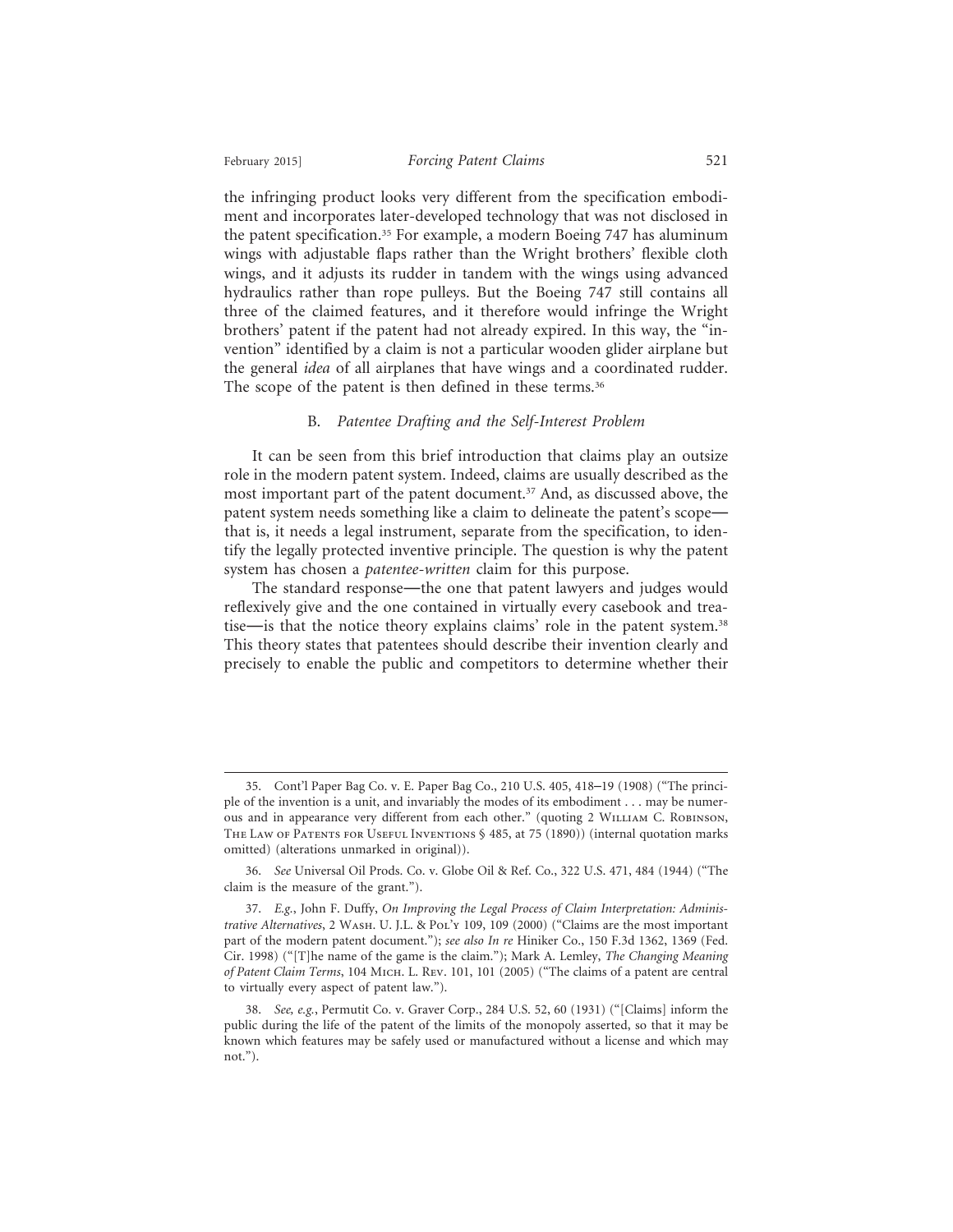activities infringe the patent.39 The benefits of such ex ante notice for competitors and the public then justify the outsize role that claims occupy in the patent system.40

The problem is that the notice theory relies on a non sequitur when it comes to allocating drafting responsibility to patentees. In one incarnation, the notice theory states that patentees have *the obligation* to describe the invention accurately and precisely in writing the claim.<sup>41</sup> In another incarnation, the notice theory states that claims deserve their outsize role in the patent system because they *actually do* describe the real invention.<sup>42</sup> The notice theory never explains, however, why patentees would comply with their obligation to write claims that actually describe the real invention when doing so manifestly conflicts with their self-interest.

Once we consider a rational, self-interested patentee's actual incentives, it becomes obvious that patent claims are unlikely to describe the real invention. Rather, patentees will draft claims to cover as much as they can possibly get away with.43 To be sure, patentees cannot get away with claiming everything in the universe because the PTO will scrutinize the claims.<sup>44</sup> And yet it is fanciful to suppose that the PTO can police patentees perfectly and catch every subtle drafting trick.45

Allowing patentees to draft claims therefore produces a systematic tendency toward overbroad claims. If patent claims are only designed to provide prior notice of the patent's scope to the public and to competitors, then an instrument delineating patent scope that was unilaterally drafted by the PTO examiner—we could call it a "grant" instead of a "claim"—would serve the notice function equally well while greatly diminishing the patentee self-interest problem. A notice-based rationale therefore cannot justify allocating claim-drafting responsibility to patentees. With the notice theory thus neutralized, and in the absence of any other persuasive theory to explain why patentee-written claims further the social purposes of the patent system, the apparent solution is to abolish such claims—or at least to ignore them when determining patent scope.

- 41. *Merrill*, 94 U.S. at 573–74.
- 42. *Haemonetics*, 607 F.3d at 781.

43. Robert Patrick Merges & John Fitzgerald Duffy, Patent Law and Policy 26 (6th ed. 2013) ("The overall goal when drafting claims is to make them as broad as the Patent Office will allow."); ASH TANKHA ET AL., PATENT YOUR IDEA § 3.5, at 34 (2011) ("The claims should be drafted as broadly as possible but just narrower than the prior art.").

44. 35 U.S.C. § 131 (2012) (requiring PTO examination).

45. *See* Bessen & Meurer, *supra* note 5, at 57 (arguing that the PTO lacks resources to police patentees); Lemley, *supra* note 3, at 1528 (same).

<sup>39.</sup> Merrill v. Yeomans, 94 U.S. 568, 573–74 (1876) ("[N]othing can be more just and fair, both to the patentee and to the public, than that the former should understand, and correctly describe, just what he has invented . . . .").

<sup>40.</sup> Haemonetics Corp. v. Baxter Healthcare Corp., 607 F.3d 776, 781 (Fed. Cir. 2010) ("Patent claims function to delineate the precise scope of a claimed invention and to give notice to the public, including potential competitors, of the patentee's right to exclude.").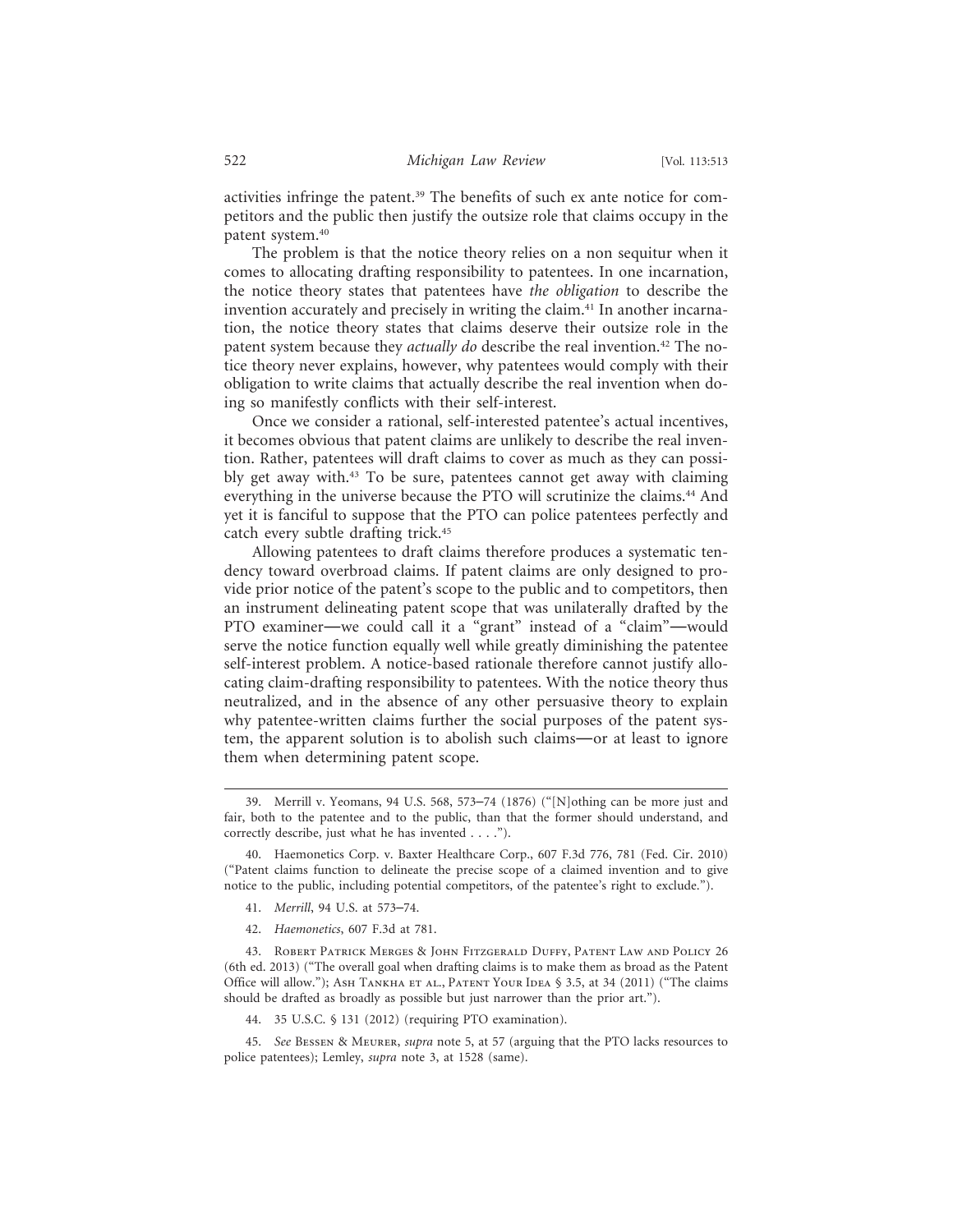## February 2015] *Forcing Patent Claims* 523

#### C. *The Claim-Ambiguity Literature as an Implicit Critique*

One can understand much of the existing literature on claim construction as implicitly adopting the view stated in the prior Section. That is, the literature implicitly argues that patentee-drafted claims are just self-serving statements: predictably overbroad, nondescriptive of real invention, and with no other redeeming virtue. The logical conclusion is that they should be abolished or ignored.

But this argument is not made explicitly. As this Section will describe, it is true that many scholars argue that patent claims should be abolished or ignored.46 These scholars sometimes contend that patent claims do not reflect the real invention.<sup>47</sup> Some scholars even go so far as to argue that one cause of the problem is that patentees have bad incentives with respect to claim drafting.48 But my analysis differs from the express arguments in the literature in three respects. First, the literature generally characterizes the problem with patent claims as their being too linguistically indeterminate,<sup>49</sup> whereas my analysis suggests that the real concern is that patent claims are determinately overbroad. Second, the literature generally characterizes the underlying problem as the inherent imprecision of language (with patentee incentives being, at most, a compounding factor).<sup>50</sup> My analysis instead suggests that the central difficulty lies in self-interested patentee incentives, combined with the institutional allocation of claim-drafting power that gives patentees the opportunity to implement those incentives. Third, with the exceptions of Professor Burk and Professor Lemley, all critics avoid overtly arguing that claims should be abolished (even if their proposals will have that effect in practice). In contrast, I view abolishing patent claims as the

48. *See, e.g.*, Bessen & Meurer, *supra* note 5, at 57; Burk, *supra* note 7, at 112; Burk & Lemley, *supra* note 3, at 1762; Seymore, *supra* note 5, at 638.

49. *See, e.g.*, Bessen & Meurer, *supra* note 5, at 57 (arguing that the problem lies with "vague" claims); Burk & Lemley, *supra* note 3, at 1745–46 ("[C]laim construction may be inherently indeterminate . . . . [S]etting out clear boundaries to warn the public of what is and is not claimed . . . increasingly seems to be an illusion."); Liivak, *supra* note 12, at 40 ("Claim interpretation is now a meaningless exercise. Interpretation in modern patent law takes the actual words from claim language and replaces them with more words.").

<sup>46.</sup> *See infra* Sections I.C.1–4. Of course, nobody proposes abolishing patent claims in the sense of making it a crime to write one. Rather, "abolition" is used in the sense of denying legal effect to a claim. *See* Burk & Lemley, *supra* note 3, at 1784.

<sup>47.</sup> *See, e.g.*, Burk & Lemley, *supra* note 3, at 1762; Christopher A. Cotropia, *What Is the "Invention"?*, 53 Wm. & Mary L. Rev. 1855, 1897 (2012); Lee, *supra* note 12, at 104; Liivak, *supra* note 12, at 40.

<sup>50.</sup> *See, e.g.*, Burk, *supra* note 7, at 112 ("Due to the inherent indeterminacy of language, the boundary remains necessarily indeterminate."); Burk & Lemley, *supra* note 3, at 1762 (arguing that the inherent ambiguity of claim language "permits—and indeed even encourages—overclaiming by patentees"); Peter S. Menell et al., *Patent Claim Construction: A Modern Synthesis and Structured Framework*, 25 Berkeley Tech. L.J. 711, 716 (2010) ("If nothing else, the past two decades revealed the inherent difficulties of using language to define the boundaries of abstract and intangible rights."); Seymore, *supra* note 5, at 637–38 (attributing the problem to "the inherent indeterminacy of language").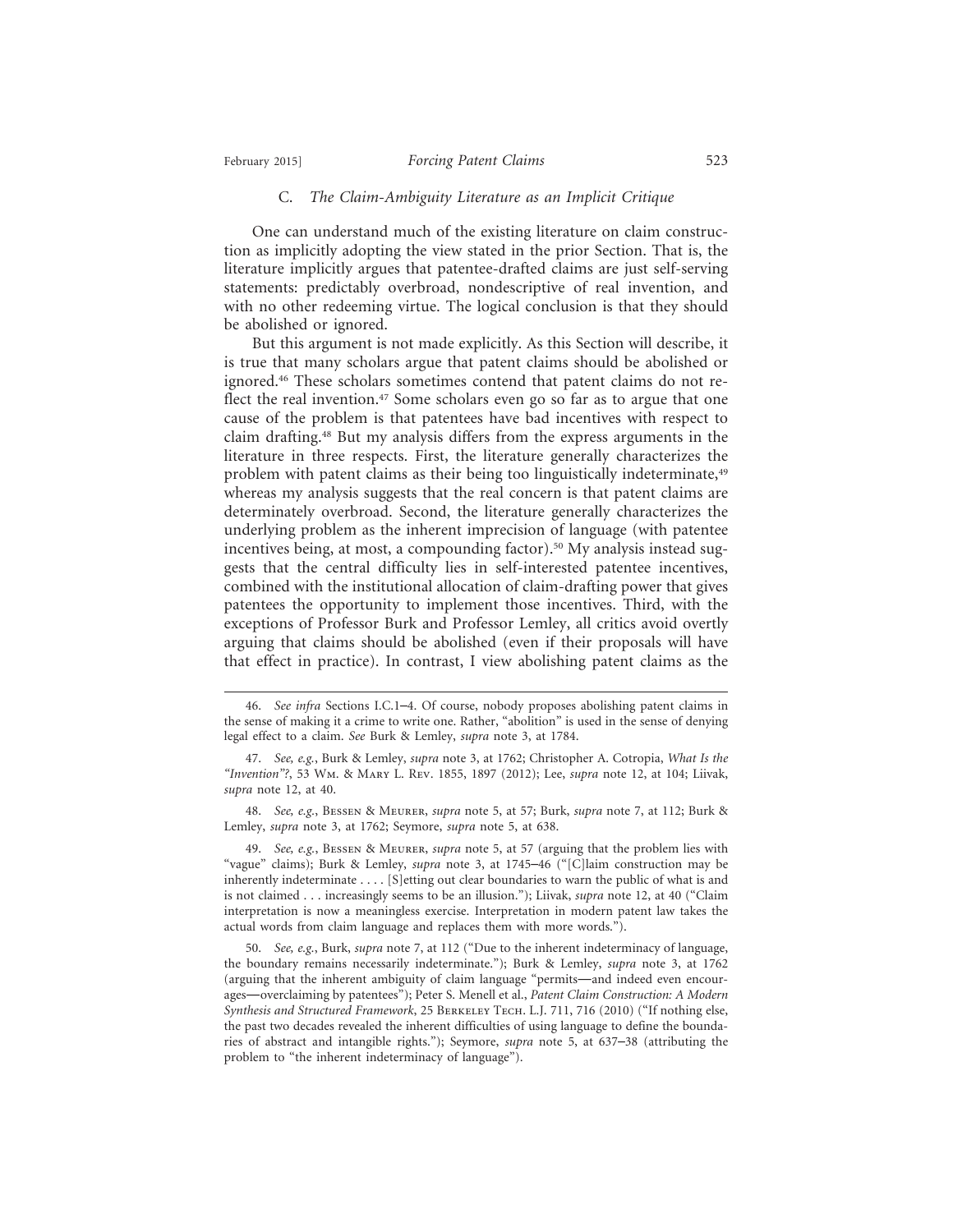obvious policy implication if patent claims indeed lack redeeming social value.

Viewing the existing literature as a criticism of intentional patentee overclaiming—rather than as a criticism of the inherent ambiguity of language—provides a more accurate and coherent framework for thinking about this problem. It is more accurate and more coherent because proponents of the linguistic ambiguity thesis seem to worry mainly about the potential for "ambiguity" to result in overly broad patents; they generally do not express much concern about the potential creation of overly narrow patents,<sup>51</sup> even though a true ambiguity problem should cause high variance in *both* directions. The overclaiming critique is also stronger than the ambiguity critique because, as I explain in more detail elsewhere,<sup>52</sup> and as I discuss in Section IV.A, there is little evidence that patent claims are systematically ambiguous: the primary piece of evidence cited for this proposition—high reversal rates in claim-construction proceedings—fails upon close inspection.53 And even if patent claims were linguistically ambiguous, there is no indication that such ambiguity is systematically resolved in favor of greater breadth (as the critics assume<sup>54</sup>). Given these defects in the linguistic indeterminacy thesis, the more charitable interpretation of the critics' argument would view the claim-ambiguity literature as an implicit critique of the institutional allocation of claim-drafting power and as expressing a concern with predictably overbroad language rather than with unpredictable ambiguous language.

That said, one need not view the existing literature in this manner. This Article's contribution would be even greater if no one had yet asked, even implicitly, why the patent system allows self-serving patentees to draft claims. I believe that the best view is that the question has been asked implicitly and that it is in fact driving much of the critics' analysis. It is in this light that I outline below a sample of the literature, which I submit is best understood as implicitly criticizing (and arguing for the abolition of) patentee-written claims based on their intentional overbreadth as compared to the real invention. To the extent that the literature can be understood differently, however, that fact does not detract from the thesis of this Article.

- 52. *See* Chiang & Solum, *supra* note 6.
- 53. *See infra* Section IV.A.

<sup>51.</sup> *See, e.g.*, Retractable Techs., Inc. v. Becton, Dickinson & Co., 653 F.3d 1296, 1311 (Fed. Cir. 2011) (Plager, J., concurring) (complaining about "ambiguous" claims that "go beyond the invention"); Burk, *supra* note 7, at 112 ("[T]he intrinsic imprecision of the text . . . inevitably leads to a reading that is even broader than the patent drafter might originally have expected."); Liivak, *supra* note 12, at 15 ("[T]his broad allowable claim scope forms the central criticism of the [claim-centered] view.").

<sup>54.</sup> *See supra* notes 50–51; *see also* Burk & Lemley, *supra* note 12, at 32 (equating construing claims "in light of the actual invention" with construing them "narrowly"); Cotropia, *supra* note 47, at 1910 ("One of the results from [adopting his proposal] is that the literal claim scope is likely to be narrow.").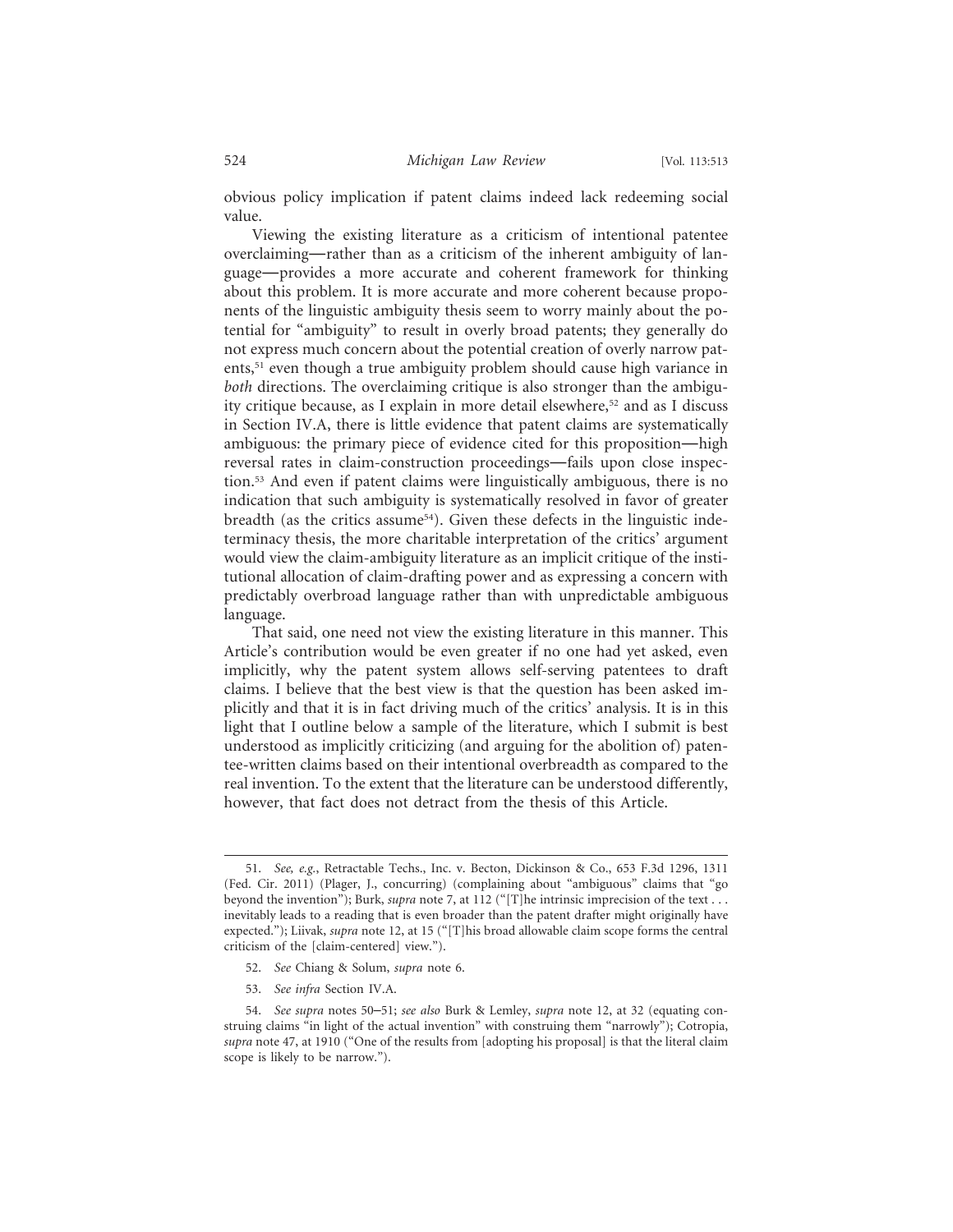## February 2015] *Forcing Patent Claims* 525

#### 1. Dan Burk and Mark Lemley

Perhaps the most prominent critics of patent claims are Burk and Lemley. In an article titled *Fence Posts or Sign Posts? Rethinking Patent Claim Construction*, Burk and Lemley argue that the modern claiming system "isn't working."55 Although they devote considerable space to demonstrating how supposedly indeterminate claim language causes unpredictability in patent rights and associated litigation costs, Burk and Lemley ultimately argue that indeterminacy is not the biggest problem. Rather, the biggest problem is that focusing on claim text—drafted by the patentee's lawyers—detracts from an inquiry into the real invention:

Far more significant is that legal interpretation of words has taken the place of a definition of the proper scope of the invention itself. . . . It should be no surprise that the result of this collateral process bears only a coincidental relationship to the ideal scope of the patent claim. After *Markman*, we're not often litigating what the inventor did or what her patent should cover, because we are too concerned with what the lawyers did to define what the invention should cover. We have, in other words, taken our eyes off of the ball.56

From the premise that patent claims cause problems and lack any redeeming virtues,<sup>57</sup> Burk and Lemley then conclude that such claims should be abolished.<sup>58</sup>

## 2. Oskar Liivak

Even more scathing than Burk and Lemley is Professor Liivak, who has written an article titled *Rescuing the Invention from the Cult of the Claim*. 59 As the title suggests, Liivak argues that the patent system's reliance on the claim amounts to a cultlike delusion. In Liivak's view, the "cult of the claim" has improperly ignored the real invention in favor of a "meaningless" devotion to claim text.<sup>60</sup> Like Burk and Lemley, therefore, Liivak argues that focusing on claims takes our eyes off the ball—that is, off the real, substantive invention.

Liivak concludes from these premises that courts should focus on the substantive invention.<sup>61</sup> Unlike Burk and Lemley, he does not advocate abolishing claims as a formal matter but rather advocates a rule that courts

<sup>55.</sup> Burk & Lemley, *supra* note 3, at 1744.

<sup>56.</sup> *Id.* at 1762.

<sup>57.</sup> *See id.* at 1746 ("If patent-claim terms lack the virtue of certainty and are in fact doing mischief in the patent system, perhaps we should begin to rethink the whole enterprise . . . .").

<sup>58.</sup> *See id.* at 1784–85.

<sup>59.</sup> Liivak, *supra* note 12.

<sup>60.</sup> *Id.* at 40.

<sup>61.</sup> *Id.* at 5 (arguing that we should employ a "substantive interpretation of the invention . . . to structure our patent system").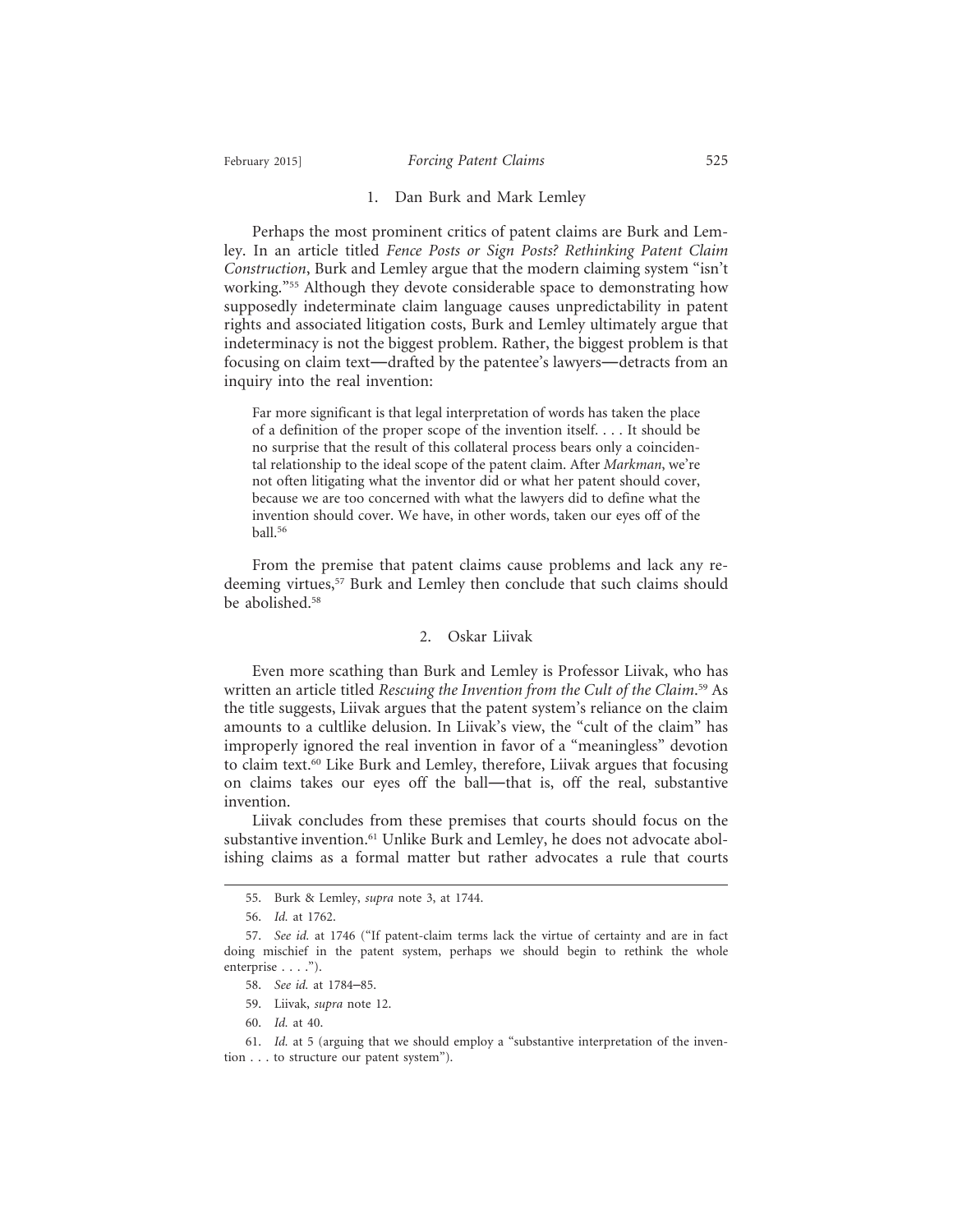should always "interpret" claim language to cover the "set of embodiments disclosed in the specification."62 As a practical matter, however, Liivak's approach would make claims a dead letter. The real inquiry for patent scope becomes not what the claim says but what "set of embodiments disclosed in the specification" a court will find.

For his part, Liivak resists concluding that his proposal renders claims a dead letter. He argues that claims still perform a role under his theory because courts would continue to follow the text "[w]hen the claims precisely and accurately reflect the invention."63 But this standard is hollow: if courts follow claim text only *after* determining that it matches the real invention, then logically they must first determine what the real invention is, and that inquiry would perform all the analytical work.

## 3. Chris Cotropia

Professor Cotropia similarly argues that existing patent law operates largely on the view that "the claim *is* the invention."64 This means that courts adopt a "heavy presumption" that the text of the claim determines the patent scope.65 Cotropia argues that this approach is contrary to "basic patent theory" because it "invites disjointedness between protection and the real-world contributions of the inventor."66

Instead of focusing on patent claims, Cotropia argues that patent scope should be defined primarily by what he calls the *external invention*. 67 In practical terms, Cotropia contends that one can find the external invention primarily by looking at the patent specification.68 Like Liivak, Cotropia would retain claims as a formal matter, but he argues that they should be creatively "interpreted" to match the specification disclosure.<sup>69</sup> Once again, the claim text itself becomes secondary in such a regime.

68. *Id.* at 1906 ("[C]hoosing an external definition of the invention means the specification plays a heavy role . . . .").

<sup>62.</sup> *Id.* at 44.

<sup>63.</sup> *Id.* at 43.

<sup>64.</sup> Cotropia, *supra* note 47, at 1886.

<sup>65.</sup> *See id.* at 1897 & n.223 (quoting Cotropia, *supra* note 12, at 123–24) (internal quotation marks omitted).

<sup>66.</sup> *Id.* at 1862, 1897.

<sup>67.</sup> *Id.* at 1895 ("The external invention falls more in line with the incentive-to-invent narrative.").

<sup>69.</sup> *Id.* at 1909 ("Because claims must be read in light of the specification, the disclosure dictates claim meaning.").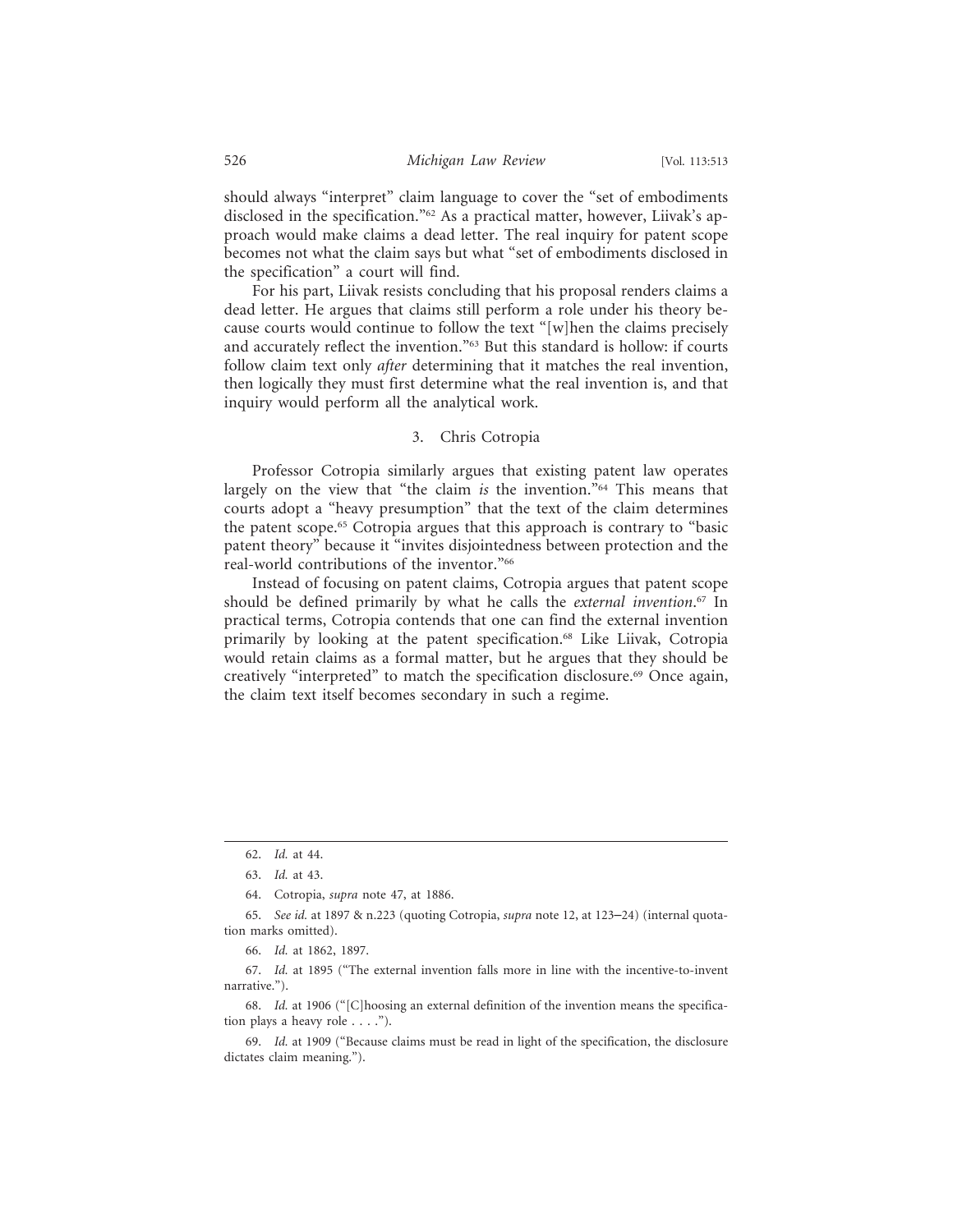#### 4. Peter Lee

Professor Lee also argues that claims are defective because they fail to describe the real invention. According to Lee, "Claim construction has become an exercise in parsing words rather than ascertaining the substance and significance of a patented invention"70:

These days, entire claim construction disputes revolve around the meaning of words such as "a." Such a textualist, inward-looking approach to claim construction deprioritizes contextual factors such as expert testimony and industry dynamics that speak to an invention's *substantive technological contribution*. This literalist claim construction methodology, moreover, cannot even assert the virtues of certainty and predictability. Claim construction after *Phillips* is still marred by high reversal rates and significant internal dissent among judges of the Federal Circuit.<sup>71</sup>

Somewhat unlike the other critics' proposals, Lee's solution avoids focusing too much on using the patent specification to determine patent scope. Instead, he argues that courts should look to "expert testimony and industry dynamics."72 This proposal essentially amounts to two layers of expert testimony because "industry dynamics" would presumably be conveyed through expert witnesses. More importantly, like the other critics' ideas, Lee's proposal renders claims a dead letter: in his formulation, what matters is not what the claim says but what the expert witnesses say about the patentee's "substantive technological contribution."

Like many others, Lee resists this conclusion. In his article, he argues that his proposal would not render claims obsolete because the proposal includes an exception: courts would be obliged to give effect to the claim text if claim-construction *doctrine* (not text) provided a clear answer to the infringement dispute.73 But this is a hollow exception for two reasons. First, as Lee himself explains, current claim-construction case law is already so rife with self-contradiction that it rarely gives a clear answer.<sup>74</sup> Second, even if claim-construction case law provided clear answers in some cases, Lee's methodology would itself *generate* a body of claim-construction case law that would feature courts' bending claim text in increasingly creative ways to achieve the substantive invention. Over time, therefore, claim-construction case law would become less clear, and the vicious cycle would continue until no clear answers remained.

<sup>70.</sup> Lee, *supra* note 12, at 104.

<sup>71.</sup> *Id.* (emphasis added).

<sup>72.</sup> *Id.*

<sup>73.</sup> *Id.* at 113 ("[I]t bears emphasizing that under my proposal, substantive and policy considerations only come into play when traditional claim construction does not yield a clear answer  $\ldots$  .").

<sup>74.</sup> *Id.* at 102–04, 114 (arguing that claim construction is "inherently difficult to perform," "fraught with indeterminacy," "highly indeterminate," and has "well known difficulties").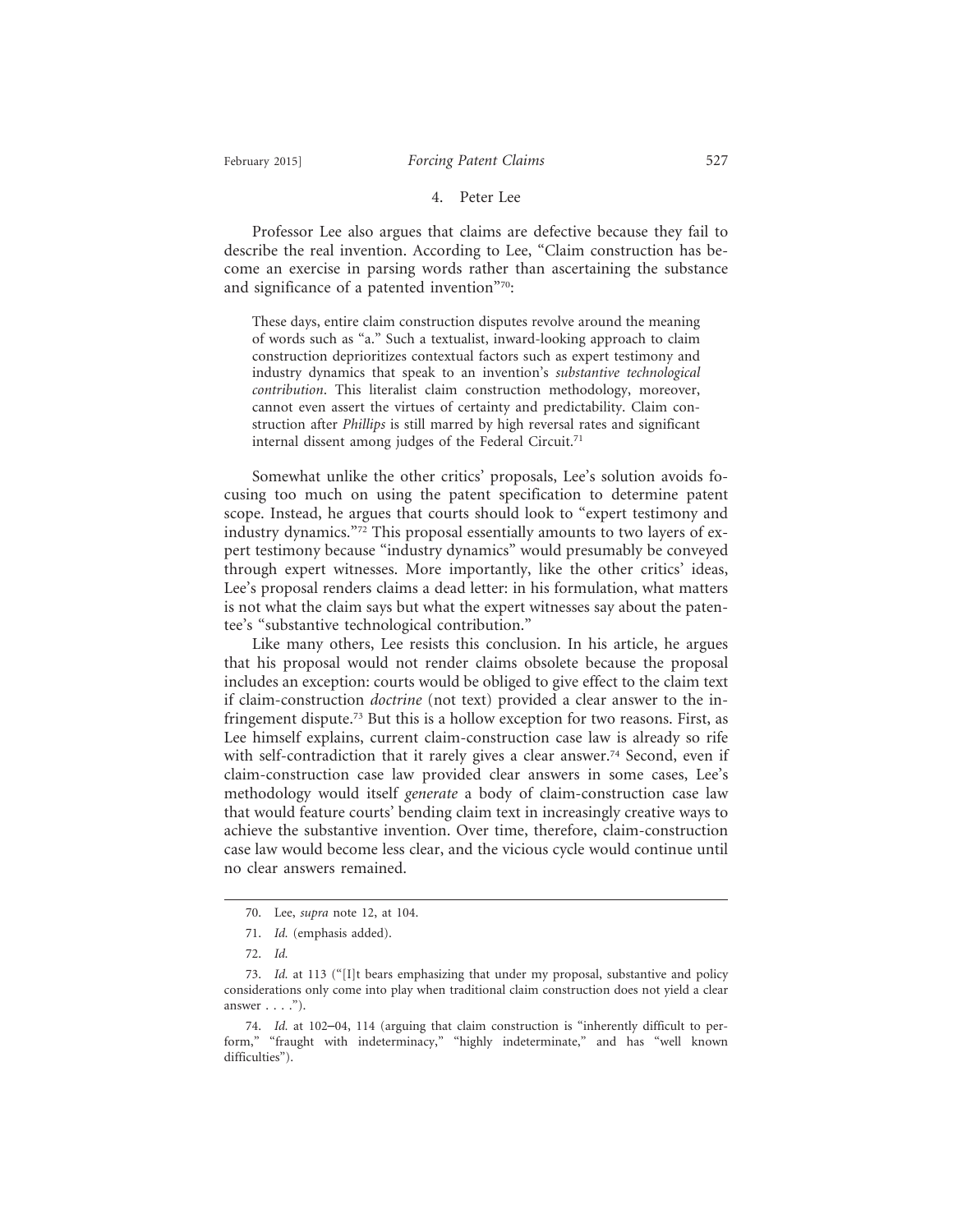#### 5. Robert Merges and John Duffy

In their leading casebook on patent law, Professor Merges and Professor Duffy repeat the basic critique that patent law has lost sight of the invention.75 They argue that contemporary patent law focuses excessively on claim text and that this reliance means that courts often adjudicate patent scope "without any of the judges knowing what the inventor's alleged contribution to the art is."76

Merges and Duffy argue that, instead of adopting a textualist approach, courts should "first look[ ] into the art to find what the real merit of the alleged discovery or invention is and whether it has advanced the art substantially."77 If the patentee has made a large social contribution, the court would then be "liberal in its construction of the patent to secure to the inventor the reward he deserves" while "being more stingy if what [the inventor] has done works only a slight step forward."78 Thus, rather than claim text, the real driver of patent scope would again be the court's predicate assessment of the patentee's contribution.

## 6. Judge S. Jay Plager

Given the strong academic tide, it should come as no surprise that the argument that courts should seek to measure patent scope by looking for the real invention rather than claim text (because claims are just self-serving statements by patentees) has gained significant traction among judges on the U.S. Court of Appeals for the Federal Circuit.79 Although Federal Circuit majority opinions sometimes contain hints of the argument,<sup>80</sup> its clearest expression can be found in Judge Plager's concurring opinion in *Retractable*

<sup>75.</sup> Merges & Duffy, *supra* note 43, at 769.

<sup>76.</sup> *Id.*

<sup>77.</sup> *Id.* at 770 (alteration in original) (quoting Eibel Process Co. v. Minn. & Ont. Paper Co., 261 U.S. 45, 63 (1923)) (internal quotation marks omitted).

<sup>78.</sup> *Id.* (alteration in original) (quoting *Eibel*, 261 U.S. at 63) (internal quotation marks omitted).

<sup>79.</sup> *See* Chiang & Solum, *supra* note 6, at 573 (explaining that one of the two main lines of claim-construction case law—the other being textualism—can best be understood as being about "a theory of construction that pursues the true invention").

<sup>80.</sup> *See, e.g.*, MySpace, Inc. v. GraphOn Corp., 672 F.3d 1250, 1256 (Fed. Cir. 2012) (Plager, J.) ("An inventor is entitled to claim in a patent what he has invented, but no more. . . . [P]roper claim construction requires that we understand what the invention encompasses as well as how the claims are stated."); Retractable Techs., Inc. v. Becton, Dickinson & Co., 653 F.3d 1296, 1305 (Fed. Cir. 2011) (Lourie, J.) ("In reviewing the intrinsic record to construe the claims, we strive to capture the scope of the actual invention . . . ."); Kinetic Concepts, Inc. v. Blue Sky Med. Grp., Inc., 554 F.3d 1010, 1019 (Fed. Cir. 2009) (limiting a claim to treating a "wound" to treatments of skin wounds because doing otherwise would "expand the scope of the claims far beyond anything described in the specification" (internal quotation marks omitted)); Autogiro Co. of Am. v. United States, 384 F.2d 391, 397 (Ct. Cl. 1967) ("An invention exists most importantly as a tangible structure or a series of drawings. A verbal portrayal is usually an afterthought . . . .").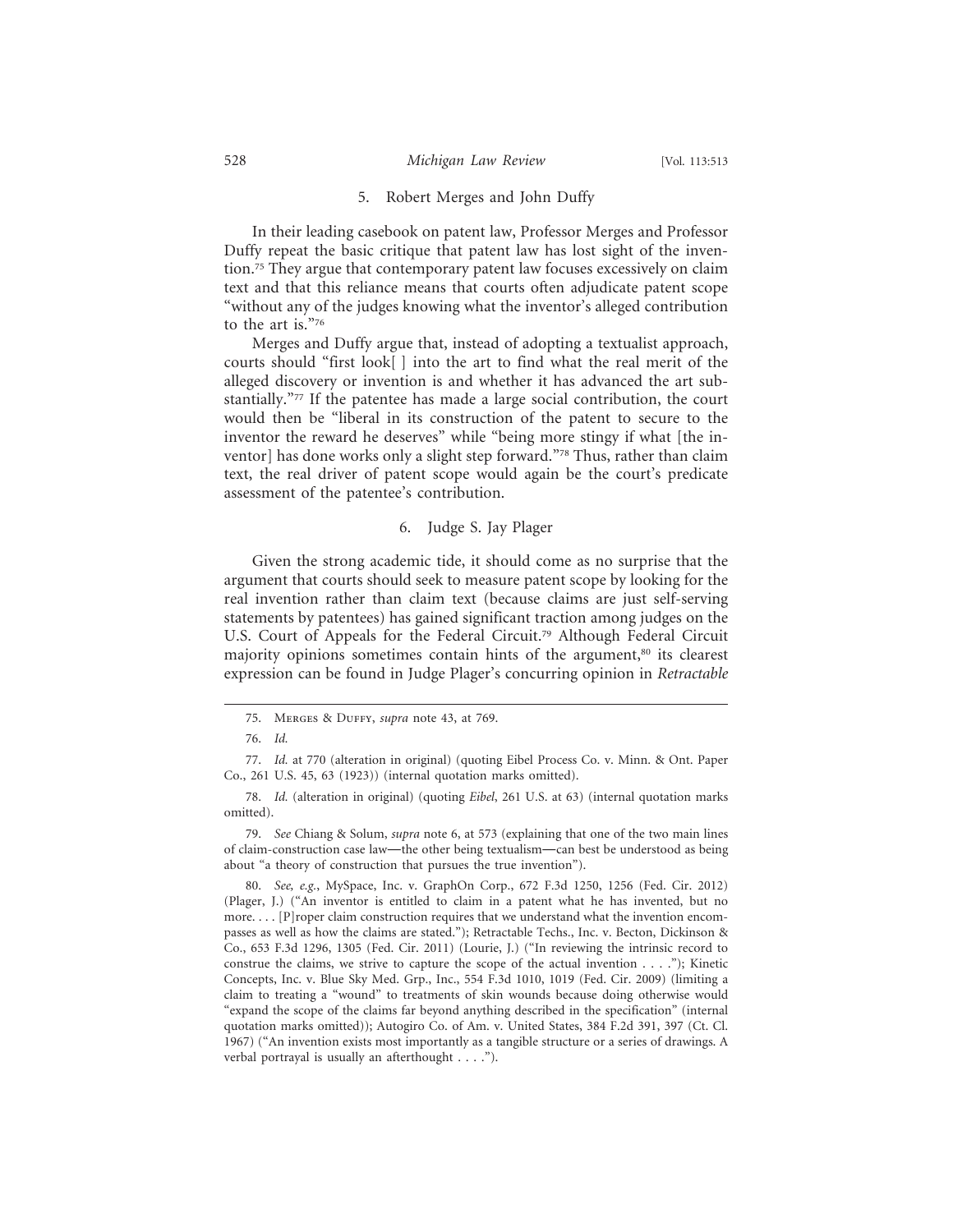*Technologies, Inc. v. Becton, Dickinson & Co.*, in which he stated the following:

However much desired by the claim drafters, who want claims that serve as business weapons and litigation threats, the claims cannot go beyond the actual invention that entitles the inventor to a patent. For that we look to the written description. I have written elsewhere about the curse of indefinite and ambiguous claims, divorced from the written description, that we regularly are asked to construe, and the need for more stringent rules to control the curse.<sup>81</sup>

In this short paragraph, Judge Plager makes three arguments. First, he argues that patentee-drafted claim text—which expresses the patentees' "desire[s]"—often fails to describe the actual inventions because these drafters have self-interested motivations to obtain undeserved business weapons and litigation threats. Second, Judge Plager contends that relying on claim text causes frequent litigation that the courts are "regularly" required to resolve. Finally, he argues that the solution to both of these problems lies in looking primarily to the patent specification<sup>82</sup> to find the actual invention and to determine patent scope. These arguments mirror in substance the general academic argument. And, like the proponents of this academic argument, Judge Plager characterizes his argument as focusing on a "curse of indefinite and *ambiguous* claims," when his concern is really about the incentives of claim drafters and the resulting *overbroad* claims that "go beyond the actual invention."

Of course, the Federal Circuit remains far from abolishing or ignoring claims as a matter of actual doctrine. Even Judge Plager would surely not go to this extreme if directly presented with the question. And yet abolishing claims represents the *logical* conclusion of the theoretical argument to which he is appealing. All of the patent-claim critics, with the notable exceptions of Burk and Lemley, shy away from advocating for formal abolition. But they do so not because they can identify a principle to justify patent claims—the animating thesis of their argument is that claims are overbroad relative to the real invention and therefore possess no social value—but only because lawyers hate overt change<sup>83</sup> and because it is an enormous practical hassle to persuade Congress to amend the patent statute to abolish the requirement for formal claiming.84 Those are not compelling justifications for patenteedrafted claims.

<sup>81. 653</sup> F.3d at 1311 (Plager, J., concurring) (footnote omitted) (citations omitted).

<sup>82.</sup> Judge Plager uses the more technically accurate term, "written description," to refer to the specification. *See supra* note 18.

<sup>83.</sup> See generally 1 BRUCE ACKERMAN, WE THE PEOPLE: FOUNDATIONS 17-18 (1991) (describing the "Burkean sensibility" that is "pronounced amongst practicing lawyers and judges"); Larry D. Kramer, *The Pace and Cause of Change*, 37 J. MARSHALL L. REV. 357, 357 (2004) ("Lawyers hate change.").

<sup>84.</sup> *See* Burk & Lemley, *supra* note 3, at 1747 ("Central claiming would be a radical change, and perhaps the country is not ready to take such a step."); Lee, *supra* note 12, at 105 (stating that legislative action to implement his proposal is unlikely); Liivak, *supra* note 12, at 41 (emphasizing that his proposal does not require statutory reform).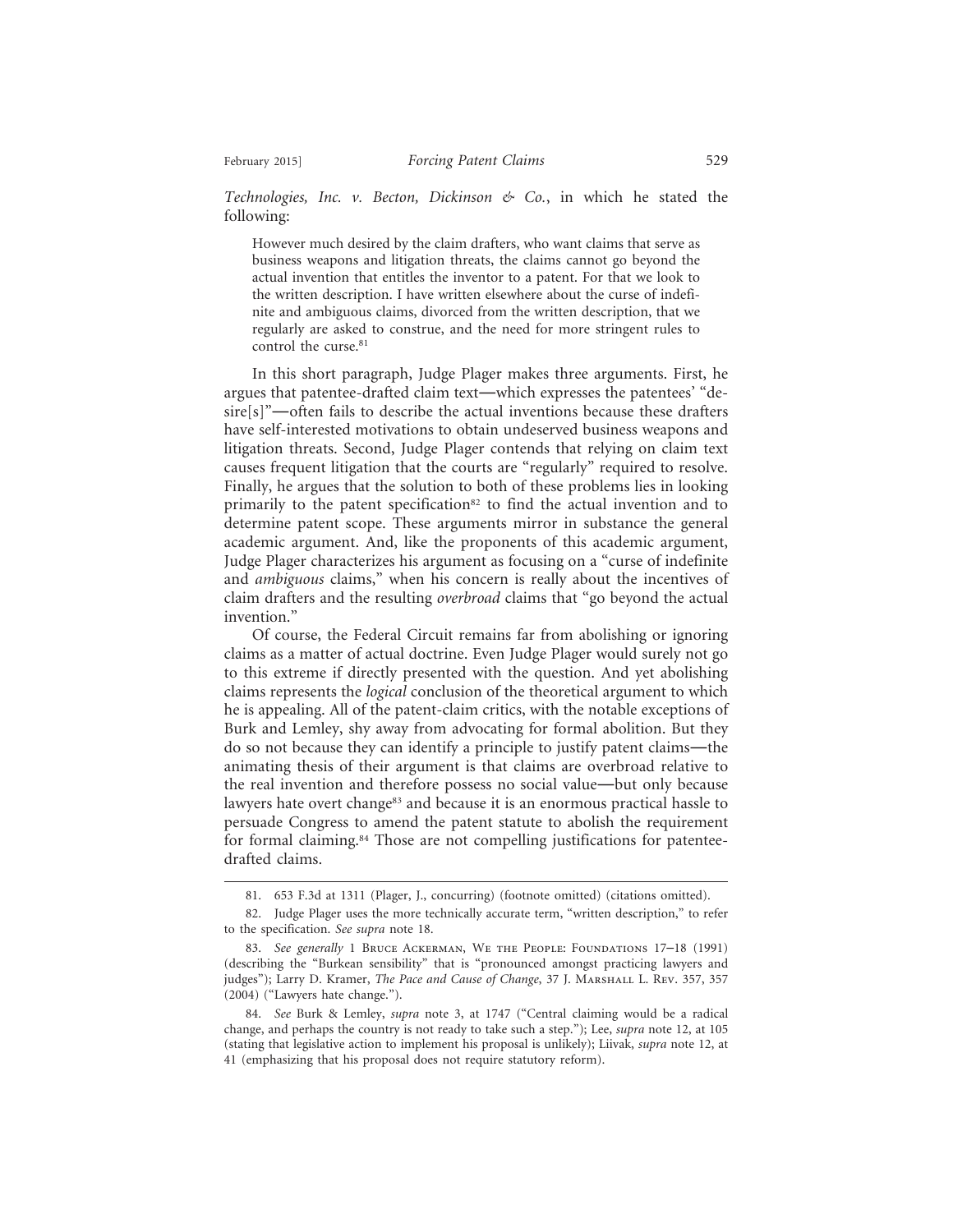## 530 *Michigan Law Review* [Vol. 113:513

In sum, patentee-drafted claims provide a significant puzzle, one that likely animates the existing literature's critique of the strong role given to claim text in patent-scope determinations. What can possibly justify giving a strong role to a legal instrument that does not accurately describe the real invention? In the absence of a convincing answer, it would logically follow that patentee-written claims ought to be abolished or ignored, a conclusion that makes the question one of practical significance. In the next Part, I will endeavor to provide an answer to this question.

### II. The Information-Forcing Function of Claims

## A. *An Analogy: The Value of Contracts of Adhesion*

To begin, it is helpful to consider an analogous situation involving a selfservingly drafted legal instrument. Consider a contract of adhesion between a large corporation and a consumer. Because the written contract is drafted solely by the corporation, the contract likely contains some "fine print" that the consumer does not read and to which he does not really consent.85 In sum, there will be subtle differences between the real agreement or bargain—that is, the actual meeting of the minds of the parties—and the literal text of the written contract. For clarity, I will use the label *real bargain* to denote the former and the label *written contract* to denote the latter.

Every first-year law student confronts the question of why courts routinely enforce such contracts of adhesion as written, even though consumers do not read them.<sup>86</sup> Intuitively, it would seem that courts should disregard such self-servingly drafted contracts and instead look for the real bargain.<sup>87</sup>

Upon close examination, however, it quickly emerges that this alternative is not feasible. If courts simply declared all form contracts unenforceable and ignored such self-serving writings, the result would not be some utopia where formerly powerless consumers could receive their real bargain.<sup>88</sup> Rather, the result would likely be a complete breakdown of the contract system. In every case, the parties could dispute the terms of their bargain, and they could dispute *all* the terms (e.g., the subject matter, the price, the timing, the quantity) because there would be no written record to which to refer. A court attempting to resolve the dispute would essentially have to reassemble the entire bargain from scratch, and it would need to do so by

<sup>85.</sup> Richard A. Posner, Economic Analysis of Law § 4.9, at 125 (9th ed. 2014) ("[F]orm contracts . . . tend to be one-sided against the consumer . . . ."); *see also* Jonathan Klick, *The Microfoundations of Standard Form Contracts: Price Discrimination vs. Behavioral Bias*, 32 FLA. St. U. L. Rev. 555, 556 (2005) ("[A] great many of the standardized terms appear to benefit the seller to the potential detriment of the buyer.").

<sup>86.</sup> Margaret Jane Radin, Boilerplate: The Fine Print, Vanishing Rights, and the Rule of Law 14 (2013) (stating that "incoming law students . . . are astonished" to discover that adhesion contracts are binding).

<sup>87.</sup> *See, e.g.*, *id.*; Todd D. Rakoff, *Contracts of Adhesion: An Essay in Reconstruction*, 96 Harv. L. Rev. 1173, 1173 (1983).

<sup>88.</sup> RADIN, *supra* note 86, at 15 ("[I]f all attempts to use boilerplate were to be declared unenforceable, that would cause a considerable disruption of current commercial practice.").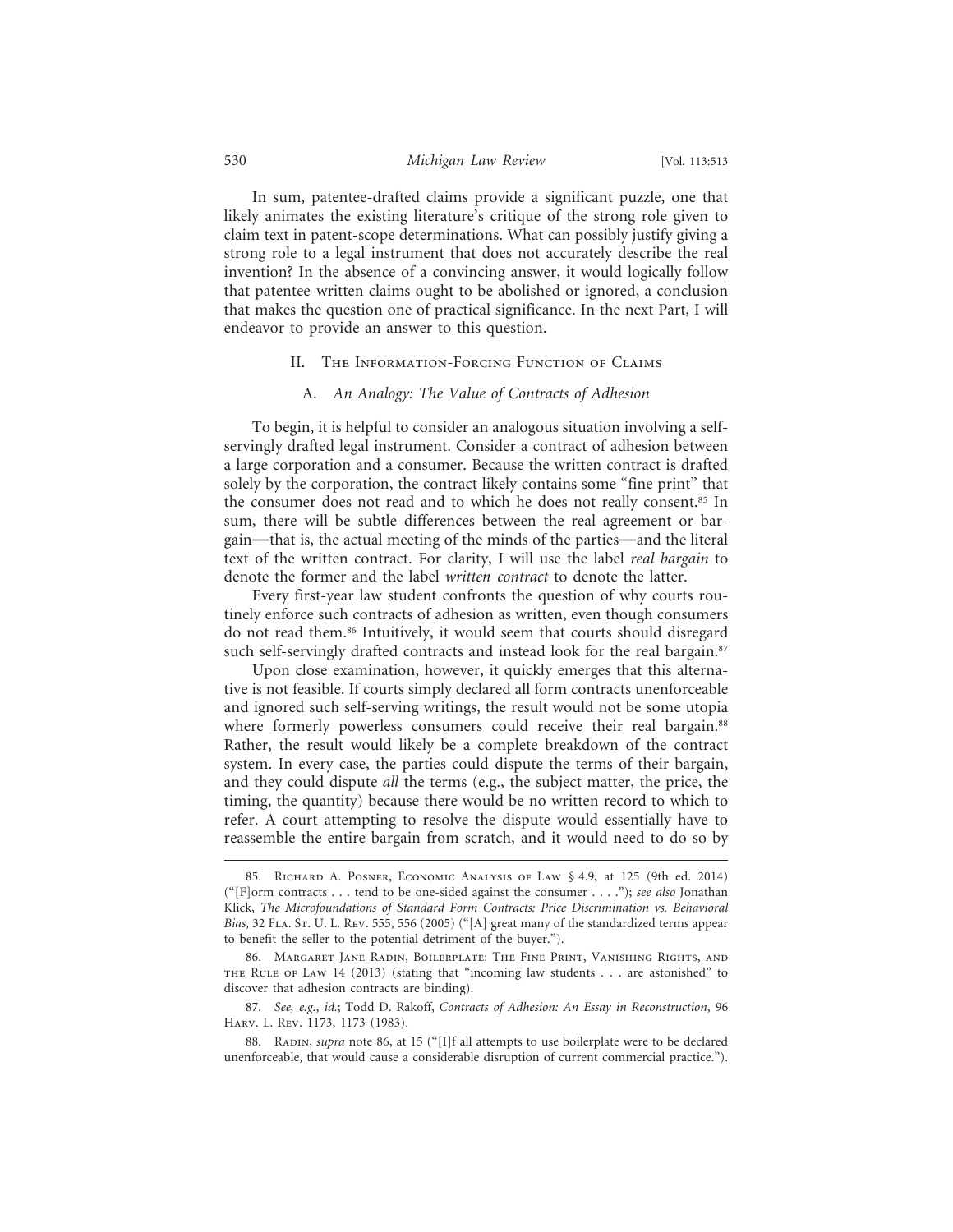February 2015] *Forcing Patent Claims* 531

sorting through a morass of self-serving oral testimony and post-hoc litigation-driven evidence.89 The prospect of a court's achieving anything resembling an accurate result—that is, one that actually matched the real bargain—would be miniscule. Realistically, the court would find itself utterly lost at sea.

Instead of generating such chaos, written contracts of adhesion provide a reasonable approximation of the real bargain. The drafting party knows the real bargain—or at least it knows more than the court does—and the written contract discloses some of that information to the court. To be sure, the written contract of adhesion will also be slanted in the drafter's favor. But it cannot be too greatly slanted—reputation, consumer experience, and competitive pressures impose a limit on how far a company can go with the fine print even when consumers fail to read it.<sup>90</sup> Furthermore, the written contract is memorialized before the dispute arises, so the drafting party is less likely to be able disingenuously to tailor the contract to fit the precise facts of a later dispute. In contrast, post-hoc oral testimony and litigationdriven evidence could easily be slanted to fit the case at hand. From a systemic viewpoint, it is easier for courts to enforce written contracts of adhesion than to recreate every bargain from scratch. Rather than detracting from the real bargain, a written contract of adhesion actually serves as the most reliable evidence of it.<sup>91</sup>

This does not imply that the most efficient rule would be to enforce dogmatically each and every written contract of adhesion to the letter. The rule in contract law is in fact not so absolute.<sup>92</sup> But this theory does prove that contracts of adhesion have important social value, even though they are systematically biased in favor of the drafting party. This reality explains why courts do not—and should not—abolish or ignore such contracts and instead accord them considerable weight.

Applying this analogy to patent claims is straightforward,  $93$  and the remainder of this Part will elaborate on that analogy in two steps. In Section

<sup>89.</sup> Trident Ctr. v. Conn. Gen. Life Ins. Co., 847 F.2d 564, 569 (9th Cir. 1988) (arguing that relaxing the plain-meaning rule "creates much business for lawyers and an occasional windfall to some clients [but] leads only to frustration and delay for most litigants and clogs already overburdened courts").

<sup>90.</sup> Posner, *supra* note 85, § 4.9, at 125–26 (arguing that reputation and competition cannot produce the optimal form contract but do limit abuse).

<sup>91.</sup> Slamow v. Del Col, 594 N.E.2d 918, 919 (N.Y. 1992).

<sup>92.</sup> Jake C. Byers, Inc. v. J.B.C. Invs., 834 S.W.2d 806, 811 (Mo. Ct. App. 1992) ("The parol evidence rule is simple to state. . . . But, the rule is difficult to apply. . . . [W]e, in Missouri, no different than the courts in most other jurisdictions, have used a variety of principles . . . ."); Posner, *supra* note 16, at 538–40 ("[M]any jurisdictions take different and often conflicting approaches to the treatment of extrinsic evidence.").

<sup>93.</sup> Burk and Lemley make the same contract–patent analogy, although they come to very different conclusions. *See* Burk & Lemley, *supra* note 12, at 49–50 (arguing that a textualist approach to claims is analogous to the "discredited" plain-meaning approach to contract interpretation). Given that the overwhelming majority of jurisdictions follow to some extent the plain-meaning approach, 2 E. Allan Farnsworth, Farnsworth on Contracts § 7.12, at 308 (3d ed. 2004), Burk and Lemley's argument seems overstated.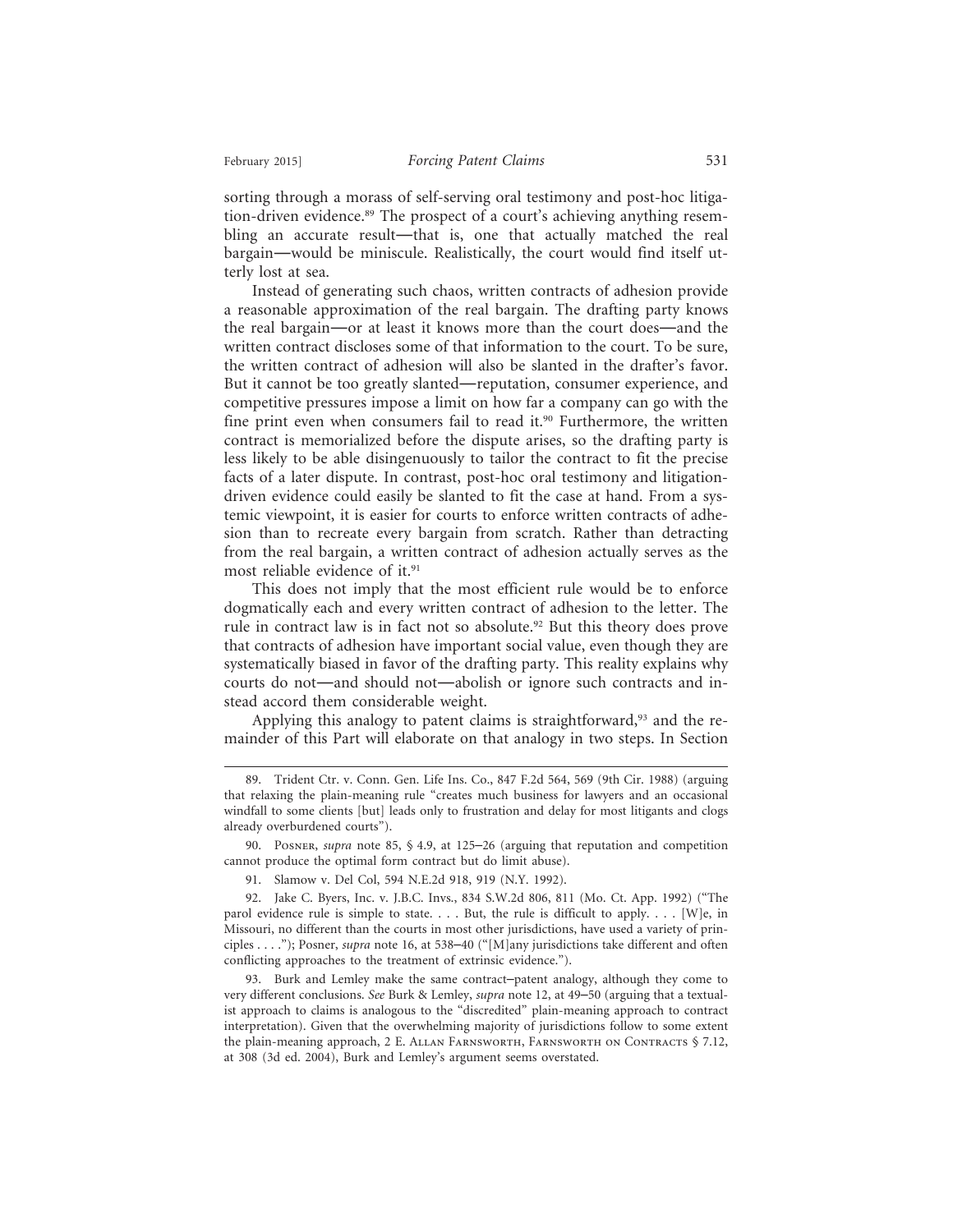II.B, I will argue that, as with the real bargain, courts cannot directly determine the real invention because they face a severe information deficit. In Section II.C, I will explain how patentee-written claims serve as a mechanism to partially overcome this information deficit.

## B. *Courts Lack Information About the Real Invention*

1. The Misconception of the Invention as an Embodiment

In order to see why courts cannot easily determine what the real invention is in a particular case, it is first necessary to rebut a very common misconception. The misconception is that "the real invention" for this purpose is the embodiment(s) described in the specification.<sup>94</sup> This misconception is intuitively appealing because the patent statute explicitly says that the specification describes "the invention."95 And even without the patent statute, many people intuitively think of an invention as a widget with physical form.96

*If* we accept an embodiment-centric conceptualization of the invention, then my entire argument falls apart. The physical object that the patentee created or described is easy for a court to discern—the object can simply be wheeled into the courtroom for all to see. Furthermore, the patent specification will provide a detailed description of the physical embodiment, including all the details about how to make and use it.<sup>97</sup> There is no information difficulty to be solved in such a regime and no policy function for claims to serve.

<sup>94.</sup> *See, e.g.*, Netword, LLC v. Centraal Corp., 242 F.3d 1347, 1352 (Fed. Cir. 2001) ("The claims are directed to the invention that is described in the specification; they do not have meaning removed from the context from which they arose."); Autogiro Co. of Am. v. United States, 384 F.2d 391, 397 (Ct. Cl. 1967) ("An invention exists most importantly as a tangible structure . . . ."); Cotropia, *supra* note 47, at 1866 (conceptualizing the invention as something that an inventor "build[s]"); Liivak, *supra* note 12, at 5 (conceptualizing the invention as "the set of embodiments conceived and disclosed by the inventor in enough detail that they can be reduced to practice").

<sup>95. 35</sup> U.S.C. § 112 (2012); *see* Howard T. Markey, *Why Not the Statute?*, 65 J. Pat. Off. Soc'y 331, 333 (1983) ("Ideas are never patentable. Only embodiments of an idea, i.e., an invention, may be patented.").

<sup>96.</sup> *See* Stringham, *supra* note 30, § 2831, at 209 (observing that the "primitive confusion" of the embodiment and the invention "survives to the present day, not only in the courts, but among some of the examiners in the Patent Office"); Giles S. Rich, *The Relation* Between Patent Practices and the Anti-Monopoly Laws, Part II, 24 J. PAT. OFF. Soc'y 159, 172 (1942) (observing that an embodiment is "[p]opularly but inaccurately called 'invention' "); *cf.* Kevin Emerson Collins, *Patent Law's Functionality Malfunction and the Problem of Overbroad Functional Software Patents*, 90 Wash. U. L. Rev. 1399, 1424–25 (2013) (arguing that a core assumption of patent law is that "the identity or defining quality of an invention . . . resides in some subset of the physical, structural properties of the technology produced by an inventor").

<sup>97. 35</sup> U.S.C. § 112(a). Patentees have the practical incentive to comply with this statutory obligation because the PTO can easily detect a situation where the specification on its face fails to describe an embodiment. *Cf. supra* text accompanying notes 41–45.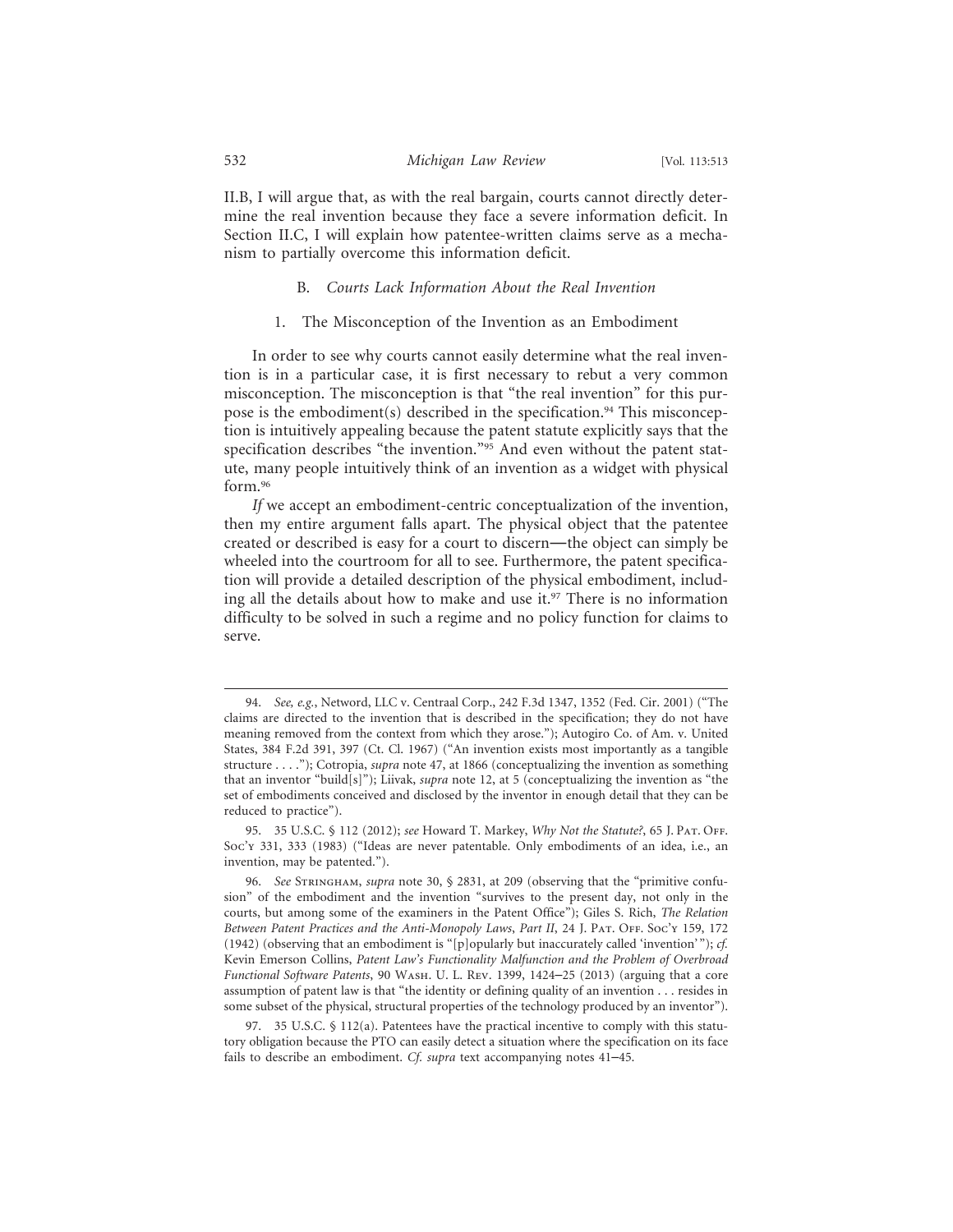But as explained in Section I.A, patent law has never subscribed to this conception98 because it threatens to eviscerate the underlying incentives of the patent system.99 Consider again the Wright brothers' patent on the airplane. If we take seriously the conceptualization of the invention as an embodiment, the logical implication is that the monopoly they should receive—which of course is defined by the invention—would cover only literal replication of a wooden glider with cloth wings. This is the only type of airplane that the Wright brothers actually described in the specification with sufficient exactness and detail that another person in the aviation field could build the same airplane.<sup>100</sup> The Wright brothers themselves could not build (and thus could not have described how to build) a World War I fighter, $101$ let alone a modern jet. Limiting the Wright brothers' monopoly to literal replication of a wooden glider with cloth wings would render their patent worthless, thereby destroying the ex ante incentive to invest in research and development. For this reason, the specification embodiment is *not* the invention, at least not for purposes of defining patent scope.

Instead, the invention for patent-scope purposes has always been defined as the inventor's *idea*. 102 The Wright brothers did not merely invent a single wooden glider with cloth wings that flew for fifty-nine seconds at Kitty Hawk on December 17, 1903.<sup>103</sup> They invented "the airplane,"<sup>104</sup> which is an idea that covers a large range of machines from a barely flying wooden

101. *See* G.D. Padfield & B. Lawrence, *The Birth of Flight Control: An Engineering Analysis of the Wright Brothers' 1902 Glider*, 107 Aeronautical J. 697, 717 (2003) (stating that "after 1908 the rate of progress in aviation was quite startling; progress which, in many ways, would leave the Wright brothers behind").

102. *See, e.g.*, *Pfaff*, 525 U.S. at 60; Cont'l Paper Bag Co. v. E. Paper Bag Co., 210 U.S. 405, 418–19 (1908) ("The principle of the invention is a unit, and invariably the modes of its embodiment in a concrete invention may be numerous and in appearance very different from each other." (quoting 2 William C. Robinson, The Law of Patents for Useful Inventions § 485, at 75 (1890)) (internal quotation marks omitted) (alterations unmarked in original)); Winans v. Denmead, 56 U.S. (15 How.) 330, 343 (1853) ("[I]t is the duty of courts and juries to look through the form for the substance of the invention—for that which . . . the patent was designed to secure . . . .").

103. Wendie C. Old, The Wright Brothers: Inventors of the Airplane 52–55 (2000).

104. *Id.*

<sup>98.</sup> Pfaff v. Wells Elecs., Inc., 525 U.S. 55, 60 (1998) ("The primary meaning of the word 'invention' in the Patent Act unquestionably refers to the inventor's conception rather than to a physical embodiment of that idea."); Smith v. Snow, 294 U.S. 1, 11 (1935) ("[I]t is not necessary to . . . describe in the specifications all possible forms in which the claimed principle may be reduced to practice.").

<sup>99.</sup> *See supra* notes 25–32 and accompanying text.

<sup>100.</sup> *See* SRI Int'l v. Matsushita Elec. Corp. of Am., 775 F.2d 1107, 1121 (Fed. Cir. 1985) (en banc) ("The law does not require the impossible. Hence, it does not require that an applicant describe in his specification every conceivable and possible future embodiment of his invention.").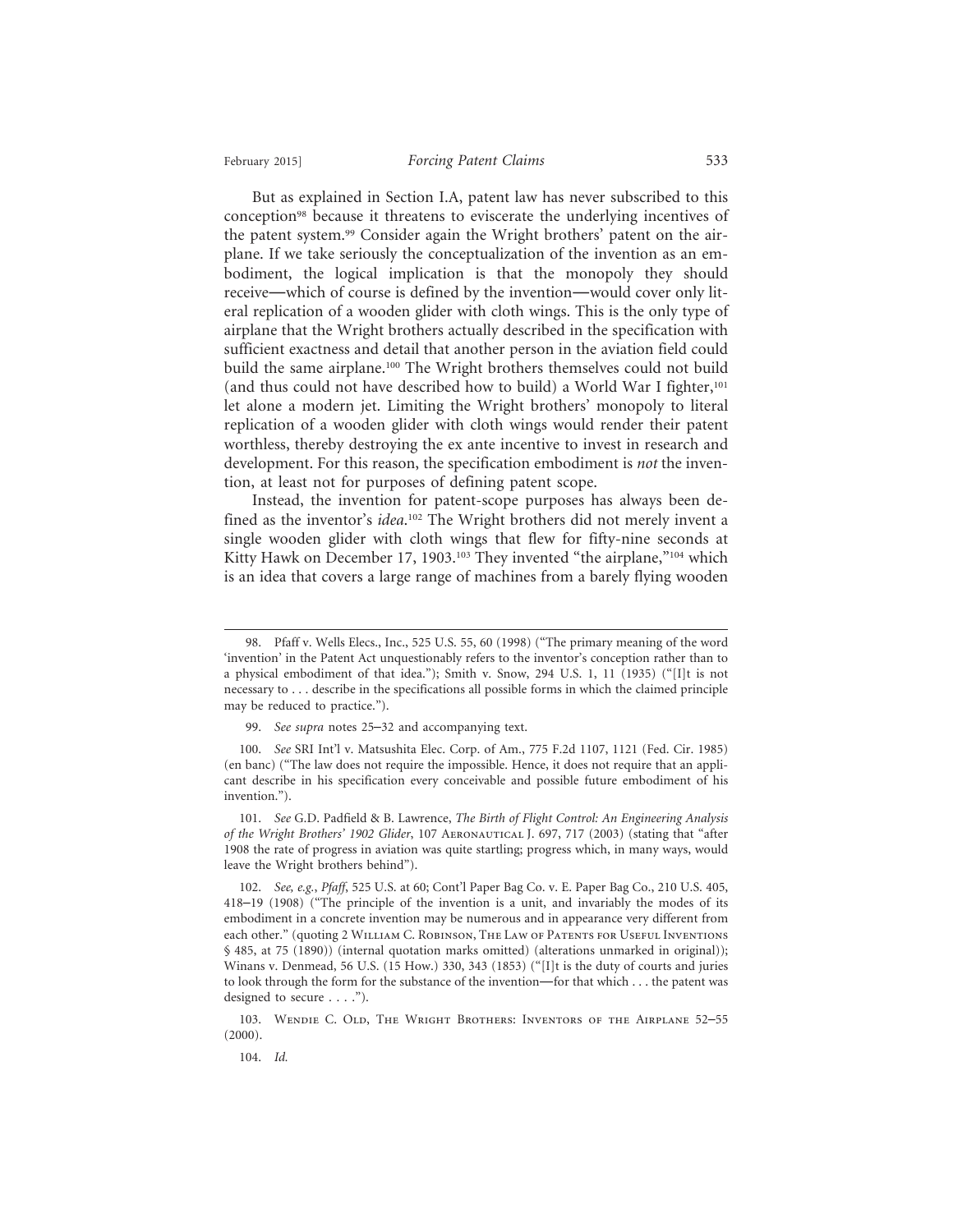glider to a modern Boeing 747 jet. It is a fundamental mistake—albeit a common one—to conflate the embodiment with the inventive idea.105

#### 2. The Problem of Identifying the Inventive Idea

Once we understand that the "invention" is not an embodiment but an idea, a problem quickly arises: an idea can be characterized at multiple levels of abstraction, all of which are equally accurate as a matter of logic.106 For example, consider again the Wright brothers' invention of the airplane. Is the inventive idea (1) artificially powered flight; (2) artificially powered flight *using wings and a rudder*; or (3) artificially powered flight using *cloth* wings and a *wooden* rudder?

Each of these levels of abstraction constitutes a plausible description of the Wright brothers' inventive idea. But they have very different implications. A monopoly that covers all powered flight would cover, for example, later-developed helicopters and a future antigravity spaceship. This would provide strong incentives for the Wright brothers and other similarly situated inventors to make investments in research, but it would also impose high monopoly costs.<sup>107</sup> A monopoly that covered only powered flight using wings and rudders would not cover helicopters, but it would still cover all future jet airplanes, including those made with aluminum and modern composite materials. Such a scenario represents an intermediate level of both incentives and monopoly costs.<sup>108</sup> Finally, a monopoly that covered only airplanes using cloth wings and wooden rudders would cover essentially nothing, a situation that produces little to no monopoly costs but also fails to provide much in the way of incentives for inventors.<sup>109</sup>

How should the patent system choose among these competing alternatives? Almost everyone at some level agrees that the choice should be based on the economic consequences.110 That is, the patent system should aim to protect the idea at the level of abstraction that optimally balances the incentive benefits and the monopoly costs. For example, Burk and Lemley contend that courts should look for the "ideal scope of the patent claim."111 Cotropia echoes this point by arguing that the invention should be defined

- 108. *See id.*
- 109. *See id.*

110. *Id.* at 1139; *see generally* Robert P. Merges & Richard R. Nelson, *On the Complex Economics of Patent Scope*, 90 Colum. L. Rev. 839 (1990).

<sup>105.</sup> Merges & Duffy, *supra* note 43, at 27 ("It is very important in patent law not to confuse the invention claimed in the patent with the physical manifestations or 'embodiments' of the invention."); Stringham, *supra* note 30, § 2831, at 209.

<sup>106.</sup> For a more detailed explanation of this point, see Tun-Jen Chiang, *The Levels of Abstraction Problem in Patent Law*, 105 Nw. U. L. Rev. 1097 (2011).

<sup>107.</sup> *See id.* at 1099–1100.

<sup>111.</sup> Burk & Lemley, *supra* note 3, at 1762; *see also id.* at 1765 (arguing that patent scope is "the key policy lever courts can use to ensure that patents encourage innovation" and characterizing the policy goal as "socially optimizing patent scope").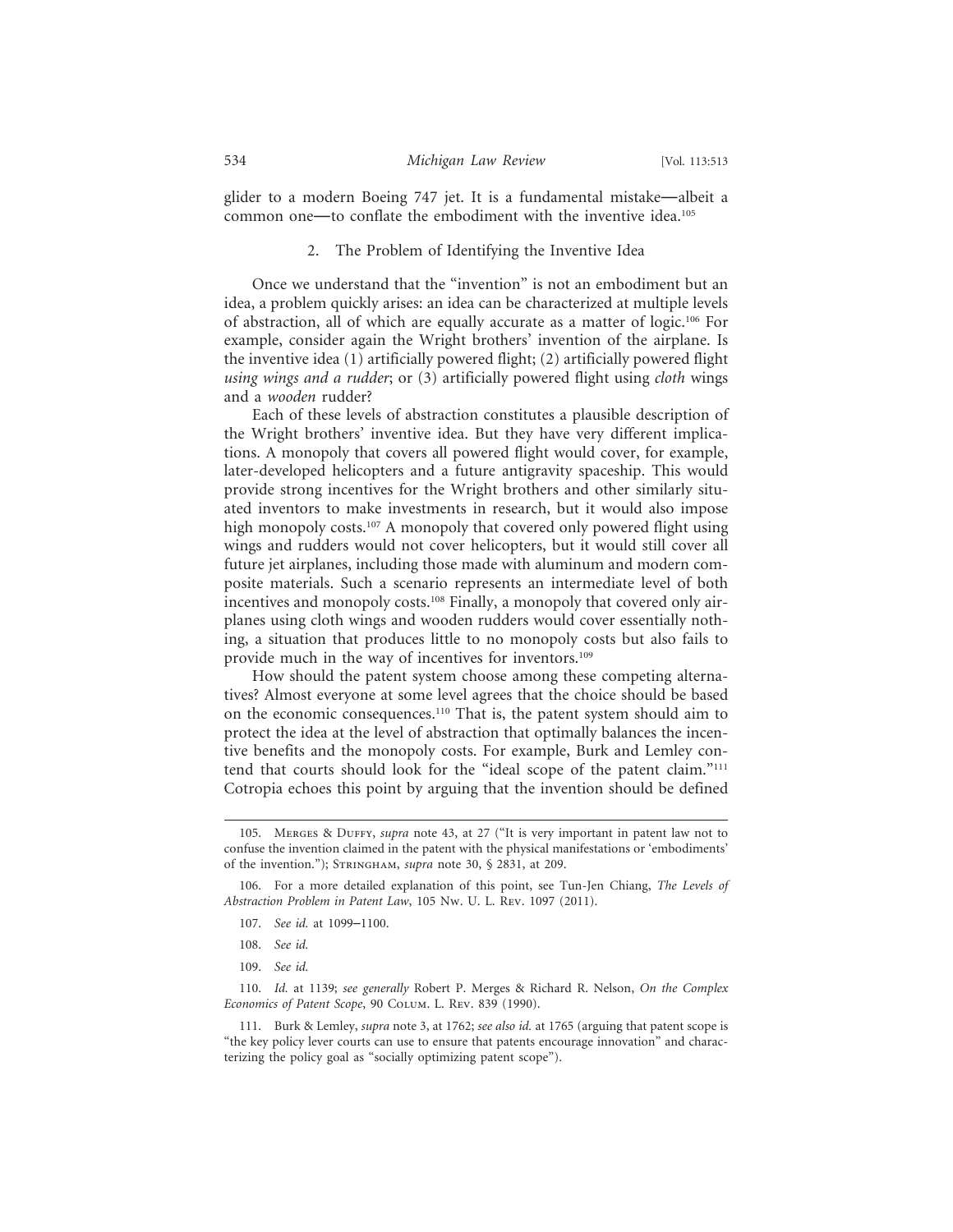by "basic patent theory,"112 which, in standard parlance, means the economic balance between incentives and monopoly costs.113 And Lee explicitly recognizes that his proposal ultimately calls for courts to "calibrat[e] patent scope to maintain incentives to invent without unduly burdening sequential developments."114

Discerning the real invention therefore conceptually requires finding the economically optimal patent scope. But this is not to say that courts must necessarily phrase the doctrinal test in such an explicit manner. For example, courts can instead say that the invention is the patentee's embodiment plus all substantially similar embodiments, which is the test that many critics seem to propose.<sup>115</sup> Such a formulation is hardly different from saying that courts should conduct economic balancing, since empty standards such as "substantial similarity" possess scant analytical content and thus courts must ultimately utilize some underlying theory to define them.116 In patent law, the commonly accepted theory is economic efficiency.117 The net result is that a substantial-similarity test ends up being a judicial estimation of the optimal economic scope.

#### 3. The Impossibility of Direct Determination

Once we recognize that the real invention is not an embodiment but an idea at a level of abstraction *that represents optimal patent scope*, the patent system's fundamental information difficulty becomes apparent: courts lack the information necessary to calculate optimal patent scope or even to approximate it in any meaningful way. This is self-evidently true both as a theoretical and as an empirical matter.

As a theoretical matter, the entire reason for having a patent system at all is that the government (including a court) lacks sufficient information to

<sup>112.</sup> Cotropia, *supra* note 47, at 1913.

<sup>113.</sup> Merges & Nelson, *supra* note 110, at 868 ("The analysis has concentrated on how changing patent coverage affects the balance between incentives to the inventor and underuse of the invention due to patent monopolies.").

<sup>114.</sup> Lee, *supra* note 12, at 111.

<sup>115.</sup> *See* Burk & Lemley, *supra* note 3, at 1768, 1785 (arguing for a return to nineteenthcentury doctrine, which used a substantial-similarity test); Cotropia, *supra* note 47, at 1910–13 (arguing for greater reliance on the doctrine of equivalents, which uses a substantial-similarity test).

<sup>116.</sup> The best analogy is reasonableness in tort law. The Hand formula of B < PL is useful precisely because it provides an underlying theory for the meaning of reasonableness. *See* Richard A. Posner, Tort Law: Cases and Economic Analysis 2 ("This casebook is premised on the belief that the Hand formula . . . provides a unifying perspective in which to view all of tort law."). Without an underlying theory, a doctrinal test becomes a matter of "I know it when I see it"—an incoherent mess. *Cf.* Jacobellis v. Ohio, 378 U.S. 184, 197 (1964) (Stewart, J., concurring) (describing the obscenity doctrine in this way).

<sup>117.</sup> *See* Michael J. Meurer & Craig Allen Nard, *Invention, Refinement and Patent Claim Scope: A New Perspective on the Doctrine of Equivalents*, 93 Geo. L.J. 1947, 1967–68 (2005) (arguing that the doctrine of equivalents is based on an economic-efficiency theory).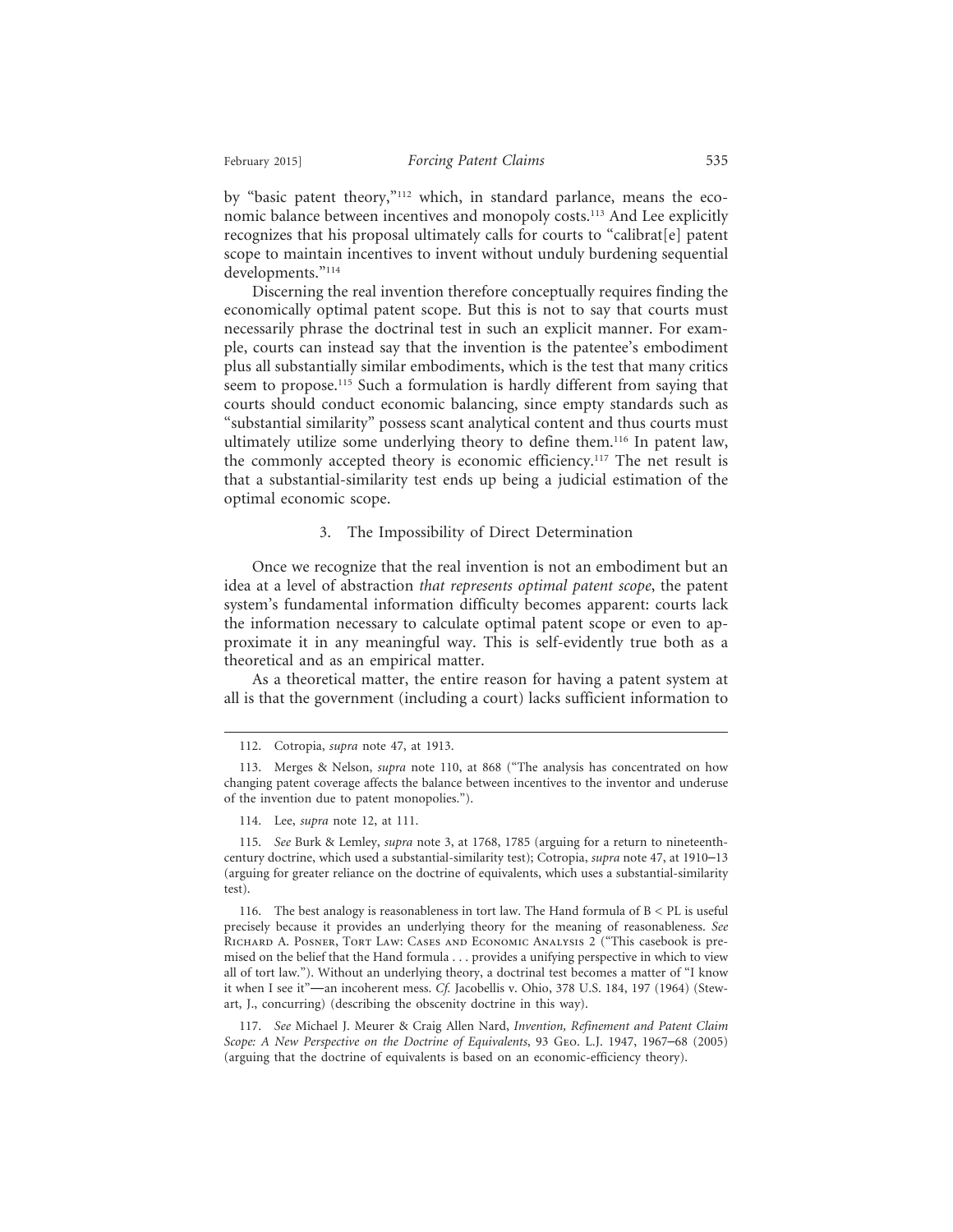determine directly the social costs and benefits of a particular patent.<sup>118</sup> As the economic literature has long established, if governmental agents, such as judges or PTO examiners, could directly calculate the optimal reward, it would be more efficient to finance innovation through taxpayer-funded prizes than through awards of patent monopolies.<sup>119</sup> And this would be true even if judges could only make approximate guesses about the benefits and costs—roughly optimal prizes are still more efficient than roughly optimal monopolies. The patent system's central theoretical premise is that judges cannot meaningfully conduct case-by-case economic balancing.120 If this premise does not hold, the policy implication is not to abolish claims—it is to abolish the entire patent system.

As an empirical matter, economists have made repeated attempts to study the social costs and benefits of the patent system, all with inconclusive results.121 The same information problem—the intrinsic difficulty of measuring social costs and benefits—will plague any attempt to conduct similar studies as to individual patents. It is fanciful to believe that judges or juries—even when aided by expert witnesses—can determine anything remotely resembling the optimal scope of a patent in an individual patent case.122

No critic of patent claims has proposed an alternative methodology for determining patent scope that addresses this information difficulty. By far the most commonly proposed methodology is for courts to look to the patent specification instead of the claim.123 But this comes back to the point

120. *See, e.g.*, Wright, *supra* note 10, at 695 ("[A]n imbalance of information between the public research authority or administrator and the innovating agents is essential if a patent system is to be a candidate for the best incentive choice in a competitive model.").

121. Subcommittee on Patents, Trademarks, and Copyrights of the S. Comm. on the Judiciary, 85th Cong., An Economic Review of the Patent System 79 (Comm. Print 1958) (prepared by Fritz Machlup) ("No economist, on the basis of present knowledge, could possibly state with certainty that the patent system, as it now operates, confers a net benefit or a net loss upon society."); George L. Priest, *What Economists Can Tell Lawyers About Intellectual Property, in* 8 RESEARCH IN LAW AND ECONOMICS 19, 21 (John Palmer & Richard O. Zerbe, Jr. eds., 1986) ("[E]conomists know almost nothing about the effect on social welfare of the patent system . . . .").

122. *See* Frank H. Easterbrook, *The Limits of Antitrust*, 63 Tex. L. Rev. 1, 11 (1984) (discussing the difficulty of judicially discerning economic efficiency).

123. Cotropia, *supra* note 47, at 1909–10; Liivak, *supra* note 12, at 44; *see also* Retractable Techs., Inc. v. Becton, Dickinson & Co., 653 F.3d 1296, 1311 (Fed. Cir. 2011) (Plager, J.,

<sup>118.</sup> Demsetz, *supra* note 10, at 11–12 ("If, somehow, we knew how much and what types of information it would be desirable to produce, then we could administer production independently of the distribution of any given stock of information. But we do not know these things."); Kaplow, *supra* note 10, at 1844; Wright, *supra* note 10, at 695.

<sup>119.</sup> *See, e.g.*, Kenneth J. Arrow, *Economic Welfare and the Allocation of Resources for Invention*, *in* The Rate and Direction of Inventive Activity: Economic and Social Factors 609 (Nat'l Bureau of Econ. Research ed., 1962); Steven Shavell & Tanguy van Ypersele, *Rewards Versus Intellectual Property Rights*, 44 J.L. & Econ. 525, 536 (2001) ("[I]f the information that the government has about demand is sufficiently good, then the reward system will dominate patent."). *See generally* Daniel J. Hemel & Lisa Larrimore Ouellette, *Beyond the Patents-Prizes Debate*, 92 Tex. L. Rev. 303 (2014) (discussing nonpatent mechanisms for funding research).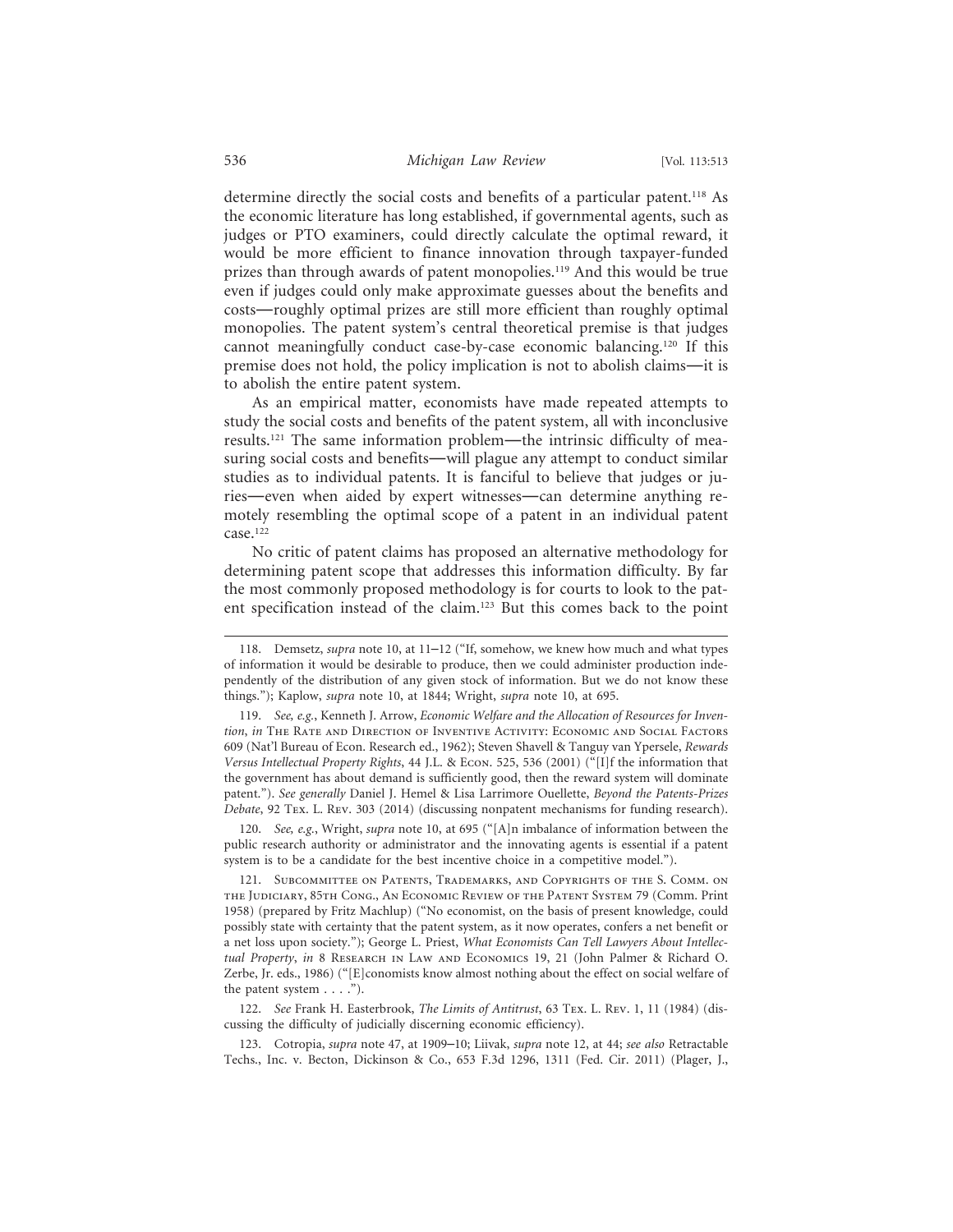made in Section II.B.1. *If* the invention being discussed were an embodiment, then looking primarily to the specification would make a lot of sense.124 But once we acknowledge that the invention does not refer to a concrete embodiment but instead refers to an economic balancing act, the specification provides almost no information for the inquiry.

In contrast to their fellow travelers, whose proposals look to the patent specification, Lee and Professor Nard argue that courts should look primarily to the testimony of expert witnesses and other industry participants to determine patent scope.125 This suggestion is more plausible—experts and other industry participants might know something about the economic benefits and costs of the patent. But unless either Lee or Nard is suggesting that courts should hold patent trials running for months and years and summon a veritable army of both economics experts and industry participants, the amount of information that can be collected on the question will still be tiny relative to the amount required to actually reach meaningful conclusions.126 The problem is not only that paid experts in litigation have little incentive to testify honestly127—although that, too, is a problem—but that the experts simply would not be able to calculate the optimal patent scope *even if* they could be made to testify honestly.128

In the end, only one method allows judges and juries to directly assess the optimal patent scope despite the information difficulty and at tolerable adjudication cost: they could simply make uninformed stabs in the dark on the question.129 Whether a judge or a jury attempts such a guess (and whether under some open-ended test such as "substantial similarity"<sup>130</sup> or under a more overtly economics-focused test such as "the optimal patent scope"), the decision would ultimately prove empty. A court could mask the emptiness of its decision by conducting a long trial, reading the specification ten times, collecting a library's worth of prior art, and calling a great number of impressively credentialed expert witnesses. But the ultimate decision

125. Lee, *supra* note 12, at 106–07; Craig Allen Nard, *A Theory of Claim Interpretation*, 14 Harv. J.L. & Tech. 1, 57–63 (2000).

126. *See* Easterbrook, *supra* note 122, at 11 ("If we assembled twelve economists and gave them all the available data about a business practice, plus an unlimited computer budget, we would not get agreement about whether the practice promoted consumers' welfare or economic efficiency more broadly defined.").

127. *Cf.* Nard, *supra* note 125, at 62–63 (focusing on the honesty problem).

128. Easterbrook, *supra* note 122, at 11; Priest, *supra* note 121, at 21.

129. Cf. Frank H. Easterbrook, On Identifying Exclusionary Conduct, 61 NOTRE DAME L. Rev. 972, 980 (1986) ("What we need is a set of intelligent presumptions, not a stab at the ultimate question of efficiency.").

130. *See* Burk & Lemley, *supra* note 3, at 1768, 1785 (arguing for substantial-similarity test); Cotropia, *supra* note 47, at 1910–12 (same).

concurring) ("[T]he claims cannot go beyond the actual invention that entitles the inventor to a patent. For that we look to the written description.").

<sup>124.</sup> *See* Christopher A. Cotropia, *Patent Claim Interpretation and Information Costs*, 9 Lewis & Clark L. Rev. 57, 68–72 (2005) (arguing that the specification produces information about the invention).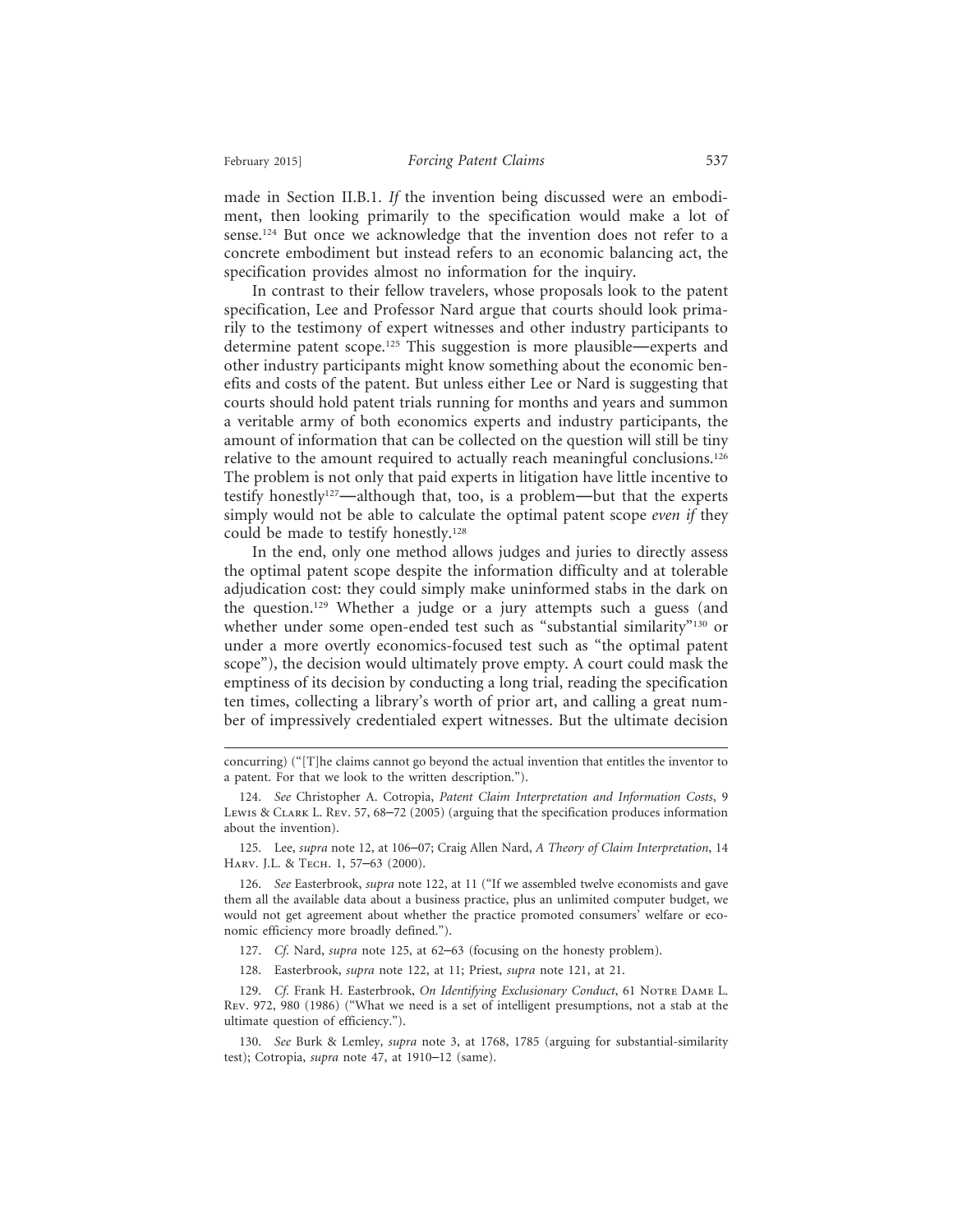would still be empty and uninformed. As the Supreme Court once observed about patent adjudication in the era before claims were invented, courts expended "laborious" effort in such adjudications while producing results that were no better than "inference and conjecture."<sup>131</sup> This was due to the intrinsic lack of information.

## C. *Claims Force Information from Patentees*

If attempting a *direct* calculation of optimal patent scope cannot yield good results, how should the patent system make informed decisions about patent scope? When attempting to answer that question, consider the fact that the patentee has better information than anyone else about the optimal scope of the patent.<sup>132</sup> The patentee has this superior information because a patent's optimal scope depends in large part on what amount of reward suffices to induce that particular patentee to invest in the research and development in question.133 The difficulty here is that patentees lack an incentive honestly to disclose their superior information. As a result, patent law needs, in economic parlance, an *information-forcing* mechanism.134

Patent claims serve as this information-forcing mechanism. When a patentee writes down a claim, he takes the public position that he believes that this particular claim represents the optimal degree of patent scope for his particular contribution. Because the patentee must take a definitive position on the issue, he must reveal some of his private information. A patentee will not fully disclose his true belief of optimal patent scope, but at the same time he will at least disclose a reasonable approximation of it.

That last sentence requires some explanation, as it raises the intuitive counterargument that a patentee would have no incentive to be reasonable and disclose an approximation of his true beliefs. If patentees have an information advantage, it would seem rational for them to exploit ruthlessly that advantage and claim as much as possible. If patentees really possess more information than courts, why don't they just claim everything under the sun and then rely on the fact that courts do not have enough information to

<sup>131.</sup> Keystone Bridge Co. v. Phoenix Iron Co., 95 U.S. 274, 278 (1877).

<sup>132.</sup> Long, *supra* note 8, at 496–97 ("In almost all cases, owners will know more about their intellectual goods than observers will."); *see also* Kintner v. Atl. Commc'n Co., 240 F. 716, 717 (2d Cir. 1917) ("[T]he patentee is conclusively presumed to have known what he invented or discovered, better than did any one else, at the time he applied for a patent.").

<sup>133.</sup> *See generally* Michael Abramowicz & John F. Duffy, *The Inducement Standard of Patentability*, 120 Yale L.J. 1590, 1590 (2011) (arguing that the inducement standard should serve as "the doctrinal polestar" of patent law).

<sup>134.</sup> This argument fits within the more general economics literature on how decisionmakers can elicit useful information from better-informed but self-interested parties. *See* Ian Ayres & Robert Gertner, *Filling Gaps in Incomplete Contracts: An Economic Theory of Default Rules*, 99 Yale L.J. 87, 97–100 (1989); Paul Milgrom & John Roberts, *Relying on the Information of Interested Parties*, 17 RAND J. Econ. 18, 19–20 (1986); Chris William Sanchirico, *Relying on the Information of Interested*—*and Potentially Dishonest*—*Parties*, 3 Am. L. & Econ. Rev. 320 (2001).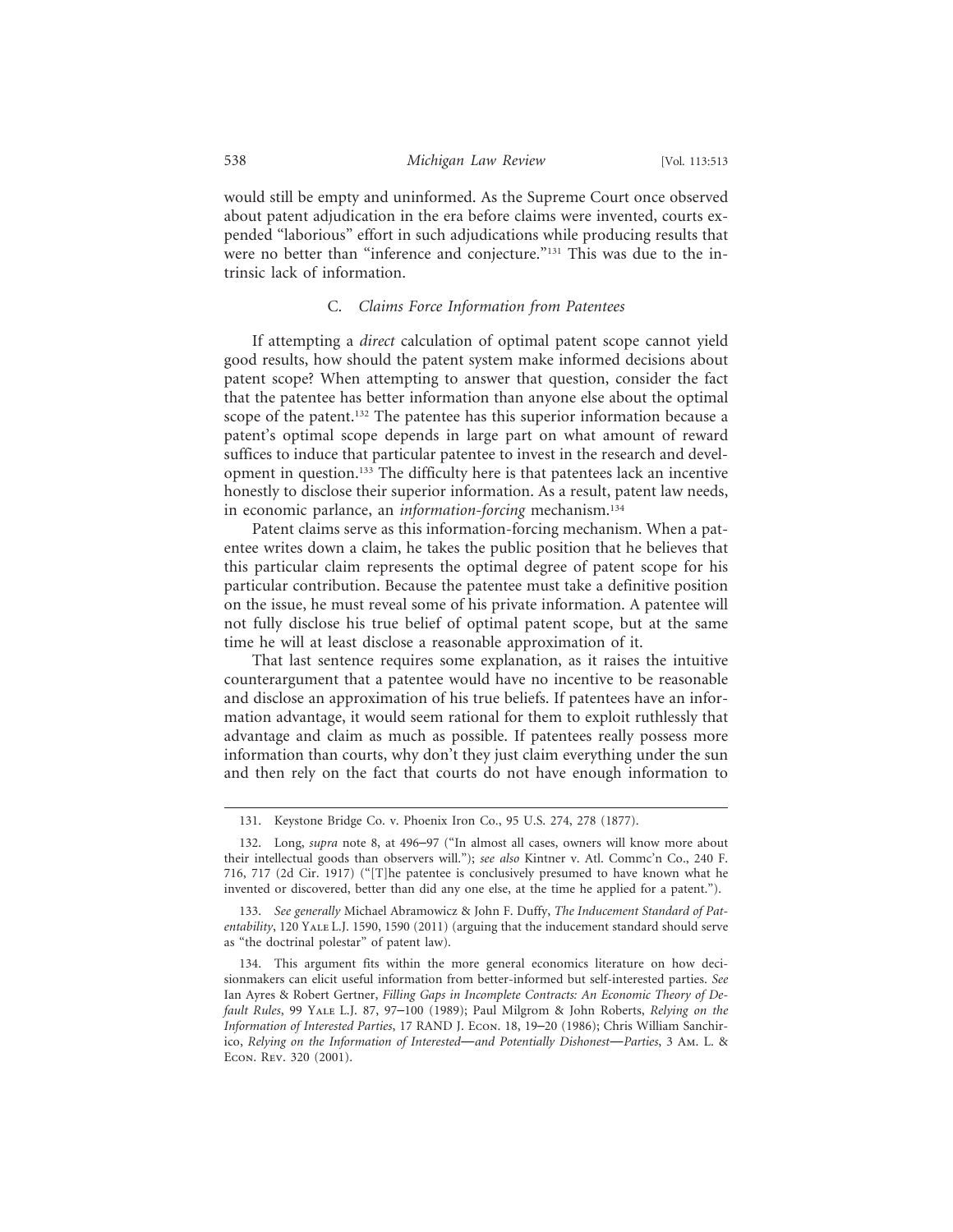determine if that degree of patent scope is correct or not? What forces patentees to disclose—or at least to partially disclose and thus approximate their true beliefs about optimal scope?

The answer is that patentees are constrained by an intrinsic asymmetry between the information required to form an affirmative position and the effort required to critique a position that someone else has taken.<sup>135</sup> Stated another way, it is easier—less information intensive—for a decisionmaker to determine that a position is *incorrect* than it is for the same decisionmaker to state affirmatively the *correct* answer.

This is a point that every academic already knows: it is easier to poke holes in someone else's theory than to come up with one's own. This basic asymmetry underlies the workshop adage that "it takes a theory to beat a theory."136 The same point explains why legal academia can mostly rely on student law review editors to identify bad articles even when the editors themselves cannot write a better article on the same topic.137 Essentially, identifying an incorrect position requires less knowledge and information than affirmatively formulating the correct position. This basic point about information costs holds whether the decisionmaker is a law review editor or a patent judge.

When this observation is applied to the context of patent claims, the point emerges that a patentee who writes a claim takes a position that a court can then evaluate and scrutinize. It is true that, in the absence of any enforceable constraint, a rational patentee would blatantly lie and assert a monopoly that covers absolutely everything. But the patentee *is* constrained—if he claims too much, a court or the PTO will strike down the claim as invalid.138 The key here is that it is easier for a court or the PTO to determine whether a claim is *wrong*—that is, whether the claim is overbroad and would result in excessive monopoly scope if upheld—than for a court or the PTO to state affirmatively in the first instance the *right* degree of monopoly scope. Thus, courts and the PTO only evaluate patentee-drafted claims, and they do not affirmatively state the approvable degree of patent

<sup>135.</sup> *Cf.* John C.P. Goldberg & Benjamin C. Zipursky, *The Easy Case for Products Liability Law: A Response to Professors Polinsky and Shavell*, 123 Harv. L. Rev. 1919, 1942 (2010) ("[I]t is easier to criticize than to make a positive case . . . .").

<sup>136.</sup> Richard A. Epstein, *Common Law, Labor Law, and Reality: A Rejoinder to Professors Getman and Kohler*, 92 Yale L.J. 1435, 1435 (1983).

<sup>137.</sup> The law review editor analogy carries to a further point. Nobody would contend that law review editors do a perfect job in analyzing articles, and the PTO and courts are similarly imperfect in analyzing patentee-written claims. The point is that they do a better job than one would expect if there were no asymmetry between criticizing a position and formulating one.

<sup>138.</sup> Courts can invoke a variety of doctrines to invalidate claims that create excessive monopoly cost. *See* Tun-Jen Chiang, *Defining Patent Scope by the Novelty of the Idea*, 89 Wash. U. L. Rev. 1211, 1227–32 (2012) (explaining the doctrinal mechanisms that courts can use to control patent scope); *see also* Merges & Nelson, *supra* note 110, at 841–42 (noting that there are a number of existing doctrines used to define patent scope and that these doctrines leave room for judicial discretion).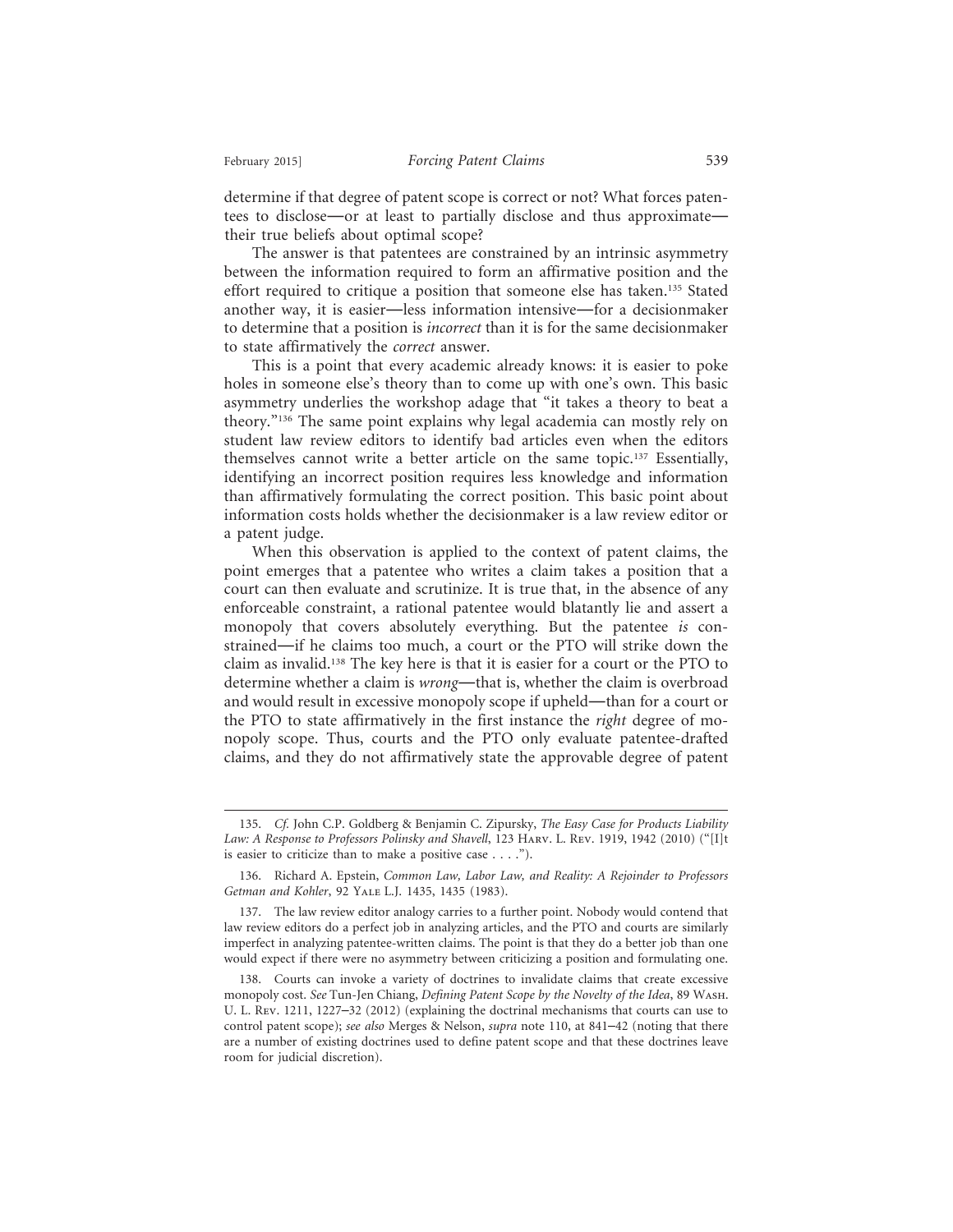scope in the first instance.139 Even after the PTO rejects a patentee-drafted claim, the usual procedure is to send it back to the patentee for redrafting: the PTO merely says the patentee is wrong; it does not say what would be right.140

Once we understand the information-forcing function of claims, the practice of relying on patentee-drafted claims is revealed to be an efficient solution to the problem of judicial information costs.<sup>141</sup> I do not mean to praise this solution as an unbridled good: there are serious drawbacks to governmental regulators' relying on better-informed regulated parties to supply information, and such drawbacks are not unique to patent law.<sup>142</sup> A perfect solution has yet to be identified for the information-cost problem, however, and patentee-written claims serve as an imperfect solution.

The information-forcing function of claims explains not only why the patent system requires patentees to write claims. It also explains why the patent system requires claims to be written *early* in the life of a patent, at the time of the initial patent filing. Intuitively, one might not think that this is a good idea—Burk and Lemley are specifically critical of the fact that claims are memorialized early in a patent's life.<sup>143</sup> According to these authors, more information about a patent's social benefits and costs becomes available once people actually start making and selling widgets in the market.144 Burk and Lemley therefore suggest that the patent system should wait before memorializing the scope of the patent in a claim.<sup>145</sup>

But a *patentee's* private information does not increase over time. At the time of patent filing, the patentee already has all the information he needs

144. *Id.*

145. *Id.*

<sup>139.</sup> It is for this reason that the patent system also disallows so-called omnibus claims. *Ex parte* Fressola, 27 U.S.P.Q.2d 1608, 1611 (Bd. Pat. App. & Inter. 1993). An omnibus claim is a claim that says something like "I claim whatever the law allows." Such an empty claim discloses no information.

<sup>140. 37</sup> C.F.R.  $\oint$  1.104(c) (2013). The PTO examiner is permitted, and sometimes encouraged, to make suggestions on how a claim should be redrafted, but this is not required. U.S. Patent & Trademark Office, Manual of Patent Examining Procedure § 706 (9th ed. 2014).

<sup>141.</sup> At least one critic has previously recognized this function of claims. *See* Cotropia, *supra* note 124, at 72–74 (describing claims as an "information-producing" mechanism). Yet Cotropia now seems to attach little value to claims, dismissing them as a "legal fiction" and preferring instead to rely primarily on the specification to dictate patent scope. Cotropia, *supra* note 47, at 1862, 1909.

<sup>142.</sup> *See, e.g.*, Paul G. Mahoney, *The Political Economy of the Securities Act of 1933*, 30 J. LEGAL STUD. 1, 20–26 (2001) (discussing how wholesale investment banks were able to influence the Securities Act of 1933 in their favor); Eric A. Posner, *The Political Economy of the Bankruptcy Reform Act of 1978*, 96 Mich. L. Rev. 47, 59 (1997) ("Interest groups have a disproportionate influence on the outcome of legislation, because . . . politicians depend on the information supplied by interest groups with respect to legislative proposals.").

<sup>143.</sup> Burk & Lemley, *supra* note 3, at 1782.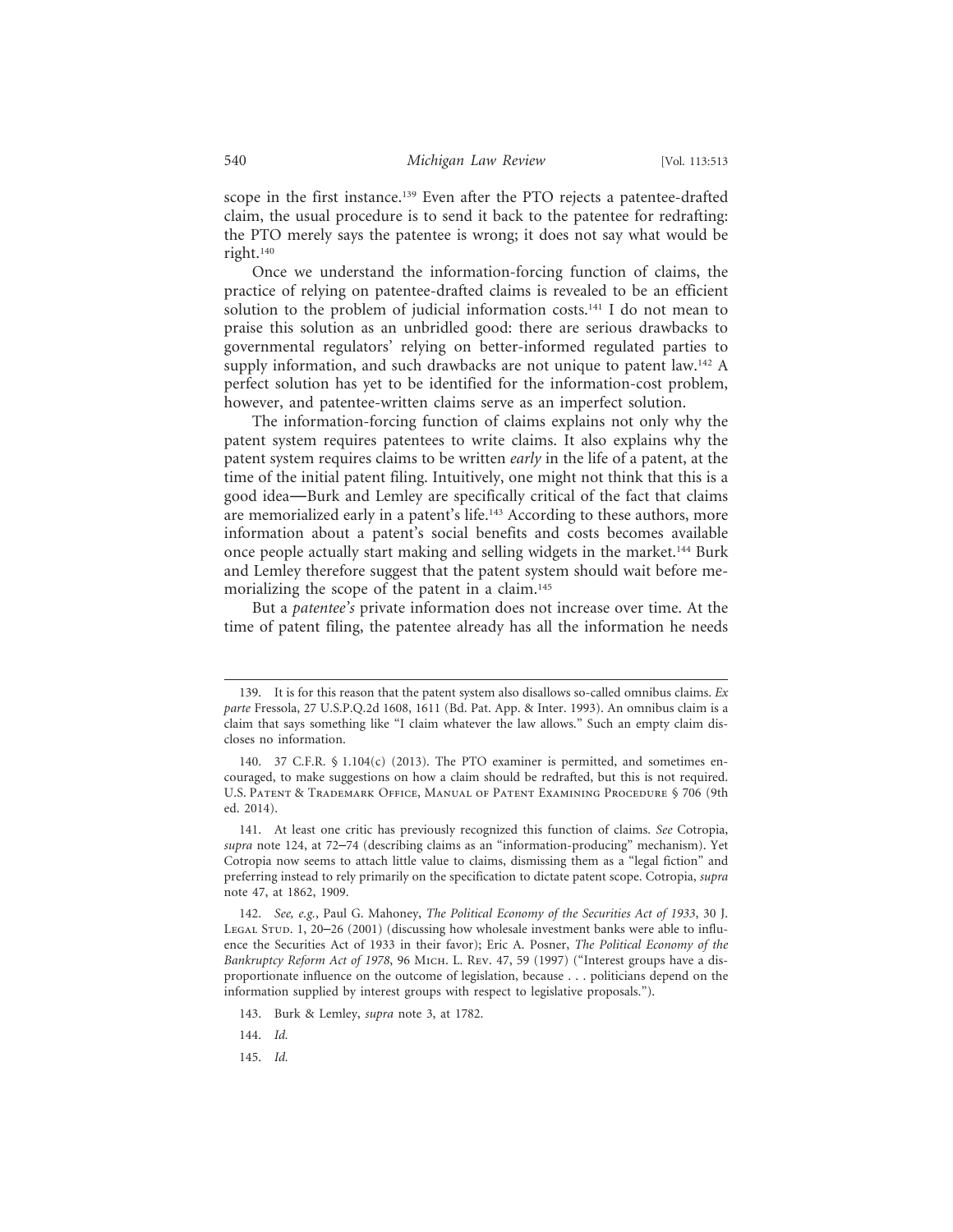about the optimal scope of the patent—that is, he knows how much incentive *he* needed to create and disclose the technology that is being patented.<sup>146</sup> And compelling the patentee to disclose this information early has value because it ensures that the patentee is more likely to make an honest disclosure.147 By contrast, *after* a competitor enters the market with a new product, a patentee will have an obvious incentive to pretend retroactively that the competitor's product was part of his invention at the time he filed the patent, even if this is not true.<sup>148</sup> He will be able to tailor his litigation position to match the exact features of the competitor product. By requiring the patentee to file claims at the time of patent filing, the patent system creates a record of the patentee's position before such tailoring can occur.<sup>149</sup>

The result is that the patent system in fact adopts the correct decision timing to account for information costs. The patent system requires the patentee to write the claim at an early time (when the patentee already has all the relevant private information and is more likely to be honest), but it requires courts to make the final decision at the later time of infringement litigation, when more information about the market exists because there is a defendant who makes, sells, or uses the patented invention (or at least allegedly does so).<sup>150</sup> This timing two-step provides courts with the most information possible about the correct scope of the patent when making their decision.

Another way of saying the above is that my core argument (that patentee-written claims serve an information-forcing function to overcome an information deficit) might initially seem to rest on a rather contestable empirical assumption. A skeptic might at first concede that, *if* patentees had better information than courts, then there would be some value to having patentee-written claims in the patent system. *But*, the skeptic would contend, judges in fact have more information than patentees, because judges can look at later market developments that patentees cannot fully foresee at the time of writing a claim.151 It follows, the skeptic would conclude, that the

150. *See* 35 U.S.C. § 271(a) (2012) (defining infringement as making, using, selling, or importing an embodiment of the invention).

<sup>146.</sup> *See supra* text accompanying note 133.

<sup>147.</sup> Tun-Jen Chiang, *Fixing Patent Boundaries*, 108 Mich. L. Rev. 523, 543 (2010).

<sup>148.</sup> *Id.*; Mark A. Lemley & Kimberly A. Moore, *Ending Abuse of Patent Continuations*, 84 B.U. L. Rev. 63, 111 (2004); Robert P. Merges, *Software and Patent Scope: A Report from the Middle Innings*, 85 Tex. L. Rev. 1627, 1653 (2007) (calling this "misappropriation by amendment" (internal quotation marks omitted)).

<sup>149.</sup> A wrinkle arises here because the patent system also allows patentees to amend their claims and tailor the amended claim to cover new products. This process dilutes the information benefit of early-filed claims and is a practice that I and many others have criticized. Chiang, *supra* note 147, at 543–44; Lemley & Moore, *supra* note 148, at 78; Merges, *supra* note 148, at 1653; *see also infra* Section IV.B. The point here is that, given that claim amendments are permitted for reasons unrelated to the question at hand, requiring an early patentee-written claim at least preserves the original record and allows observers to detect a patentee's later change in position. If claims were abolished, there would be no record of the patentee's original position.

<sup>151.</sup> *See, e.g.*, Burk & Lemley, *supra* note 3, at 1782.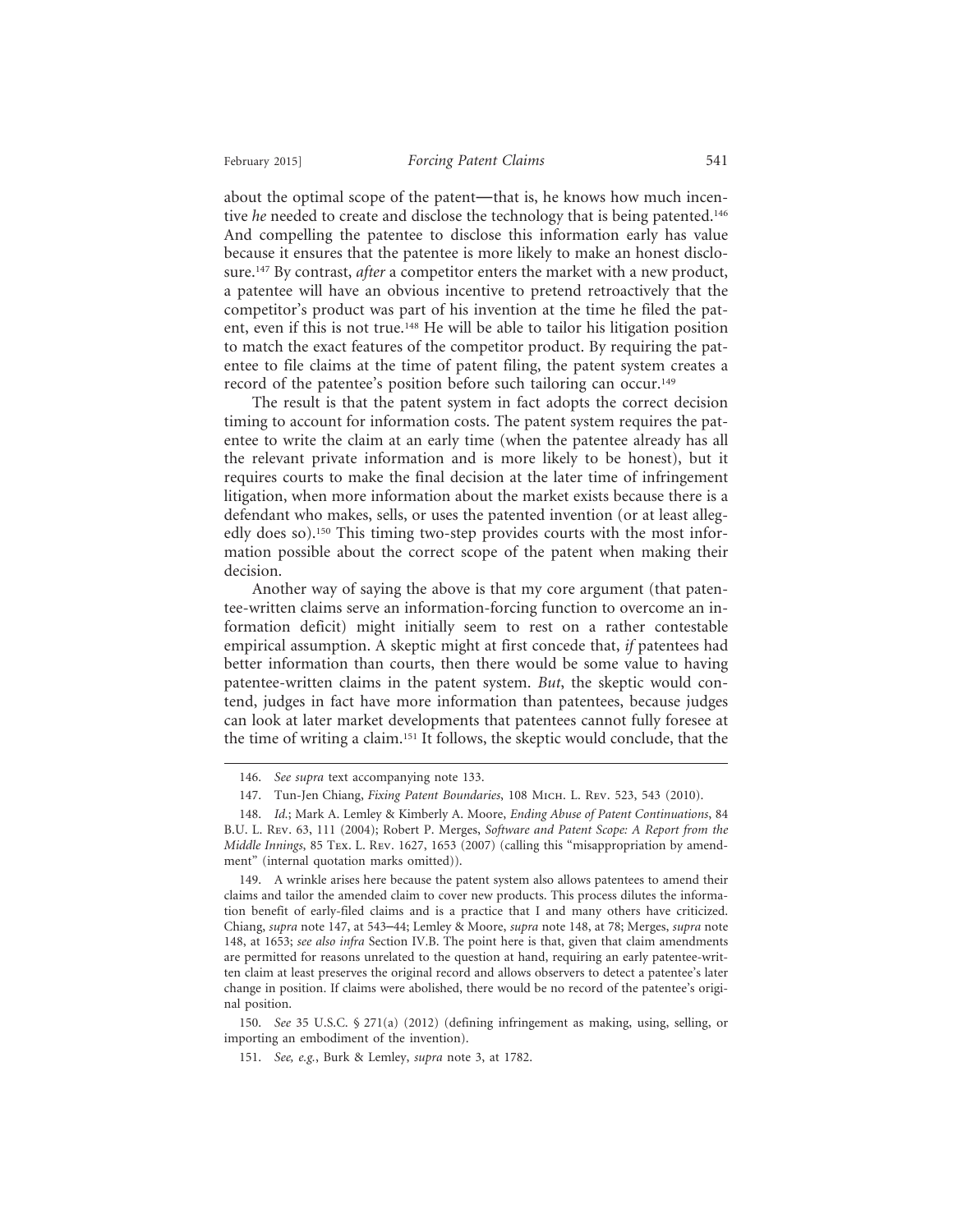patent system should rely on judicial assessments, not on patentee-written claims, to determine patent scope.152

My response to this counterargument is twofold. Initially, as a matter of candor, I admit that I do in fact believe that patentees have better information about the optimal scope of a patent than judges, even accounting for the difference in timing. Yet my argument would survive even without this assumption. Even if we assume, for the sake of argument, that judges possess better information than patentees—because judges can look at later market developments—this is not the relevant comparison. Rather, the relevant comparison is between a judge who looks to market developments *plus* a patentee-written claim and another judge who looks only to market developments. I submit that the first judge necessarily has more information and is likely to reach better decisions than the second judge. As long as this is true, it follows that courts should give some weight to patentee-written claims rather than allow them to be eliminated de jure or de facto.

## D. *The Imperfection of Claims and Ex Post Adjustment*

One important corollary to the information-forcing function of claims, implicitly stated in the previous Section, is that courts need to engage in what I will call *ex post adjustment*. More specifically, when a patentee has blatantly overclaimed, courts must be able to rectify this conduct, lest there be no constraints on even the most egregious overclaiming. The claim is therefore not the final word regarding patent scope—rather, a court's decision serves as the final word. The claim merely supplies information for that decision. That courts make the final decision on patent scope, with claims serving as a tool to facilitate this decision, leads to several implications.

First, ex post adjustment demands the consideration of external evidence. In order for courts (and the PTO) to engage in ex post adjustment, they must be able to determine that the claim text is overbroad. And a court must obviously refer to something *other than* the claim text itself to make that determination—that is, it must refer to external evidence. Thus, my theory does not exclude external evidence from the claim-construction calculus. I am not calling for judges to be strict textualists who mechanically apply claim text in every case.

Second, notwithstanding my theory's insistence on ex post adjustment and external evidence, the key point of my theory is that *it uses claim text as a baseline*. The role of external evidence under my theory is only to supplement the claim and to adjust patent scope relative to the baseline that the patentee first sets through the claim. This feature makes my theory very different from the critics' theory. In the critics' telling, the claim is a valueless—indeed, affirmatively harmful—self-serving statement that does not deserve a role because it detracts from the discovery of the real invention.<sup>153</sup>

<sup>152.</sup> *Id.* at 1762–63.

<sup>153.</sup> Burk & Lemley, *supra* note 3, at 1746 ("If patent-claim terms lack the virtue of certainty and are in fact doing mischief in the patent system, perhaps we should begin to rethink the whole enterprise . . . .").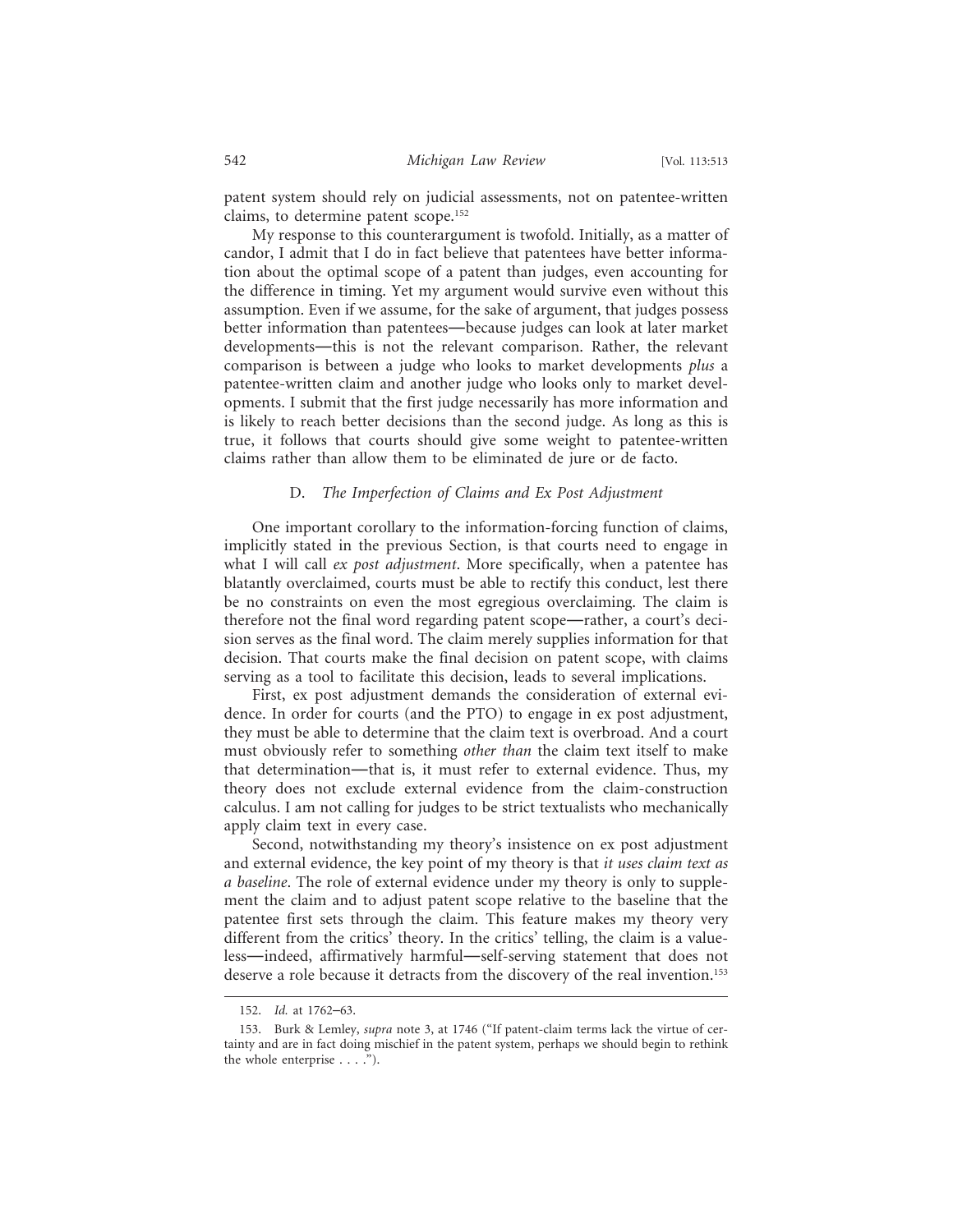The critics rely on external evidence to provide the substantive baseline to determine patent scope. And although they are mostly content to leave claims in place as undead zombies in order to avoid the hassle of a statutory amendment,154 the critics are ultimately arguing for external evidence to *replace* claim text in everything but name. In this sense, claim text has an important conceptual and substantive role in my theory that it lacks under the critics' theory.

Third, courts can engage in ex post adjustment using a variety of doctrinal tools. At a high level, a court has at least two options in dealing with an overbroad claim: (1) it can creatively construe the claim narrowly, or (2) it can invalidate the claim.155 The practical effect of each option is similar: the patentee ends up with a monopoly scope that is narrower than what the claim text itself would indicate.156 As a result, this ex post adjustment mitigates the patentee's drafting bias and brings the actual monopoly reward closer to the ideal scope of the patent.

The corollary to this third point is the question of which option a court should use. The answer is that it depends on the circumstances of the individual case. Creatively narrowing a claim rather than striking it down has the obvious benefit of avoiding an extreme result that clearly underincentivizes the patentee. Interpretative narrowing also politically benefits the court because such narrowing avoids an overt disagreement with another branch of government by declining to invalidate a claim that the PTO had previously allowed.157 On the other hand, interpretative narrowing forces the court to take an affirmative position on the correct scope of the patent, a process that is more information intensive.158 Conversely, invalidating a claim reduces the information cost, but it creates an extreme zero-scope outcome and also imposes a political cost. Courts must weigh the pros and cons

156. Another option is to find infringement but then award no (or fewer) remedies. *See* eBay Inc. v. MercExchange, L.L.C., 547 U.S. 388, 396–97 (2006) (Kennedy, J., concurring) (suggesting that courts may be more inclined to deny injunctions for overbroad businessmethod patents). Such a move reduces the patentee's monopoly rent and thus achieves a similar effect at an economic level. *See generally* Ted Sichelman, *Purging Patent Law of "Private Law" Remedies*, 92 Tex. L. Rev. 517 (2014) (arguing that courts should tailor remedies to optimize innovation levels).

157. *See* 35 U.S.C. § 282(a) (2012) (stating that claims issued by the PTO are entitled to a presumption of validity).

158. *See supra* Section II.C.

<sup>154.</sup> *See, e.g.*, Liivak, *supra* note 12, at 41 (agreeing with Burk and Lemley's theoretical position but arguing that it does not require significant legislative action to implement). Even Burk and Lemley, who do advocate statutorily abolishing claims, express the reservation that "perhaps the country is not ready to take such a step" because of inertia. Burk & Lemley, *supra* note 3, at 1747.

<sup>155.</sup> See Roger Allan Ford, *Patent Invalidity Versus Noninfringement*, 99 CORNELL L. REV. 71, 73–74 (2013) (noting that invalidity and noninfringement are functional substitutes); Roger Shang & Yar Chaikovsky, Inter Partes *Reexamination of Patents: An Empirical Evaluation*, 15 Tex. Intell. Prop. L.J. 1, 25 (2006) ("In almost every patent litigation, the defendant must choose between two competing strategies: arguing for a narrow claim interpretation to avoid infringement, or arguing for a broad claim interpretation to invalidate the patent . . . .").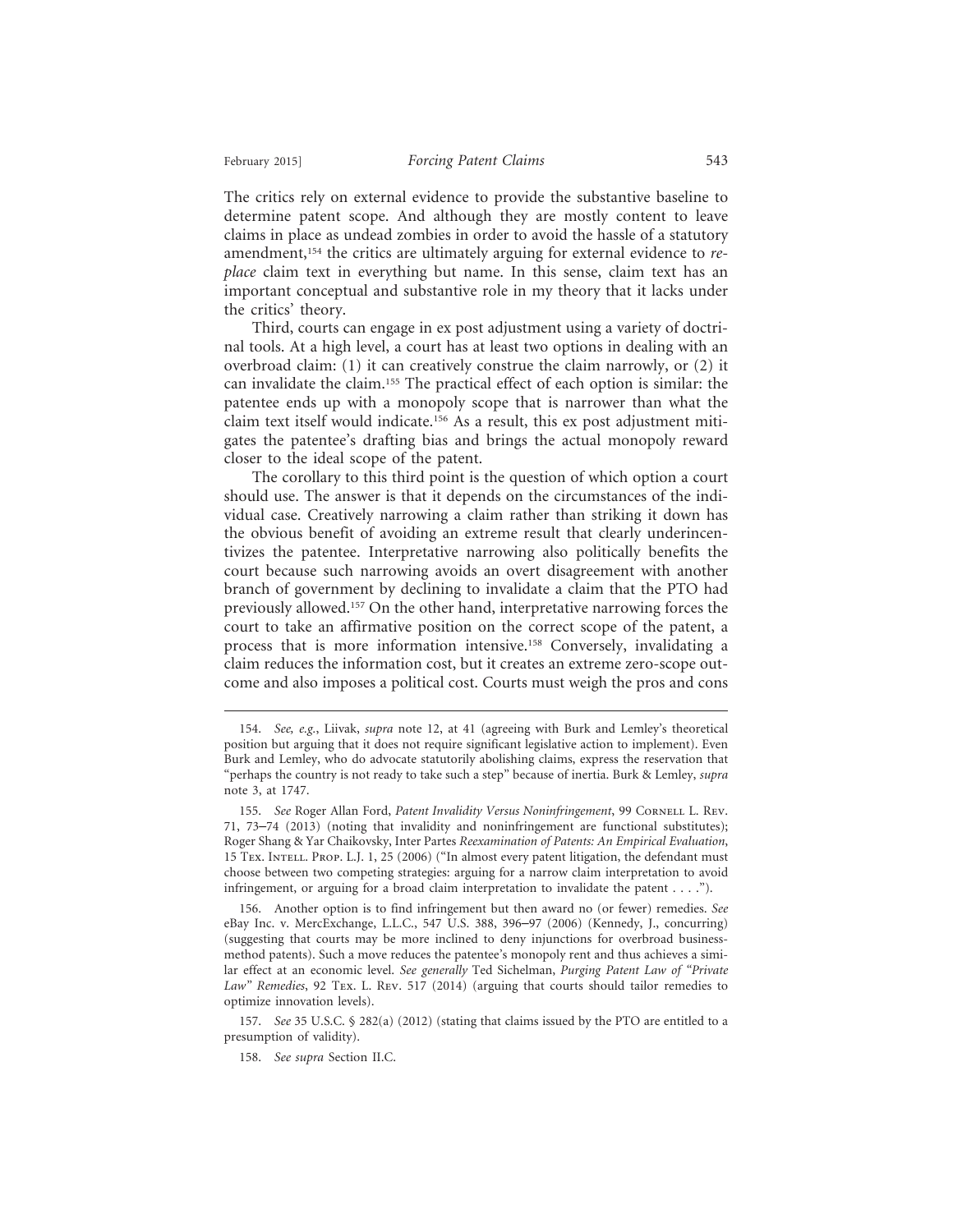of each route in the individual case, and, unsurprisingly, in doing so they often adopt different approaches.159 The PTO, by contrast, faces no such trade-off—it creates no conflict with another branch of government when it rejects a claim, and a PTO rejection still allows the patentee to submit an amended claim in response.160 The PTO therefore *only* rejects claims; it is not able to creatively narrow them.161

Fourth, once we accept that claims are merely a tool and that courts make the final decision on patent scope, the key practical question is *how* courts should make that decision, with particular consideration of the role of claim text in the calculus. Should courts give claims a great deal of weight or very little? The next Part deals with this question.

#### III. IMPLICATIONS FOR THE CLAIM-CONSTRUCTION DEBATE

As an initial matter, the analysis in Part II refutes the extreme position that claims should be abolished or ignored. Without claims, courts would have to assess directly the optimal patent scope from scratch. Both as a matter of theoretical deduction and empirically established reality, it is clear that courts cannot perform this direct inquiry, even as an approximation.<sup>162</sup> Thus, it would be unwise to abolish or ignore claims entirely.

A reader may respond with a less extreme theory: while courts should not abolish or disregard claims, they should consider the full range of external evidence—and give such evidence more weight than claim text—in order to compensate for the patentee's drafting bias.163 As I shall explain, however, even this approach has an important and overlooked limit.

Consider again the analogy to contract law. In contract law, no one contends that courts should abolish or ignore written contracts altogether. Nor does anyone argue that courts should accord extrinsic evidence more weight than the contract text. But there remains a long-running debate about whether extrinsic evidence should be given less weight—and, if so, how much less—than the written contract. Two stylized extreme positions have been well articulated: Professor Corbin is famously associated with the position that courts should consider all evidence equally when interpreting a

<sup>159.</sup> *Compare* Turrill v. Mich. S., &c., R.R. Co., 68 U.S. (1 Wall.) 491, 510 (1863) (holding that claims should be construed narrowly if necessary to save their validity), *with* Rhine v. Casio, Inc., 183 F.3d 1342, 1345 (Fed. Cir. 1999) ("[I]f the only claim construction that is consistent with the claim's language and the written description renders the claim invalid, then . . . the claim is simply invalid.").

<sup>160. 37</sup> C.F.R. § 1.111(a)(1) (2013) (permitting amendments in response to a rejection).

<sup>161.</sup> *See* SRAM Corp. v. AD-II Eng'g, Inc., 465 F.3d 1351, 1359 (Fed. Cir. 2006) (holding that PTO interpretation of claims has no legal effect).

<sup>162.</sup> *Supra* Section II.B.3.

<sup>163.</sup> *See, e.g.*, Burk & Lemley, *supra* note 3, at 1785 (outlining an alternative to abolition that retains claims "as part of the overall description of the invention as actually conceived and executed by the inventor"); Lee, *supra* note 12, at 106 ("[E]xtrinsic evidence . . . provides a more accurate description of the technological scope of a patented invention.").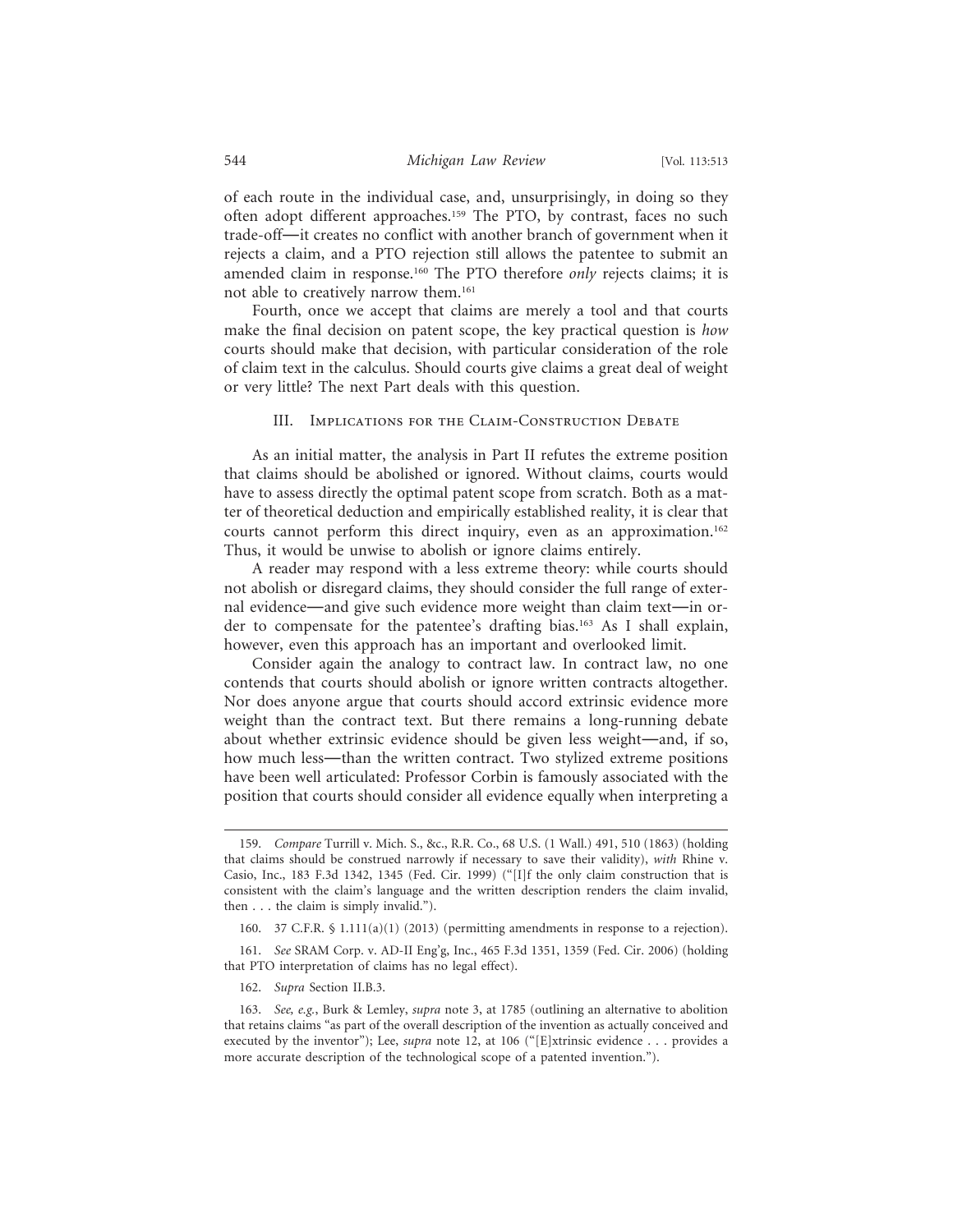contract, without disfavoring extrinsic evidence.164 At the other extreme, the strongest form of the plain-meaning rule says that courts should consider only the written contract itself and completely exclude extrinsic evidence.165 As Professor Posner observes, real-life courts take intermediate positions on the spectrum between these two extremes.<sup>166</sup> At the same time, they tend to be closer to the pole of plain meaning.<sup>167</sup>

The critics of patent claims make essentially the same argument as Corbin, although they often go even further by arguing that courts should give external evidence *more* weight than claim text.168 In Section III.A, I will explain that the Corbin methodology does contain one important virtue: in any given individual case, considering equally all the available evidence will produce the most accurate outcome.

In Section III.B, however, I will describe an important and often overlooked limit to the Corbin approach. In the long run, the patent system needs to provide some incentive for patentees to write claims. As a practical matter, courts can only provide this incentive by giving patentee-drafted claim text more interpretative weight than other sources of evidence. As Posner explains in the contract-law setting, taking the Corbin approach to its extreme in every case leads to the long-term consequence of eradicating written contracts.<sup>169</sup> The same problem obtains in patent law.

This does not mean that courts should go to the opposite extreme of robotically following the text in every case, either in contract or patent law. Instead, as Section III.C discusses, courts should balance the competing considerations of short-term accuracy and long-term incentives. In this sense, courts should not completely exclude external evidence. Rather, they should give claim text *more* interpretative weight. Such an argument in fact represents a descriptive account of what patent courts already do.<sup>170</sup> My theory thus provides both a normative and descriptive theory for claim construction.

- 168. *Supra* notes 13–14 and accompanying text.
- 169. Posner, *supra* note 16, at 544.
- 170. *See infra* notes 208–221 and accompanying text.

<sup>164.</sup> Arthur L. Corbin, *The Interpretation of Words and the Parol Evidence Rule*, 50 Cornell L.Q. 161, 188–89 (1965) ("[N]o relevant credible evidence [should be] inadmissible merely because it is extrinsic . . . ."); Arthur L. Corbin, *The Parol Evidence Rule*, 53 Yale L.J. 603, 622 (1944) ("No parol evidence that is offered can be said to vary or contradict a writing until by process of interpretation the meaning of the writing is determined.").

<sup>165. 5</sup> Margaret N. Kniffin, Corbin on Contracts § 24.7, at 33 (Joseph M. Perillo ed., rev. ed. 1998) [hereinafter CORBIN ON CONTRACTS] (describing the plain-meaning rule).

<sup>166.</sup> Posner, *supra* note 16, at 538–40.

<sup>167.</sup> CORBIN ON CONTRACTS, *supra* note 165, § 24.7, at 34 ("[T]he 'plain meaning rule' is adhered to by a majority of the jurisdictions in the United States."); Farnsworth, *supra* note 93, § 7.12, at 308 ("A few other courts have shown sympathy for Corbin's view, but the overwhelming majority of courts retains some kind of plain meaning rule.").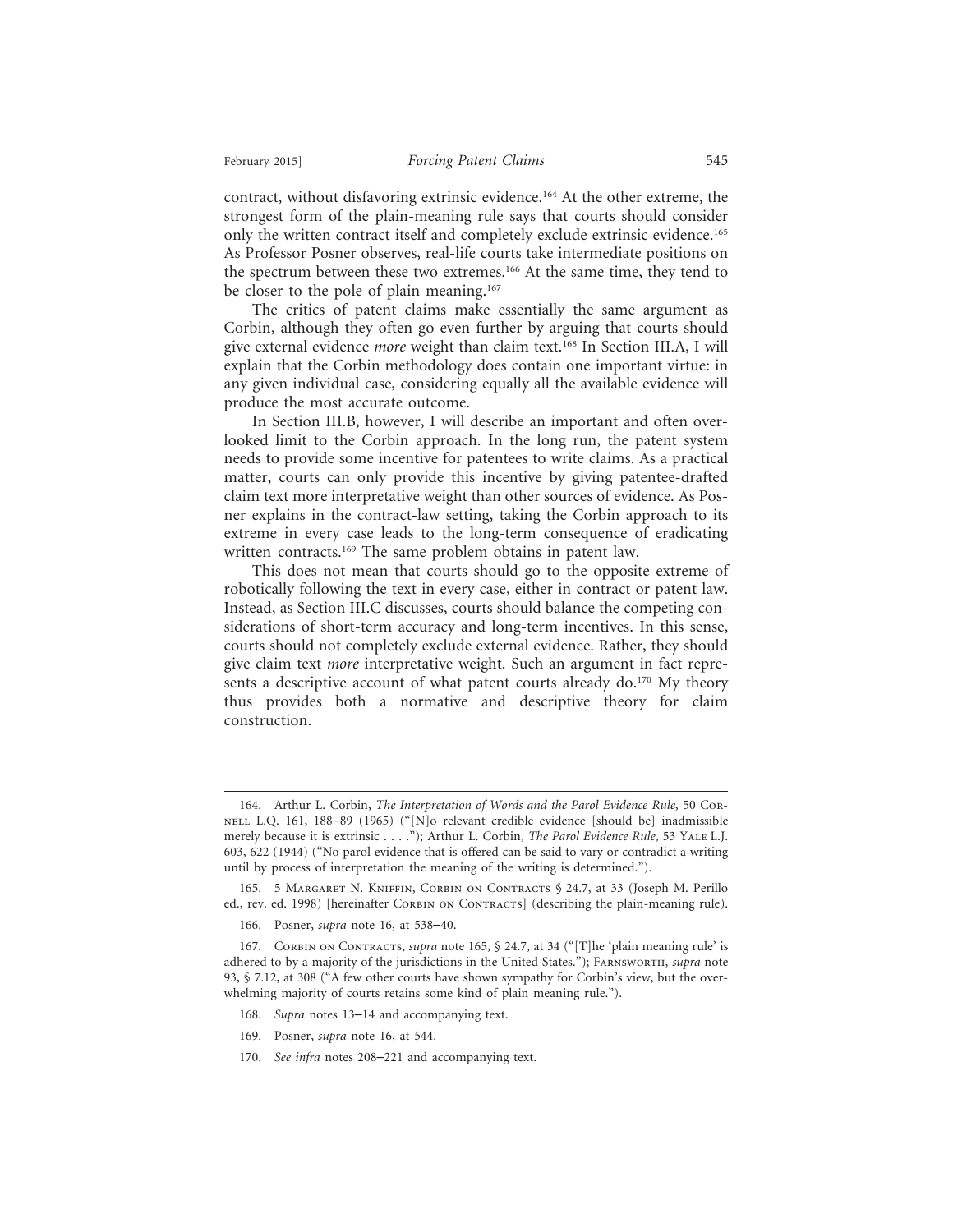## A. *Short-Term Efficiency: Equal Weight to All Evidence*

If we take my argument in Part II as a given—that is, if we assume for present purposes that claims provide valuable but imperfect information about the invention—then what should a court do with them as a policy matter? A common intuition holds that a court's job is to reach the most accurate outcome possible.171 That is, a court should try to discern the real invention and the optimal patent scope.<sup>172</sup>

Of course, even in an individual case, a court is constrained in its pursuit of accuracy by finite adjudication resources. Courts cannot realistically hold multiyear trials, nor can they summon thousands of experts. Thus, our initial focus on accuracy must be qualified: courts should attempt to achieve the most accurate outcome given their available resources. Notwithstanding such resource constraints, however, the intuition is that no artificial limits should be imposed. Within this paradigm, a court should allocate its budget to maximize its ability to pursue the truth: the court should collect as much evidence as feasible and then consider all that evidence on an equal basis.

By *equal* weight, I do not mean that a court would say the following: "Witness A, the upstanding citizen, says the defendant stabbed the victim, while Witness B, the known habitual liar, says the defendant did not, and because all evidence is given equal weight, the result is a toss-up." Rather, I mean that a court will consider all the evidence in light of its credibility and in the totality of the circumstances, to get to the result that is most likely to reflect the underlying factual truth on the question at issue. The contradistinction is to a regime where courts are required by a preset rule to favor or disfavor certain types of evidence. For example, a court that excludes a bloody knife that the police obtained through an illegal search thereby gives this evidence zero weight. The court does so not because it thinks that the knife is unreliable evidence or that the underlying factual truth is that the defendant is innocent. It does so because the preset exclusionary rule mandates that courts accord zero weight to evidence obtained through illegal searches.<sup>173</sup>

By definition, therefore, a court that is seeking to maximize accuracy in an individual case would consider equally all the available evidence. But this formulation is not just a rhetorical trick. The substantive point is that, if the goal is simply to maximize accuracy, the law should rarely have categorical rules that exclude or disfavor broad swaths of evidence.174 It should instead

<sup>171.</sup> Kenworthey Bilz, *We Don't Want to Hear It: Psychology, Literature and the Narrative Model of Judging*, 2010 U. ILL. L. Rev. 429, 442 (observing that the notion that courts should sacrifice accuracy for some other social purpose "causes rebellion in the hearts of . . . many lawyers, policy makers, and academics").

<sup>172.</sup> *See, e.g.*, Burk & Lemley, *supra* note 3, at 1762, 1765 (arguing that courts should seek to socially optimize patent scope); Lee, *supra* note 12, at 101 (arguing that courts should "optimiz[e] patent scope").

<sup>173.</sup> Mapp v. Ohio, 367 U.S. 643, 655 (1961).

<sup>174.</sup> *See* Davis v. United States, 131 S. Ct. 2419, 2423–24 (2011) (narrowing the exclusionary rule because it detracts from maximizing truth).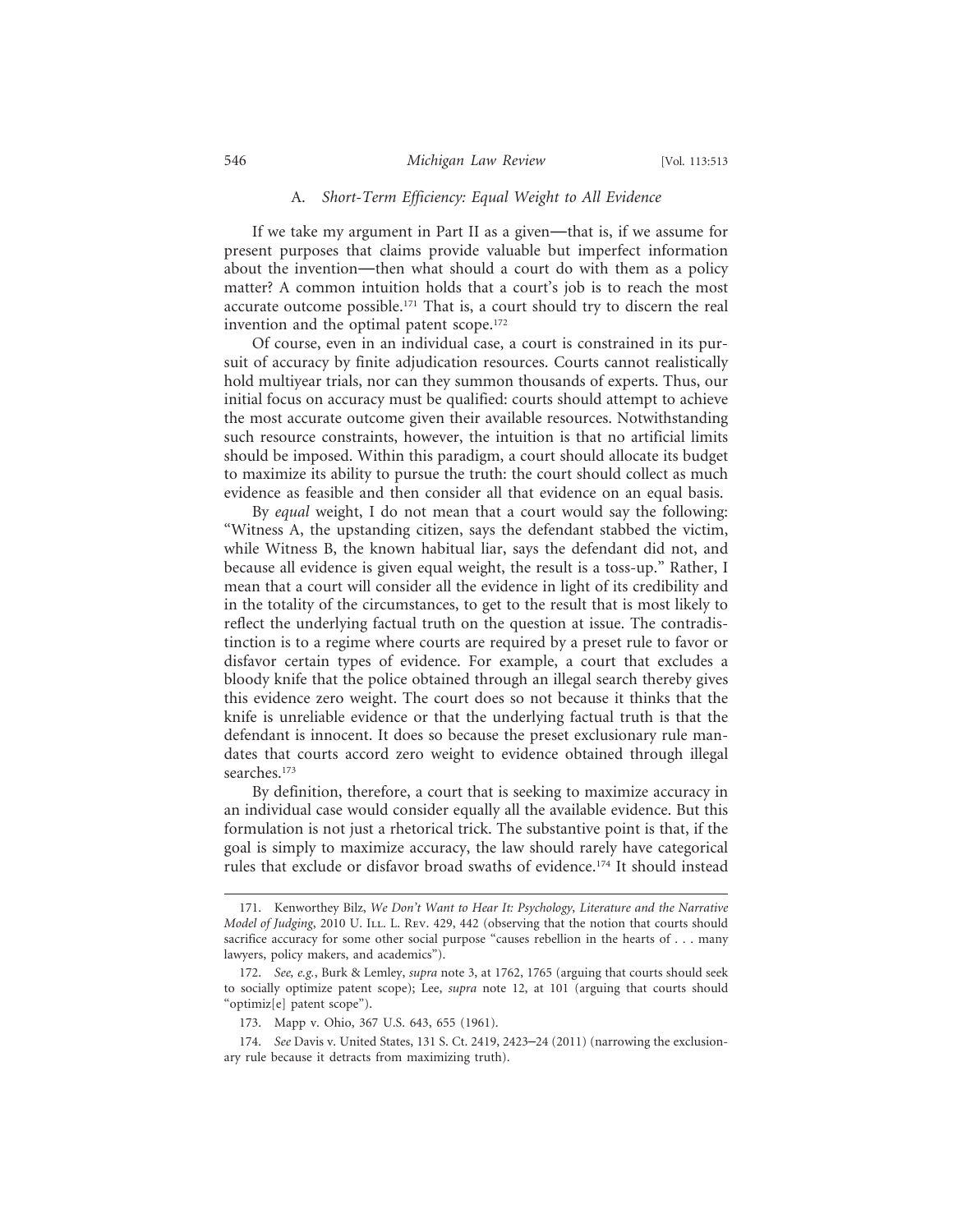use a totality-of-the-circumstances inquiry that considers both the claim text and all reasonably collectible extrinsic evidence. And such totality-of-thecircumstances inquiries are what Corbin and his fellow travelers in patent law generally propose.<sup>175</sup>

## B. *Long-Term Incentives: More Weight to Claim Text*

Although the intuition that courts should pursue accuracy above all else is both common and understandable, it is a familiar proposition that the legal system will frequently sacrifice accuracy in an individual case to advance other social-policy goals.<sup>176</sup> The idea often causes discomfort among lawyers, judges, and academics,<sup>177</sup> but it remains a pervasive part of the legal system. I have already given the example of the exclusionary rule in the Fourth Amendment context, which excludes evidence for long-term policy purposes (e.g., to deter future constitutional violations) that are unrelated to maximizing accuracy in the individual case.178 Similarly, evidentiary privileges such as the attorney–client privilege exclude a suspect's confession to his lawyer not because such a confession is unreliable but because without the privilege there may be no confession in the first place, and hindering effective communication between lawyers and their clients would impose a social cost.<sup>179</sup> More generally, the entire patent system rests on this kind of trade-off between short-term benefits and long-term incentives.<sup>180</sup>

The same essential dynamic plays out when considering the role of external evidence in determining patent scope. As noted above, the short-term optimal result in a given case—where the patent claim has already been drafted—would be to give everything equal interpretative weight. Such a methodology maximizes the information available to a court and comes closest to achieving optimal patent scope. But such a regime entails a longterm cost: if courts simply took the patentee's claim for what it was worth in the totality of the circumstances and gave it no special weight, then patentees would have no incentive to spend money hiring attorneys to draft claims.<sup>181</sup>

178. *Davis*, 131 S. Ct. at 2426–27.

<sup>175.</sup> *See* Cotropia, *supra* note 47, at 1913 (arguing for a "case-by-case" approach that "contextualizes" the inquiry); Lee, *supra* note 12, at 105 (arguing for a "holistic" approach); Nard, *supra* note 125, at 60–61 (citing Corbin, *The Interpretation of Words and the Parol Evidence Rule*, *supra* note 164, at 189) (arguing that all evidence should be considered in claim construction); *see also* Burk & Lemley, *supra* note 3, at 1778–79 (analogizing the question of claim-construction evidence to the rules-versus-standards debate).

<sup>176.</sup> *E.g.*, Glen Weissenberger & James J. Duane, Federal Rules of Evidence § 501.3, at 260 (7th ed. 2011) (noting that most evidentiary privileges have this character).

<sup>177.</sup> Bilz, *supra* note 171, at 442.

<sup>179.</sup> *See* Upjohn Co. v. United States, 449 U.S. 383, 395 (1981) ("[T]he adversary [is] in no worse position than if the communications had never taken place.").

<sup>180.</sup> *See, e.g.*, Bonito Boats, Inc. v. Thunder Craft Boats, Inc., 489 U.S. 141, 152 (1989) ("The tension between the desire to freely exploit the full potential of our inventive resources and the need to create an incentive to deploy those resources is constant.").

<sup>181.</sup> *Cf.* Posner, *supra* note 16, at 544 ("Because the parties gain nothing by putting the marginal promise in the writing, they do not use writings.").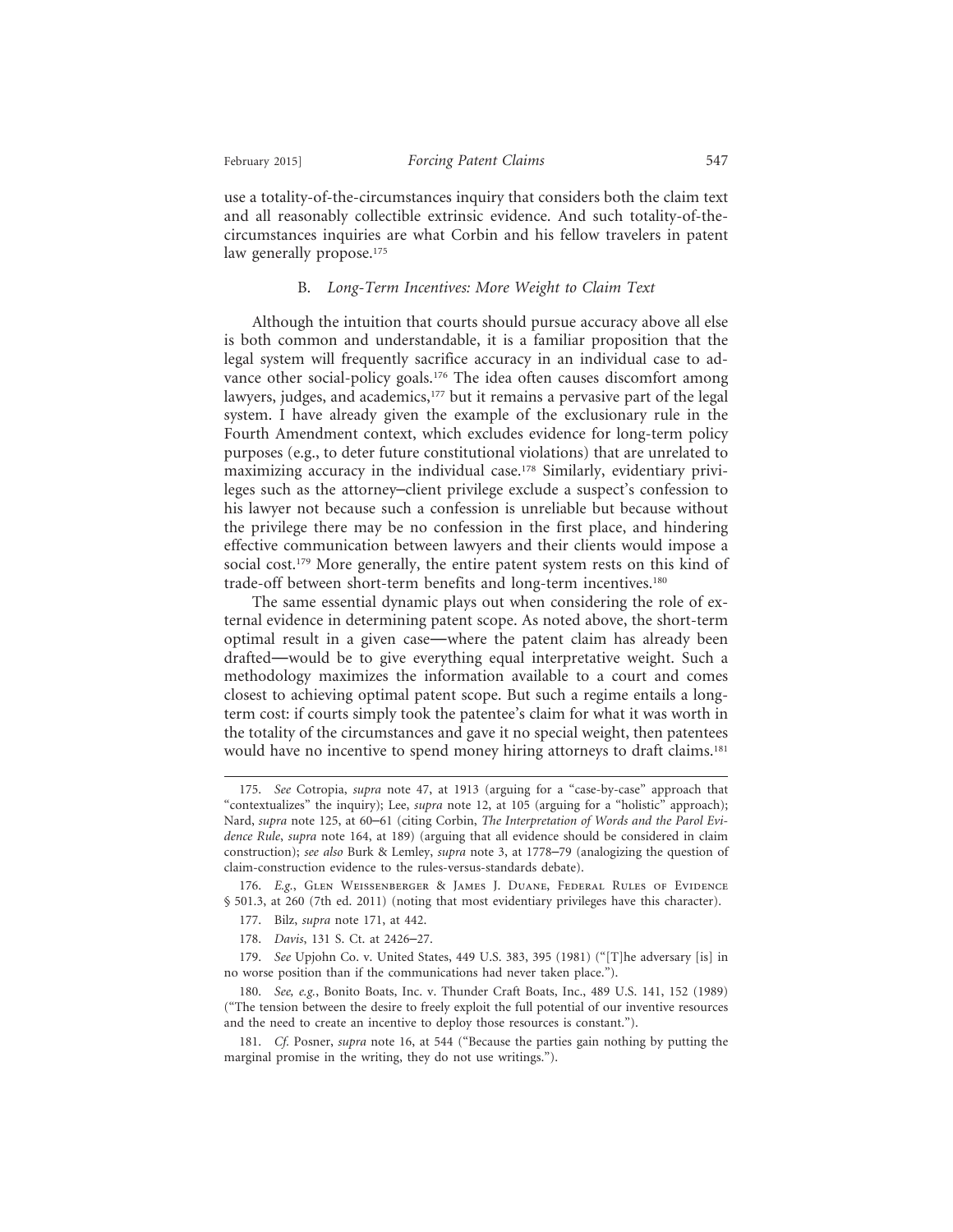And because the cost of claim drafting is not trivial,<sup>182</sup> claims will not be drafted if patentees lack an incentive.183 The long-term result would therefore be the de facto abolition of patent claims, which would then increase judicial information costs for all the reasons that I have already described.

One objection that should be addressed at this point is that my argument (i.e., giving claims no weight would result in de facto abolition) is belied by the historical record. As a historical matter, patentees first developed claims in the nineteenth century, before formal doctrine gave claims any special weight in patent-scope determinations.<sup>184</sup> The fact that at least some patentees had sufficient incentives to draft claims even in an environment where doctrine gave claims no special weight seems to contradict my thesis.

But in determining the interpretative weight given to a claim, it matters less what the doctrine *says* and more what courts actually *do*. It is true that early-nineteenth-century patentees drafted claims even when the formal doctrine accorded claims no interpretative weight. But the patentees did so because they had the expectation—an accurate one—that courts would nonetheless give considerable weight to claims as a practical matter.<sup>185</sup> Properly understood, then, the historical record cannot be said to contradict my thesis.

To see why giving claim text no weight *over* external evidence would lead to de facto abolition, consider first a situation where the patentee does not draft a claim, leaving the court with only external evidence. In this scenario, the court would thus take a blind stab at the optimal scope of the patent based on the external evidence. This approach would lead to highly random and arbitrary results—the court would often award too much scope or too little.186 Yet the *average* result would be to grant the socially optimal amount of scope. Thus, as a matter of ex ante expectation, the patentee would expect this amount of monopoly reward, even though there would exist considerable uncertainty and variation around the average.

Now consider what happens if the patentee writes a claim. The external evidence available in the case does not change—the patentee would still file

<sup>182.</sup> *See, e.g.*, Jeanne C. Fromer, *Claiming Intellectual Property*, 76 U. Chi. L. Rev. 719, 757 (2009) ("[A] peripheral claiming system, like rule writing generally, leads to a significant ex ante expenditure in drafting claims . . . ." (footnote omitted)); *see also* Doug Lichtman, *Substitutes for the Doctrine of Equivalents: A Response to Meurer and Nard*, 93 Geo. L.J. 2013, 2016 (2005) (describing the difficulty of drafting a precise claim over even a simple invention such as a pencil).

<sup>183.</sup> *See* Burk & Lemley, *supra* note 3, at 1784 (predicting that, if claims do not "define the scope of the invention, there would be less incentive to use them at all").

<sup>184.</sup> See generally Karl B. Lutz, *Evolution of the Claims of U.S. Patents*, 20 J. PAT. OFF. Soc'y 134 (1938) (discussing the historical development of patent claims).

<sup>185.</sup> John F. Duffy, *The* Festo *Decision and the Return of the Supreme Court to the Bar of* Patents, 2002 Sup. Cr. Rev. 273, 309-10 (explaining how juries gave claims interpretative weight and thereby helped expand patent rights); *cf.* Posner, *supra* note 16, at 545 ("[E]ven the softest [i.e., most antitextualist] courts put more weight on written promises than on oral promises.").

<sup>186.</sup> *See supra* Section II.B.3.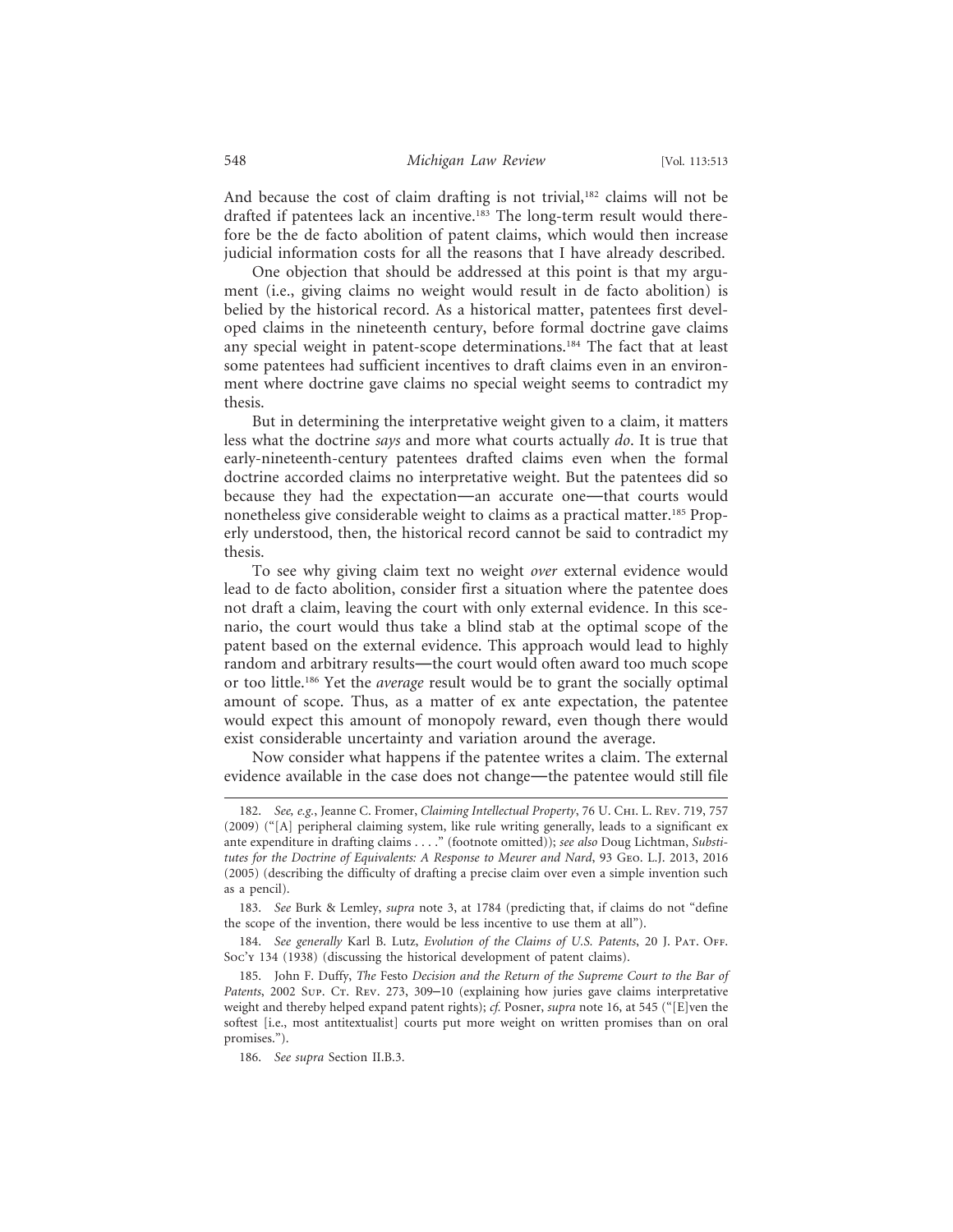the same specification, and the same experts would still be available to testify (and their knowledge of the industry and technology would still be the same). As described in Section III.A, under the extreme version of the totality-of-the-circumstances analysis, the court would therefore *still*, on average, grant the socially optimal patent scope, and it would do so by using the external evidence to counteract fully whatever drafting bias the patentee includes in his claim. Thus, the patentee's ex ante expected monopoly is the same whether or not he writes a claim. Because the patentee has no expected gain from writing a claim and because writing a claim costs money in the form of attorneys' fees, he will not write the claim.

One might respond that a patentee writing a claim would reduce the *variance* in the outcomes, which would mean that a risk-averse patentee would have an incentive to write a claim.187 But the variance would decrease only if adding the claim text *changed the outcome* (compared to what the outcome would have been in a counterfactual with no claim) in at least one case. Such a change in the outcome in that one instance would also necessarily (if only slightly) shift the overall average toward the scope indicated by the claim text—*away* from the optimal scope. Because the reduction in variance—accomplished through giving some outcome-determinative weight to claim text—is also accompanied by a reduction in accuracy, the core tradeoff between short-term accuracy and long-term incentives remains.<sup>188</sup>

## C. *Balancing Long-Term and Short-Term Efficiency*

The two stylized examples demonstrate that there is a fundamental trade-off between the patent system's policy goal of minimizing long-term information costs by incentivizing the drafting of claims and the patent system's policy goal of maximizing accuracy in the individual case. As a practical matter, courts can only seek to achieve each goal through the mechanism of calibrating the weight they give to claim text vis-à-vis external evidence. The dilemma is that the respective policy goals pull in different directions on this question.<sup>189</sup>

One counterargument is that we have an alternative mechanism to ensure that patentees write claims: we can invalidate the entire patent if they

<sup>187.</sup> Risk aversion is the standard assumption in economics, ROBERT COOTER & THOMAS Ulen, Law & Economics 45 (6th ed. 2012) ("Economists presume that most people are averse toward risk . . . ."); *see also* A. Mitchell Polinsky, An Introduction to Law and Economics 57 (4th ed. 2011) (stating that risk aversion is the "generally more realistic assumption"), and it is the assumption that I follow here. *But see* Burk & Lemley, *supra* note 3, at 1752–53 (suggesting that patentees prefer ambiguity and uncertainty).

<sup>188.</sup> At the extreme, we can imagine a situation where courts give 100% interpretative weight to claim text—that is, where courts *always* follow the claim text and nothing else. The variance in such a regime would be very low, which would provide patentees with incentives to write claims. But the mean around which this variance coalesces would be the patentee-favoring scope indicated by the claim text, not the optimal scope.

<sup>189.</sup> A lurking counterargument here is that there is no dilemma because all text is inherently indeterminate and thus conveys no information (which means that giving more weight to text cannot reduce information costs). I will address this counterargument in Part IV.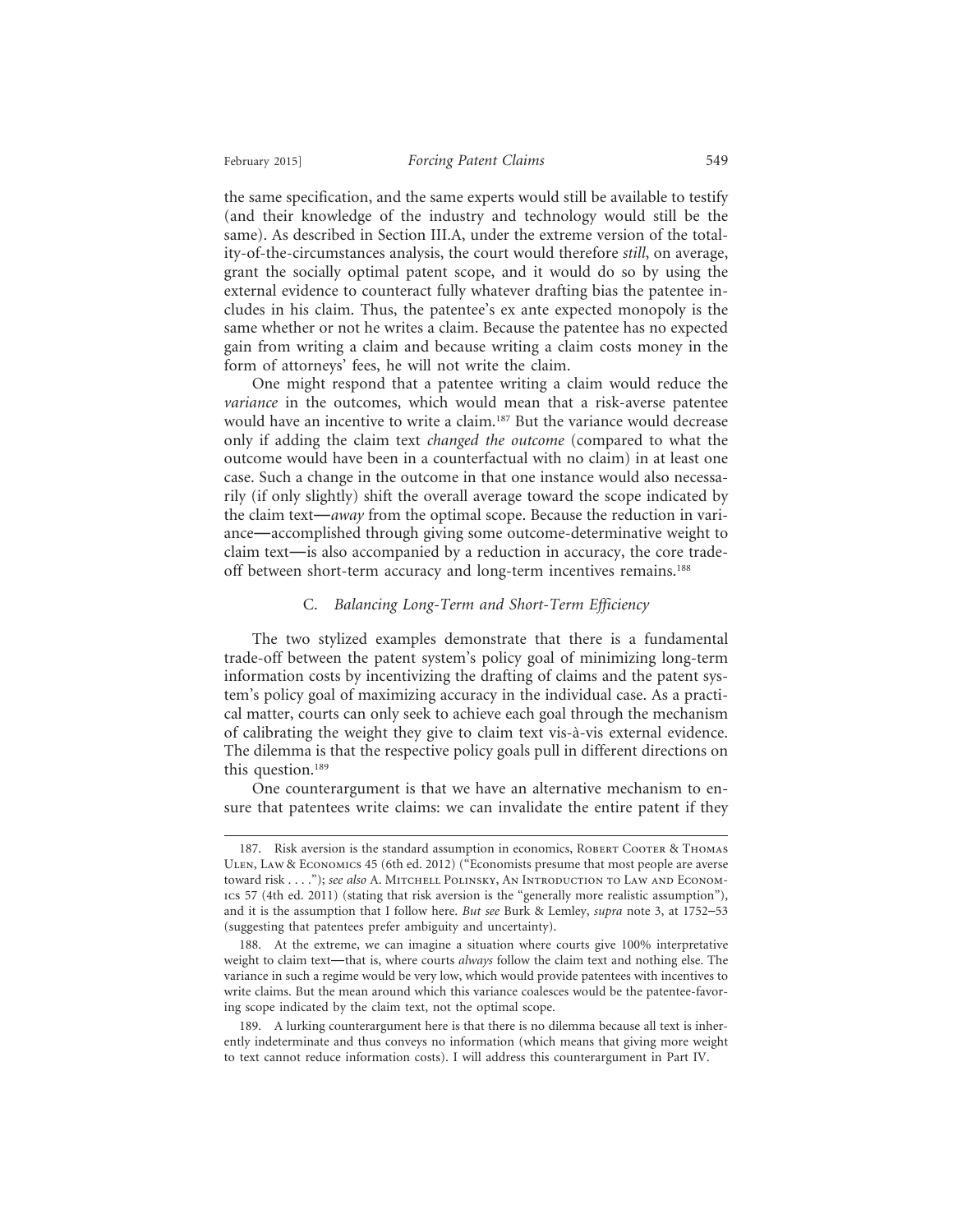fail to do so.<sup>190</sup> In other words, we can use the stick of invalidity rather than the carrot of granting broader-than-optimal scope to achieve the policy goal of providing long-run incentives for claim drafting.

In a certain sense this is correct, but in practical terms the stick approach is not very feasible. We can ensure that patentees write *a* claim by threatening to invalidate a patent if they fail to do so. But we cannot ensure that patentees write a *precise* claim.191

By *precision* here, I do not mean whether the patentee writes a claim that matches the optimal scope of the patent (I use the label *accuracy* for that question). Rather, I mean that we want patentees to write claims that actually tell us something. The claim text should have some informational content and actually take a meaningful position on patent scope, one that a decisionmaker can evaluate. A counterexample is a patentee who writes a claim that says the following: "I claim the real invention disclosed in my patent." This is a completely *accurate* claim—it literally describes the real invention and is not overbroad—but the claim is very imprecise. It is imprecise because it lacks informational content; it does not actually take a meaningful position on patent scope, and therefore it is useless in providing a baseline for courts to engage in further analysis.

Threatening invalidity is a blunt instrument to ensure precision in patent claiming. Even if courts can (and do) use invalidity to deter utterly information-empty claims like the one above,<sup>192</sup> it is impossible in practice to calibrate finely a regime of invalidity to deter patentees from using terms such as "approximately" or "near," which are not utterly empty but are still rather vague.193 Invalidation is an on–off switch—one cannot *partially* invalidate a claim—and so it is difficult to adjust incentives to correspond to different degrees of drafting precision. In contrast, the weight to be given to claim text relative to external evidence is more flexible and serves as a better instrument for this purpose.

The bottom line is that the patent system has a long-term policy interest in incentivizing patentees not only to write *a* claim but to write a *precise* claim that actually conveys information.194 And this policy interest conflicts with the interest in granting the optimal patent scope in an individual case.

192. Intermountain Research & Eng'g Co. v. Hercules Inc., 163 U.S.P.Q. (BNA) 390, 393 n.2 (C.D. Cal. 1969) (holding an "omnibus" claim of the nature described to be prohibited).

193. *See, e.g.*, Young v. Lumenis, Inc., 492 F.3d 1336, 1346–47 (Fed. Cir. 2007) (holding a claim with the term "near" as not invalid).

194. This also explains the Federal Circuit's treatment of means-plus-function claims. *See* 35 U.S.C. § 112(f) (defining means-plus-function claims). These claims specify only the function that an invention is supposed to perform and thus have very little informational content. *See* Burk & Lemley, *supra* note 3, at 1774 (explaining that means-plus-function claims are a remnant of central claiming, a system where claims do not delineate the boundaries of the invention). Not coincidentally, courts have treated such claims with extreme disfavor. *See, e.g.*,

<sup>190.</sup> *See* 35 U.S.C. § 112(b) (2012) (requiring patentees to write at least one claim); *id.* § 282(3)(A) (providing a defense of invalidity for violation of § 112).

<sup>191.</sup> *See* Nautilus, Inc. v. Biosig Instruments, Inc., 134 S. Ct. 2120, 2128–29 (2014) (explaining that the definiteness requirement entails a "delicate balance" and that "absolute precision is unattainable").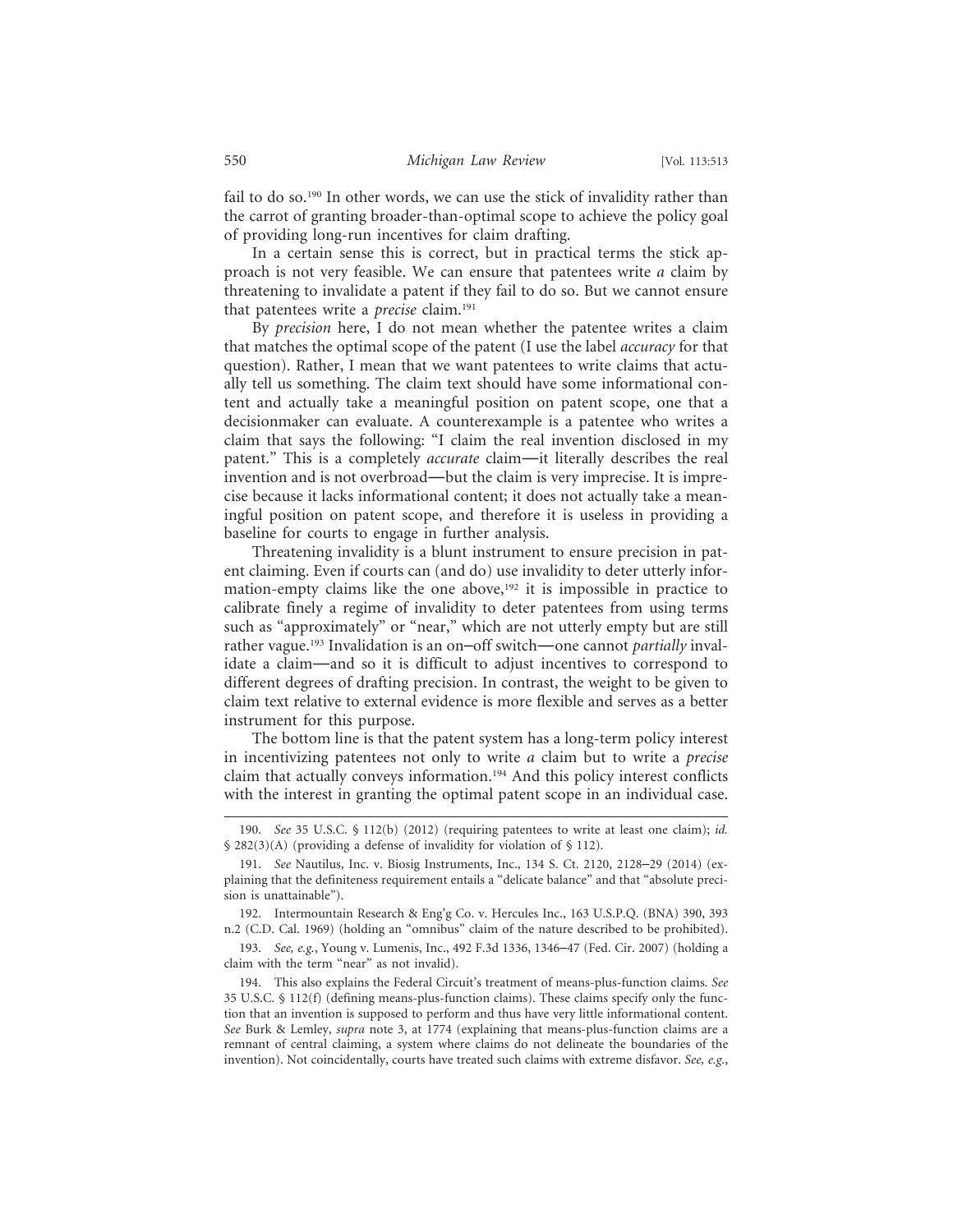The more weight that a court gives to external evidence, the less precise claims will be over the long run and the less information they will convey. Conversely, the more weight that a court gives to claim text, the more biased the outcome will be in the individual case, but claims in the long run will be written more precisely. In order to pursue the most efficient course of action, a court should balance these competing considerations.

In practical terms, courts should consider some external evidence, and they should curb the more egregious instances of patentee overclaiming by either invalidating the claim or by creatively narrowing it. But courts should also give claim text primary weight in the interpretative calculus, such that a court would *to some extent* abide by the claim text even if, as a matter of totality-of-circumstances evaluation, it would find the ideal scope of the patent to be somewhat narrower than the claim indicates. The amount of overbreadth that patentees are permitted effectively represents the "bribe" that courts give to patentees as an incentive to write precise claims.195

Patent courts in fact already perform this balancing act, although the equilibrium has occurred more as a matter of accident than conscious design. As Part IV will discuss, the Federal Circuit is presently composed of a camp of textualist judges who give a relatively high amount of weight to claim text and a camp of antitextualist judges who more closely follow an equal-weight-to-all-evidence approach.<sup>196</sup> The court's position as a whole, therefore, reasonably approximates the correct balance. But this balance results from the averaging of a methodological war between a textualist camp and an antitextualist camp rather than from a unified approach. This doctrinal conflict in turn creates a lot of legal uncertainty.

I should note that I am not arguing that current practice strikes *the* perfect balance but only that it strikes a reasonable one. Perfectly calculating the truly optimal trade-off between short-term accuracy and long-term incentives—that is, the optimal bribe to patentees—would involve the same kind of information difficulty that we have already seen in attempts to calculate directly the optimal patent scope. For this reason, I cannot affirmatively state what the optimal bribe is. I know only that the critics' apparent position—a bribe of zero or close to it—is clearly wrong.

James Farrand et al., *"Reform" Arrives in Patent Enforcement: The Big Picture*, 51 IDEA 357, 414 (2011) (discussing how the Federal Circuit has narrowed means-plus-function claims).

<sup>195.</sup> It is worth mentioning that this analysis applies to invalidity for overbreadth as well as to claim construction. If courts invalidated a claim whenever they thought it was even the slightest bit broader than the optimal scope of the patent, patentees would again have no incentive to write claims. Thus, my theory states that courts should hesitate somewhat before invalidating claims, although they should certainly invalidate clearly overbroad claims. Consistent with my theory, this is exactly what courts do in practice. *See* Microsoft Corp. v. i4i Ltd. P'ship, 131 S. Ct. 2238 (2011) (reaffirming that courts give a presumption of validity to issued claims).

<sup>196.</sup> *See infra* text accompanying notes 208–218.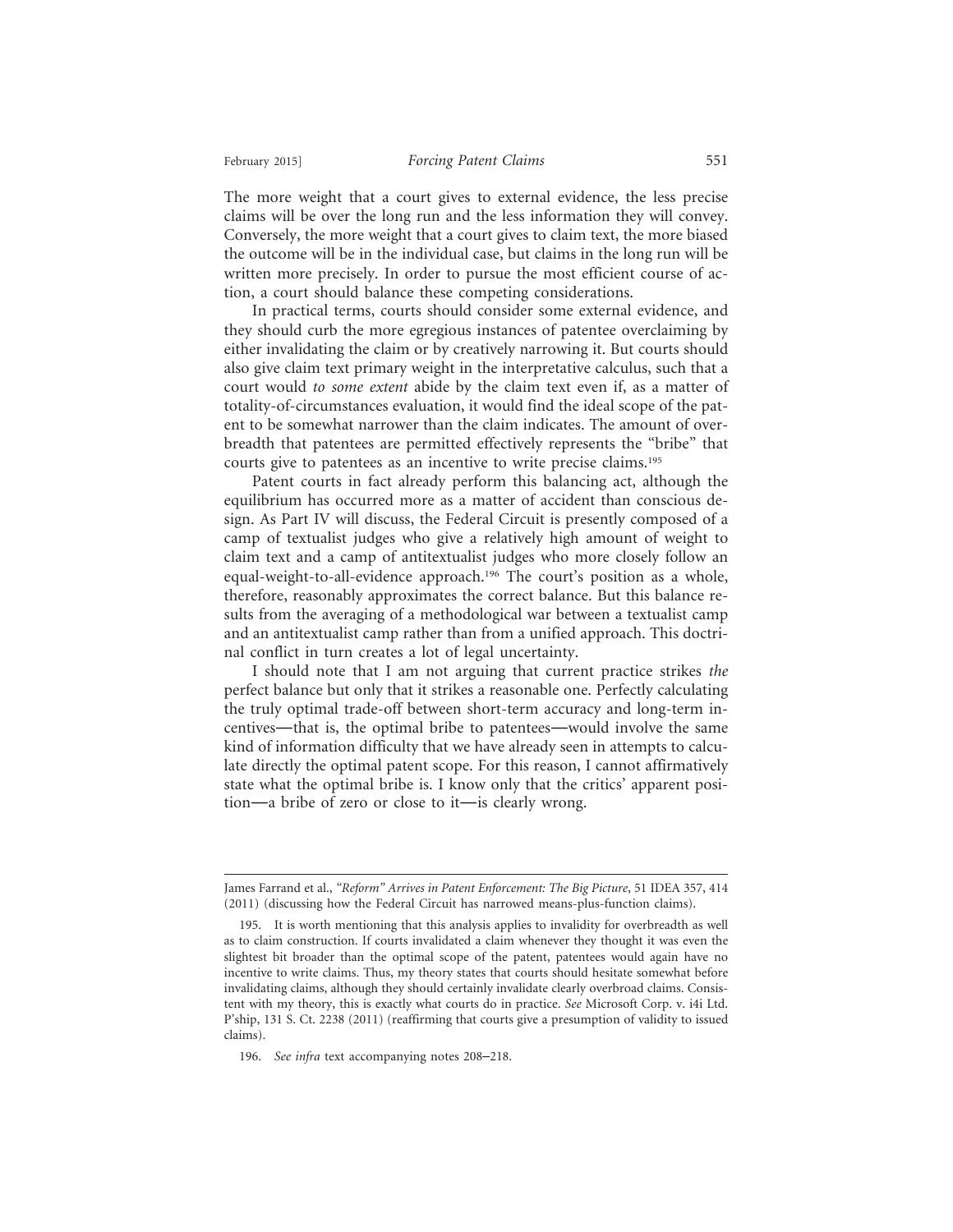#### IV. ADDRESSING OBJECTIONS

### A. *The Linguistic Indeterminacy Thesis*

The most common theory in the literature is the linguistic indeterminacy thesis,<sup>197</sup> which argues that the root problem with patent claims is their innate linguistic indeterminacy.<sup>198</sup> If claims are so indeterminate that they convey no information to courts, it logically follows that they should be abolished. In this manner, the linguistic indeterminacy thesis forms the theoretical backbone of policy proposals that give predominant weight to external evidence in claim construction.

As Solum and I have explained in another article,<sup>199</sup> the problem with the linguistic indeterminacy thesis is that it lacks evidentiary support. To be sure, claims are occasionally vague or ambiguous; but there is little evidence that patent claims are *systematically* linguistically indeterminate in the manner that proponents of the linguistic indeterminacy thesis argue. The primary piece of evidence that is cited for the proposition is the high rate of judicial disagreement over claim construction, in particular the frequency with which the Federal Circuit has reversed district courts.<sup>200</sup> The argument appears to be that, because reasonable trial and appellate judges regularly disagree about how claims should be construed, such disagreement proves that claim text is routinely indeterminate.<sup>201</sup>

At first glance, this argument seems to make sense: if a district judge, following the textualist methodology, reaches conclusion X when applying a patent claim, while an appellate judge following the same textualist methodology reaches conclusion Y when applying the same patent claim, then either one of the judges has made an error or the text is indeterminate in that

199. Chiang & Solum, *supra* note 6.

<sup>197.</sup> The argument that text is indeterminate is a familiar one in legal theory, often associated with the Critical Legal Studies ("CLS") movement. See, e.g., ROBERT BENSON, THE INTERpretation Game: How Judges and Lawyers Make the Law, at xv (2008) ("The modern understanding of language and culture shows us that meaning is *not* something that texts possess."). *But see* MARK KELMAN, A GUIDE TO CRITICAL LEGAL STUDIES 45 (1987) ("While most CLS writers have undoubtedly emphasized the inherent ambiguity of language . . . the more coherent CLS position has moved *away* from the tendency . . . to focus on the limitlessness of interpretations of each verbal command.").

<sup>198.</sup> *See, e.g.*, Autogiro Co. of Am. v. United States, 384 F.2d 391, 396 (Ct. Cl. 1967) ("The very nature of words would make a clear and unambiguous claim a rare occurrence."); Bender, *supra* note 5, at 209 ("Claim language is often inherently ambiguous."); Seymore, *supra* note 5, at 637–38 (attributing problems in patent law to "the inherent indeterminacy of language").

<sup>200.</sup> *See, e.g.*, Bender, *supra* note 5, at 207 (claiming a problem "because the Federal Circuit affirms the trial court's claim interpretation in only approximately forty percent of cases"); Burk & Lemley, *supra* note 3, at 1744–45 (pointing to disagreements about the construction of "'a,' 'or,' 'to,' 'including,' and 'through'" (footnotes omitted)).

<sup>201.</sup> *See, e.g.*, Burk, *supra* note 7, at 116–17 ("This [high reversal rate] belies the certainty of plain meaning rules. It is surely not the case that the trial judge cannot read the text or lacks access to a dictionary. . . . What is clear is that plain meaning is not so plain."); Thomas Chen, Note, *Patent Claim Construction: An Appeal for* Chevron *Deference*, 94 Va. L. Rev. 1165, 1178–80 (2008).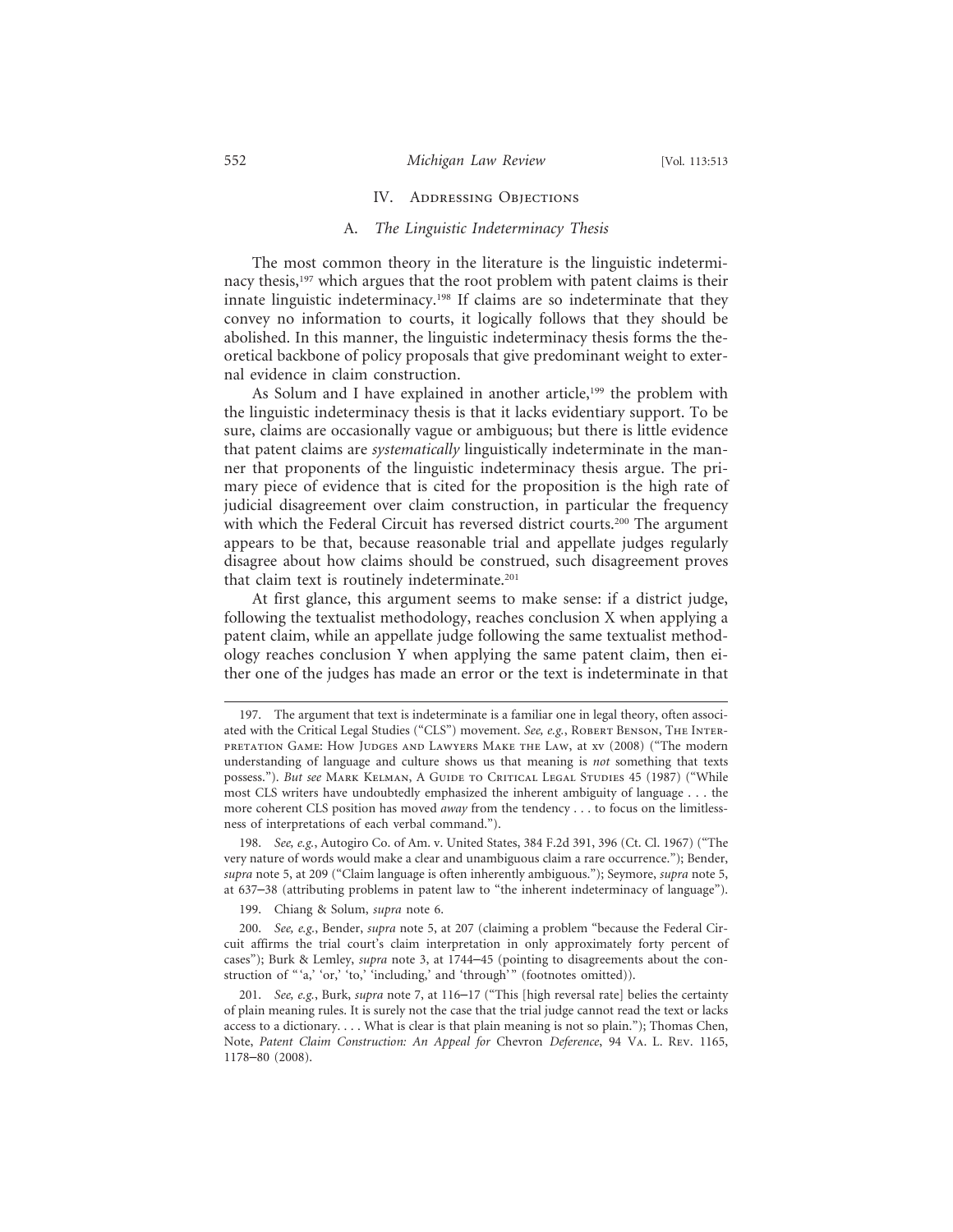particular case. Given that the textualist methodology is supposed to be easy to apply, it is unlikely that a judge would accidentally err in applying the methodology. Thus, frequent claim-construction disagreement among judges appears to prove that claim text is systematically indeterminate.

But the argument makes a critical assumption: it assumes that appellate and district judges are *actually* trying to apply the same textualist methodology and that they are failing to reach consistent results only because the methodology is defective and cannot be consistently applied. There is no good evidence to justify this assumption of uniform textualism. Indeed, it would be extraordinary for federal judges, who are deeply divided on interpretative methodology in almost every other area of law,<sup>202</sup> to share a uniform commitment to textualism in patent law. To state my response simply, the true reason for high reversal rates and frequent claim-construction disagreements is *not* that federal judges are all textualists who try to faithfully apply claim text but end up reaching different outcomes because the claim text is linguistically indeterminate; it is that judges disagree about methodology. When a textualist district judge meets an antitextualist appellate panel, or vice versa, a reversal will happen quite independent of the clarity or not of the underlying claim text.

Is there any reason to believe that patent judges are all faithful textualists who try to follow the textualist methodology? While the critics generally rely on judicial statements to this effect,<sup>203</sup> such self-serving statements are unreliable.204 Textualism is in the political vogue right now,205 and every judicial nominee must take a figurative blood oath before the Senate to practice it,<sup>206</sup>

<sup>202.</sup> Henry M. Hart, Jr. & Albert M. Sacks, The Legal Process 1169 (William N. Eskridge, Jr. & Philip P. Frickey eds., 1994) ("American courts have no intelligible, generally accepted, and consistently applied theory of statutory interpretation."); ADRIAN VERMEULE, JUDGING UNDER UNCERTAINTY 125 (2006) ("The history of interpretative theory in American courts reveals persistent and deep disagreements among judges and courts about the proper methods and sources of legal interpretation.").

<sup>203.</sup> *See* Burk, *supra* note 7, at 114 ("The membership of the Federal Circuit appears to be dominated by judges who lean toward strong forms of textualism."). To the extent that Burk is describing judicial *appearances*, I would agree. My disagreement is with his implicit assertion that the court actually *is* textualist in orientation.

<sup>204.</sup> *See* Richard A. Posner, *Realism About Judges*, 105 Nw. U. L. Rev. 577, 583 (2011) ("[T]here is no recognized duty of candor in judicial opinion writing . . . .").

<sup>205.</sup> Michael C. Dorf, *The Undead Constitution*, 125 Harv. L. Rev. 2011, 2055 (2012) (reviewing Jack M. Balkin, Living Originalism (2011) and David A. Strauss, The Living CONSTITUTION  $(2010)$ ) ("[T]he political insiders who are paid to know about such matters believe that the American public wants formalist judges.").

<sup>206.</sup> *See Confirmation Hearing on the Nomination of John G. Roberts, Jr. to Be Chief Justice of the United States: Hearing Before the S. Comm. on the Judiciary*, 109th Cong. 55 (2005) (statement of John G. Roberts, Jr.) (analogizing judges to umpires); *Confirmation Hearing on the Nomination of Hon. Sonia Sotomayor to Be an Associate Justice of the Supreme Court of the United States: Hearing Before the S. Comm. on the Judiciary*, 111th Cong. 59 (2009) (statement of Sonia Sotomayor) ("The task of a judge is not to make law. It is to apply the law.").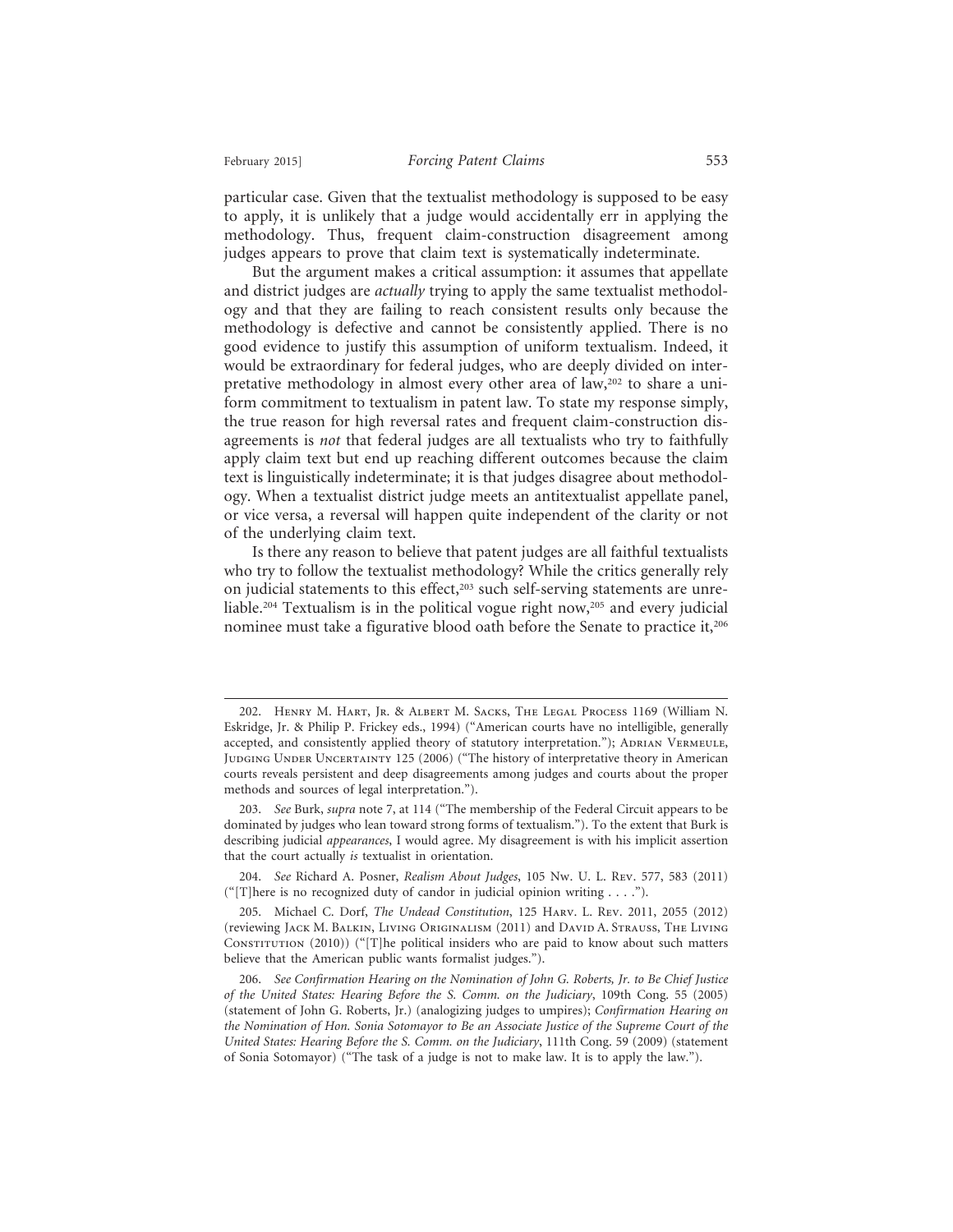so there is a strong incentive for judges to pretend to follow plain text even when they do not actually do so.<sup>207</sup>

When we look at what patent judges *do* rather than merely at what they *say*, it becomes quite obvious that such judges routinely consider external evidence during claim construction and hence depart from plain textual meaning. The Federal Circuit holds that the specification must always be considered during claim construction,<sup>208</sup> even while it pretends that courts never "import" elements from the specification into the claim.209 Moreover, the court refuses to hear claim-construction appeals unless there is a complete record of external evidence including testimony about the defendant's product,<sup>210</sup> even though the accused product has no relevance to a textualist analysis of claim language.<sup>211</sup> If claim construction were actually a purely textual exercise, these practices would be inexplicable. The most natural way to understand the practice of requiring so much external evidence is that some judges actually use this evidence, even if they deny it.<sup>212</sup>

Moreover, even with all the incentives for judicial nontransparency,<sup>213</sup> some Federal Circuit judges nonetheless openly advocate for reliance on external evidence. Judge Lourie's dissenting opinion in *Arlington Industries, Inc. v. Bridgeport Fittings, Inc.*<sup>214</sup> provides an excellent example:

208. Vitronics Corp. v. Conceptronic, Inc., 90 F.3d 1576, 1582 (Fed. Cir. 1996) ("[T]he specification is always highly relevant to the claim construction analysis.").

209. CollegeNet, Inc. v. ApplyYourself, Inc., 418 F.3d 1225, 1231 (Fed. Cir. 2005) ("In examining the specification for proper context, however, this court will not at any time import limitations from the specification into the claims."); *see also* MERGES & DUFFY, *supra* note 43, at 770 (suggesting that these two rules "fundamentally contradict each other").

210. Jang v. Bos. Scientific Corp., 532 F.3d 1330, 1337–38 (Fed. Cir. 2008). The Federal Circuit also requires *expert* testimony about the accused product in most cases. Centricut, LLC v. Esab Grp., Inc., 390 F.3d 1361, 1369–70 (Fed. Cir. 2004).

211. SRI Int'l v. Matsushita Elec. Corp. of Am., 775 F.2d 1107, 1118 (Fed. Cir. 1985) (en banc); NeoMagic Corp. v. Trident Microsystems, Inc., 287 F.3d 1062, 1074 (Fed. Cir. 2002).

212. *See* Jeffrey A. Lefstin, *Claim Construction, Appeal, and the Predictability of Interpretative Regimes*, 61 U. Miami L. Rev. 1033, 1054 (2007) ("[R]egardless of . . . the black-letter law . . . it is reasonable to expect that judges will test the validity of their interpretations by considering what outcomes follow . . . .").

213. For those who find my suggestion that judges are not transparent to be outrageous and defamatory, I plead truth and offer this revealing quote from Justice Scalia: "I never thought Oliver Wendell Holmes and the legal realists did us a favor by pointing out that all these legal fictions were fictions: Those judges wise enough to be trusted with the secret already knew it." Antonin Scalia, *Assorted Canards of Contemporary Legal Analysis*, 40 Case W. Res. L. Rev. 581, 589 (1990).

214. 632 F.3d 1246 (Fed. Cir. 2011).

<sup>207.</sup> *See* Robert Alleman & Jason Mazzone, *The Case for Returning Politicians to the Supreme Court*, 61 Hastings L.J. 1353, 1376–77 (2010) ("[N]ominees now present themselves as the law's servants, robotically applying legal rules to the case at hand . . . ."); Erwin Chemerinsky, *Seeing the Emperor's Clothes: Recognizing the Reality of Constitutional Decision Making*, 86 B.U. L. Rev. 1069, 1076 (2006) ("Likely, the Justices believe their rhetoric holds political appeal. They believe the idea of formalism . . . resonates with how people want the system to be.").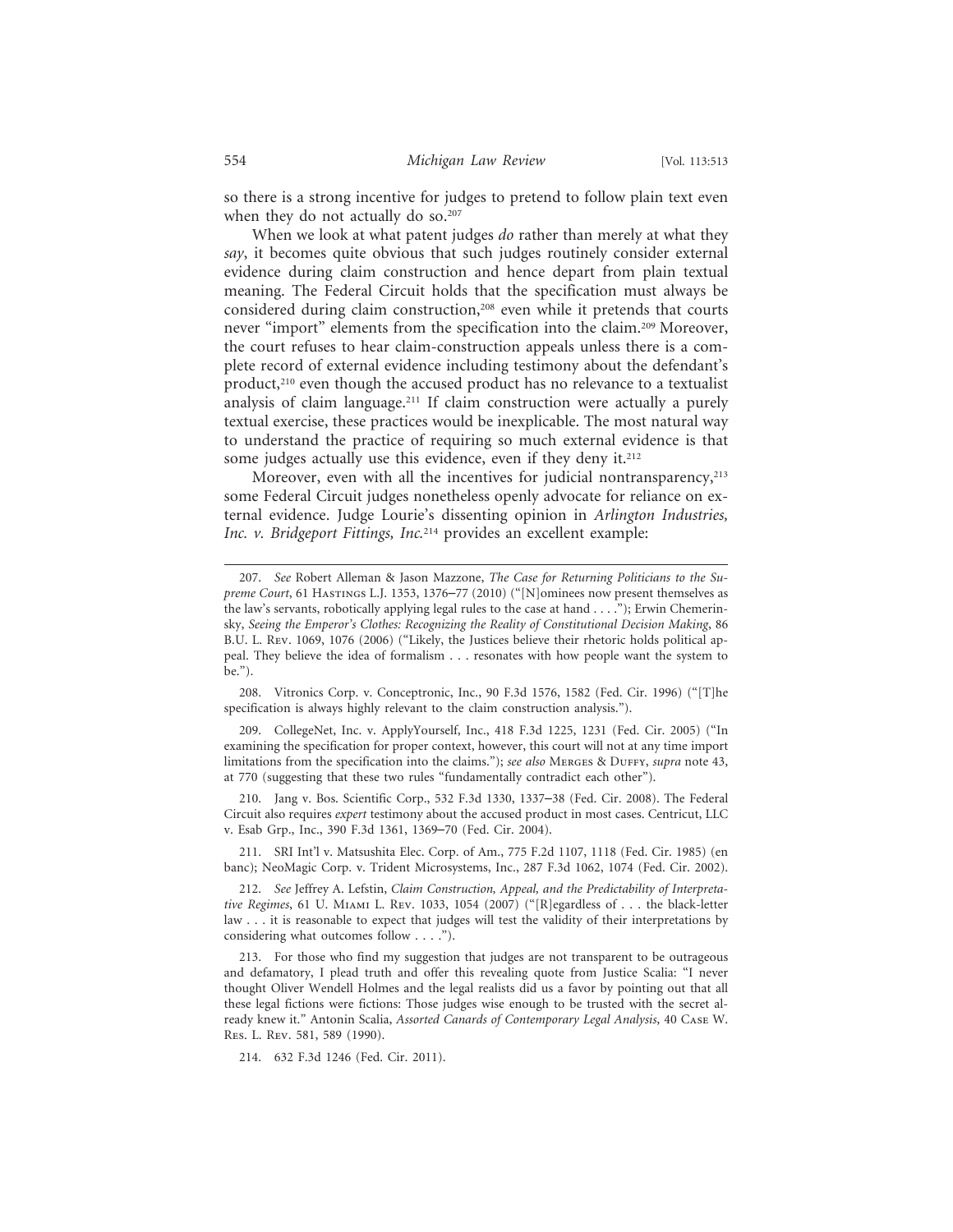[I]n construing the claims we should avail ourselves of the knowledge we glean from the patent specification to see what the inventors disclosed as their invention. The bottom line of claim construction should be that the claims should not mean more than what the specification indicates, in one way or another, the inventors invented.<sup>215</sup>

Thus, Judge Lourie first looks to "the patent specification to see what the inventors disclosed as their invention," and then he creatively construes the claim to ensure that it does not "mean more than what the specification indicates, in one way or another, the inventors invented."216 The claim text itself never enters this equation; everything depends on what (Judge Lourie thinks) the actual invention is. This process perfectly reflects the critics' proposed methodology. As previously described in Section I.C.6, Judge Plager has made arguments to the same effect.<sup>217</sup> For her part, Judge Newman, perhaps more cautiously, has also articulated a broad holistic methodology that considers a wide variety of evidence beyond the patent claim while according claim text relatively little interpretative weight.<sup>218</sup>

The simple fact of the matter is that courts routinely consider external evidence—in derogation of the text—during claim construction.219 Of course, courts also routinely do the opposite.<sup>220</sup> The result is a methodological war that creates a high reversal rate. But reports of a Federal Circuit dominated by fierce textualists<sup>221</sup> have been greatly exaggerated.

Sometimes the proponents of the linguistic indeterminacy thesis seem to recognize this reality, but they fail to recognize its logical implications for their argument. For example, in one passage of their article, Burk and Lemley observe that "courts, as a practical matter, aren't paying peripheral claim construction [i.e., claim text] more than lip service."<sup>222</sup> Then they state that this observation helps their argument.<sup>223</sup> But in fact the observation greatly

219. *See* Chiang & Solum, *supra* note 6, at 572–77 (explaining how the "specificationfirst" line of case law is really about measuring scope according to the real invention).

220. *See, e.g.*, Helmsderfer v. Bobrick Washroom Equip., Inc., 527 F.3d 1379, 1383 (Fed. Cir. 2008) (adhering to claim text even though it resulted in a construction that excluded every specification embodiment).

- 221. Burk, *supra* note 7, at 114.
- 222. Burk & Lemley, *supra* note 3, at 1783.
- 223. *Id.*

<sup>215.</sup> *Arlington Indus., Inc.*, 632 F.3d at 1258 (Lourie, J., dissenting).

<sup>216.</sup> *Id.*

<sup>217.</sup> Retractable Techs., Inc. v. Becton, Dickinson & Co., 653 F.3d 1296, 1311 (Fed. Cir. 2011) (Plager, J., concurring).

<sup>218.</sup> EMI Grp. N. Am., Inc. v. Intel Corp., 157 F.3d 887, 892 (Fed. Cir. 1998); *see* Timothy R. Holbrook, *Substantive Versus Process-Based Formalism in Claim Construction*, 9 Lewis & Clark L. Rev. 123, 150 (2005) (characterizing this as a "holistic" methodology where "courts would consider all the relevant evidence as a whole").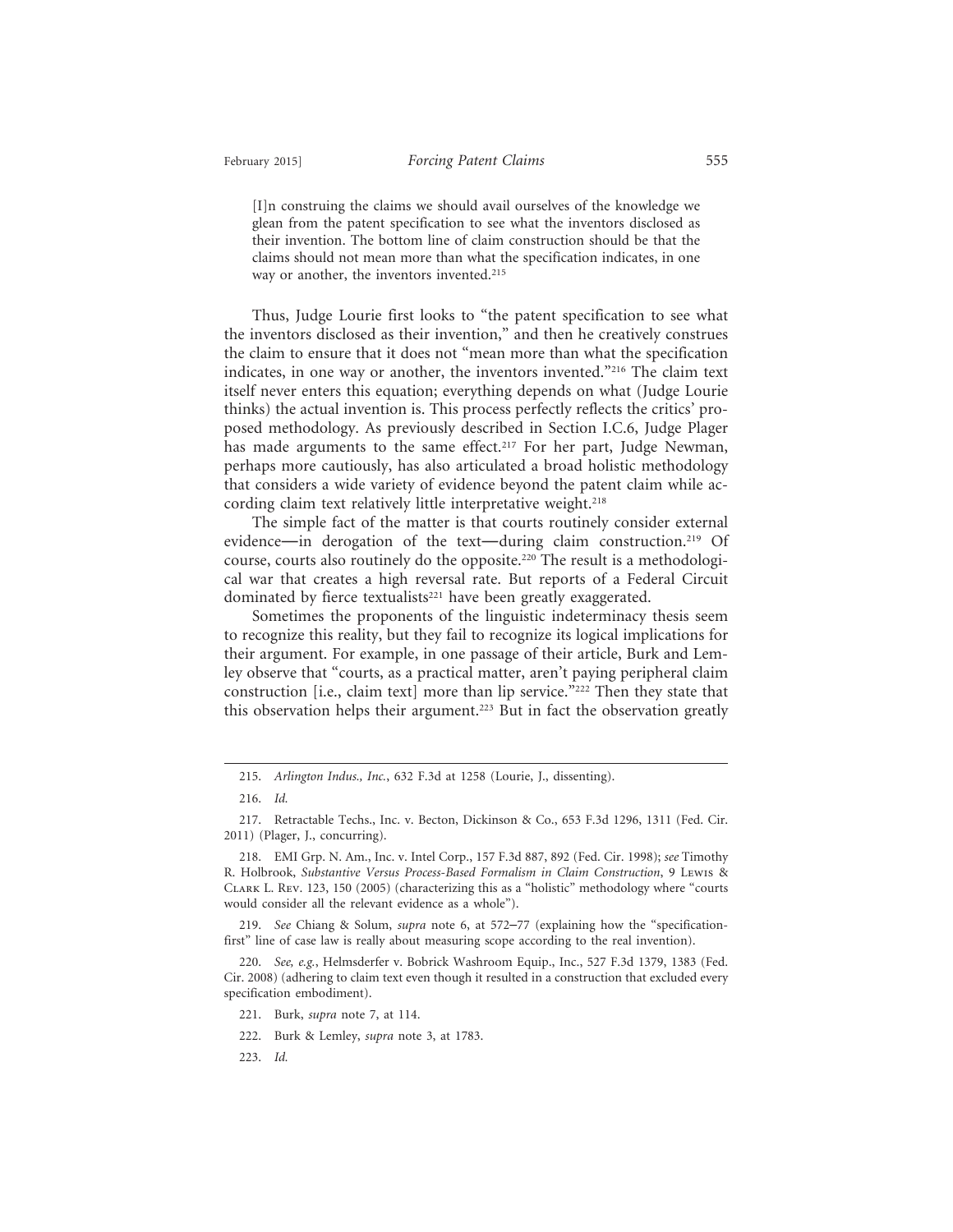undermines it. A central premise of the existing claim-construction literature—including Burk and Lemley's work—is that the status quo's uncertainty problems are attributable to claim text's intrinsic deficiencies.<sup>224</sup> But if courts are not actually practicing textualism and are not actually relying on claim text to make decisions—at least not with any consistency—then one cannot blame textualism or text for the status quo. And if textualism and text cannot be blamed for the status quo's problems, then proposals to reduce the role of claim text in defining patent scope lose much of their force.

To be sure, the absence of evidence supporting a proposition is not conclusive proof of its falsity. It is *possible* that claim text may be so intrinsically indeterminate that it conveys no information to courts and the PTO, or at least that it fails to convey enough useful information to justify the administrative costs. But there is no a priori reason to think that this is the case.225 Those who wish to change the status quo bear the burden of proof.<sup>226</sup> Those who wish to argue for the linguistic indeterminacy thesis and to reduce the weight given to claim text therefore need to produce reliable evidence beyond the false reliance on judicial disagreement rates—to support their assertions.

#### B. *Claim Amendments and Multiple Claims*

A second objection to my analysis is that it has difficulty explaining the extremely permissive rules regarding claim amendments and multiple claiming. Patent law allows applicants to file an unlimited number of claims at the outset of an application<sup>227</sup> and—through the device of "continuation applications"—further allows patent applicants to amend those claims in perpetuity.228 As a result, patent applicants enjoy a fallback in the event that a broadly worded claim is invalidated, rejected, or construed in an excessively narrow manner. Such a fallback encourages patentees to push the envelope and makes courts and the PTO do more work, two consequences that

<sup>224.</sup> *Id.* at 1746 ("*If* patent-claim terms lack the virtue of certainty and are in fact doing mischief in the patent system, perhaps we should begin to rethink the whole enterprise of peripheral claiming . . . ." (emphasis added)); *id.* at 1791 (arguing that claim text has "failed catastrophically"); Cotropia, *supra* note 47, at 1913; *see also* Liivak, *supra* note 12, at 37.

<sup>225.</sup> The most extreme version of the linguistic indeterminacy thesis—that all text is meaningless, *see* Benson, *supra* note 197, at xv—is self-refuting. The scholars who make the argument do so in writing, and if text were truly meaningless, no one would understand that writing. *See* Antonin Scalia, *Originalism: The Lesser Evil*, 57 U. Cin. L. Rev. 849, 856 (1989).

<sup>226.</sup> *See* Schaffer *ex rel.* Schaffer v. Weast, 546 U.S. 49, 56 (2005).

<sup>227.</sup> *In re* Wakefield, 422 F.2d 897, 900 (C.C.P.A. 1970) ("[A]n applicant should be allowed to determine the necessary number and scope of his claims . . . .").

<sup>228.</sup> *See* Tafas v. Dudas, 541 F. Supp. 2d 805, 814 (E.D. Va. 2008) ("[U]nder the existing patent system an applicant may file an unlimited number of continuation or continuation-inpart applications, RCEs, and claims."); Lemley & Moore, *supra* note 148, at 64 ("One of the oddest things about the United States patent system is that it is impossible for the U.S. Patent and Trademark Office ('PTO') to ever finally reject a patent application.").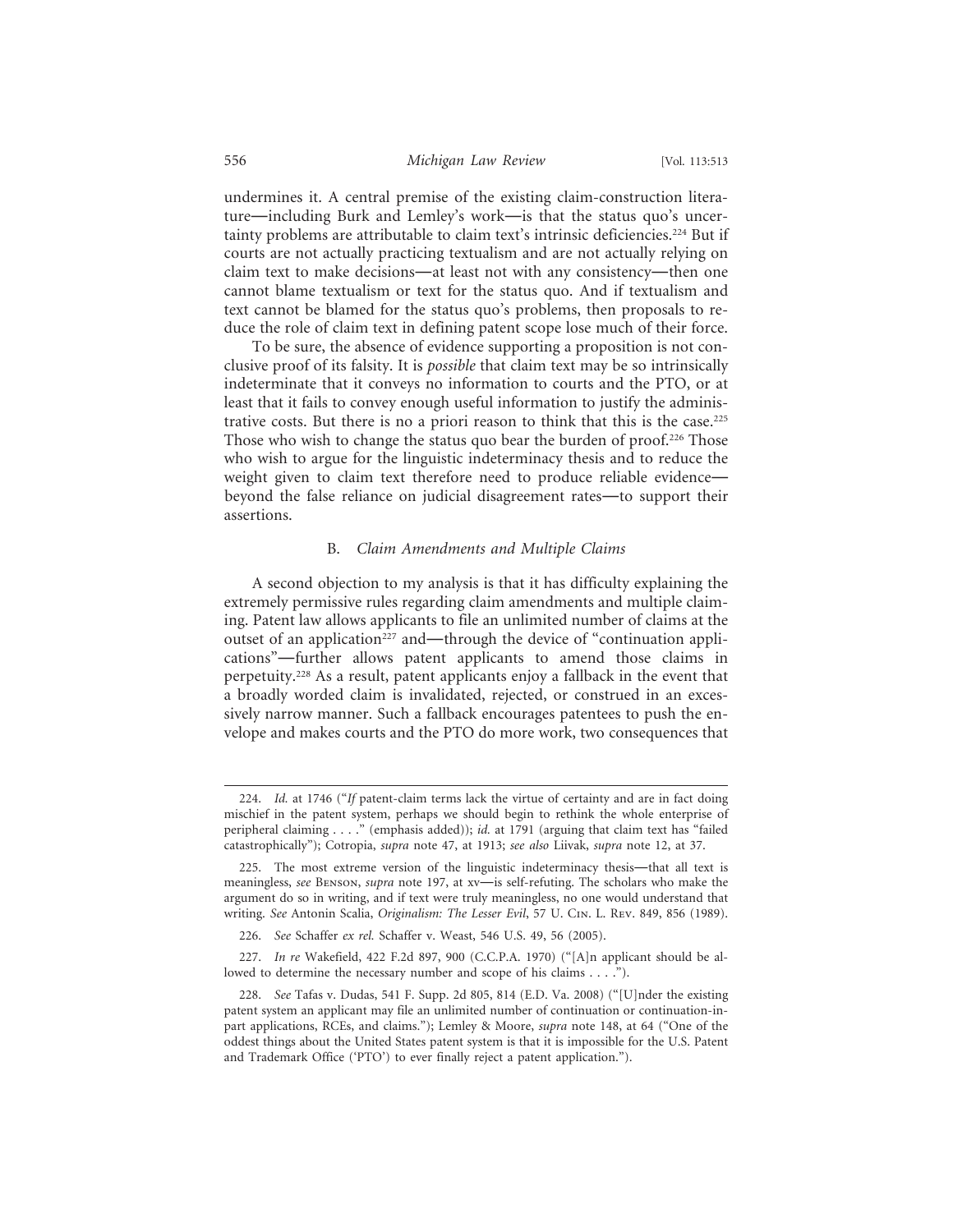weaken the information-forcing effect of patent claims.<sup>229</sup> In the most extreme scenario, it is possible to conceptualize a situation where a patentee writes millions of claims (either at the outset or in a series of amendments) that cover the entire universe of possible outcomes. At that point, the claims would force no information at all: the courts and the PTO would perform all of the analytical work, and we would be left with a governmental actor determining the correct patent scope in the first instance. In such a situation, patentee-written claims would have no social benefit.

I will admit that this argument carries much force. The extremely permissive rules regarding multiple claims and claim amendments are inconsistent with my theory's prescriptions. My response is twofold. At a prescriptive level, the divergence between my theory and current law simply means that the current rules regarding claim amendment and multiple claiming should be modified—a proposal that I have previously made.230 To be sure, there are good reasons to permit some claim amendment (e.g., to allow the patentee to correct inadvertent and harmless drafting errors that would otherwise demand excessive drafting precautions) and to permit some amount of multiple claiming (e.g., if a patentee has multiple distinct inventive ideas in a single apparatus). Still, these reasons fail to justify our present regime, which permits *unlimited* amendments to an *unlimited* number of claims.<sup>231</sup> The social interest in permitting patentees to correct claimdrafting errors and in permitting separate claiming of distinct inventive ideas should be balanced against the harms that large numbers of claim amendments and backup claims can cause. And one harm that arises from large numbers of claim amendments and backup claims is that the information-forcing effect of patentee-written claims becomes diluted.

The force of the objection, however, lies at the descriptive level: if my theory is offered as a positive theory—and it is—then isn't it a problem that the set of legal rules that my theory would prescribe is not exactly the set that we actually have? My response to this concern is that the divergence between prescription and reality somewhat weakens, but does not ultimately destroy, the validity of my analysis. My descriptive claim is not that my theory predicts every facet of patent-claiming practice; it is that my theory explains why the current system allocates claim-drafting responsibility to patentees. Understood in this manner, my theory remains descriptively valid. Patentee-written claims today have *some* information value: applicants do not in fact write millions of claims that cover the entire universe of possible outcomes,<sup>232</sup> and they would not rationally do so given the filing and

<sup>229.</sup> *Cf.* Meurer & Nard, *supra* note 117, at 1989–90 (criticizing the doctrine of equivalents for having a similar effect in discouraging "preemptive refinement" of claims by patentees).

<sup>230.</sup> Chiang, *supra* note 147.

<sup>231.</sup> *See id.* at 551–60 (presenting an economic analysis of claim-amendment rules as risk allocation).

<sup>232.</sup> Although somewhat dated, the best available statistic is that the average patent has about fifteen claims. John R. Allison & Mark A. Lemley, *The Growing Complexity of the United States Patent System*, 82 B.U. L. Rev. 77, 104 (2002).